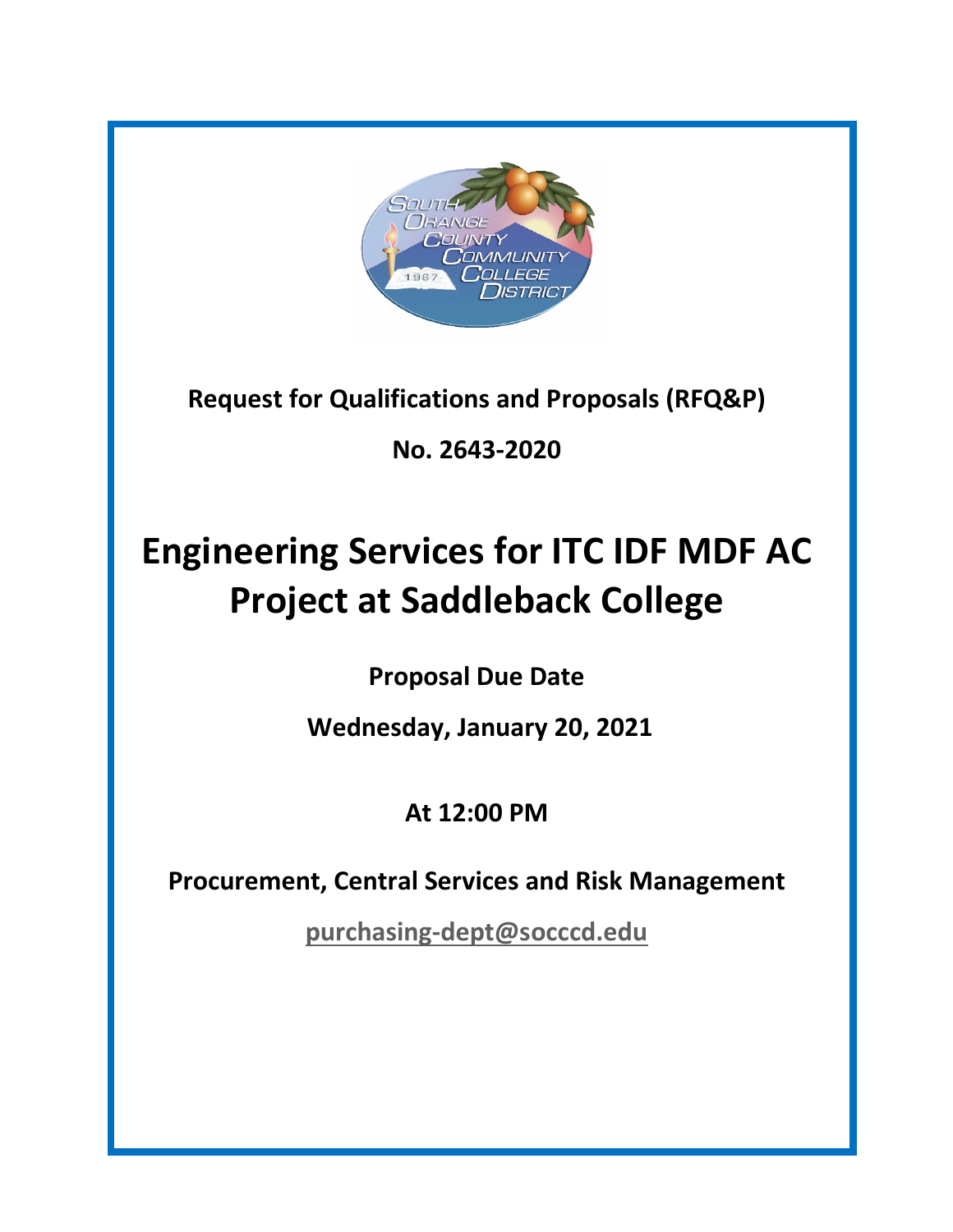# **Table of Contents**

| RFQ&P No. 2643-2020 Engineering Services for ITC IDF MDF AC Project at Saddleback College |  |
|-------------------------------------------------------------------------------------------|--|
|                                                                                           |  |
|                                                                                           |  |
|                                                                                           |  |
|                                                                                           |  |
|                                                                                           |  |
|                                                                                           |  |
|                                                                                           |  |
|                                                                                           |  |
|                                                                                           |  |
|                                                                                           |  |
|                                                                                           |  |
|                                                                                           |  |
|                                                                                           |  |
|                                                                                           |  |
|                                                                                           |  |
|                                                                                           |  |
|                                                                                           |  |
|                                                                                           |  |
|                                                                                           |  |
|                                                                                           |  |
|                                                                                           |  |
|                                                                                           |  |
|                                                                                           |  |
|                                                                                           |  |
|                                                                                           |  |
|                                                                                           |  |
|                                                                                           |  |
|                                                                                           |  |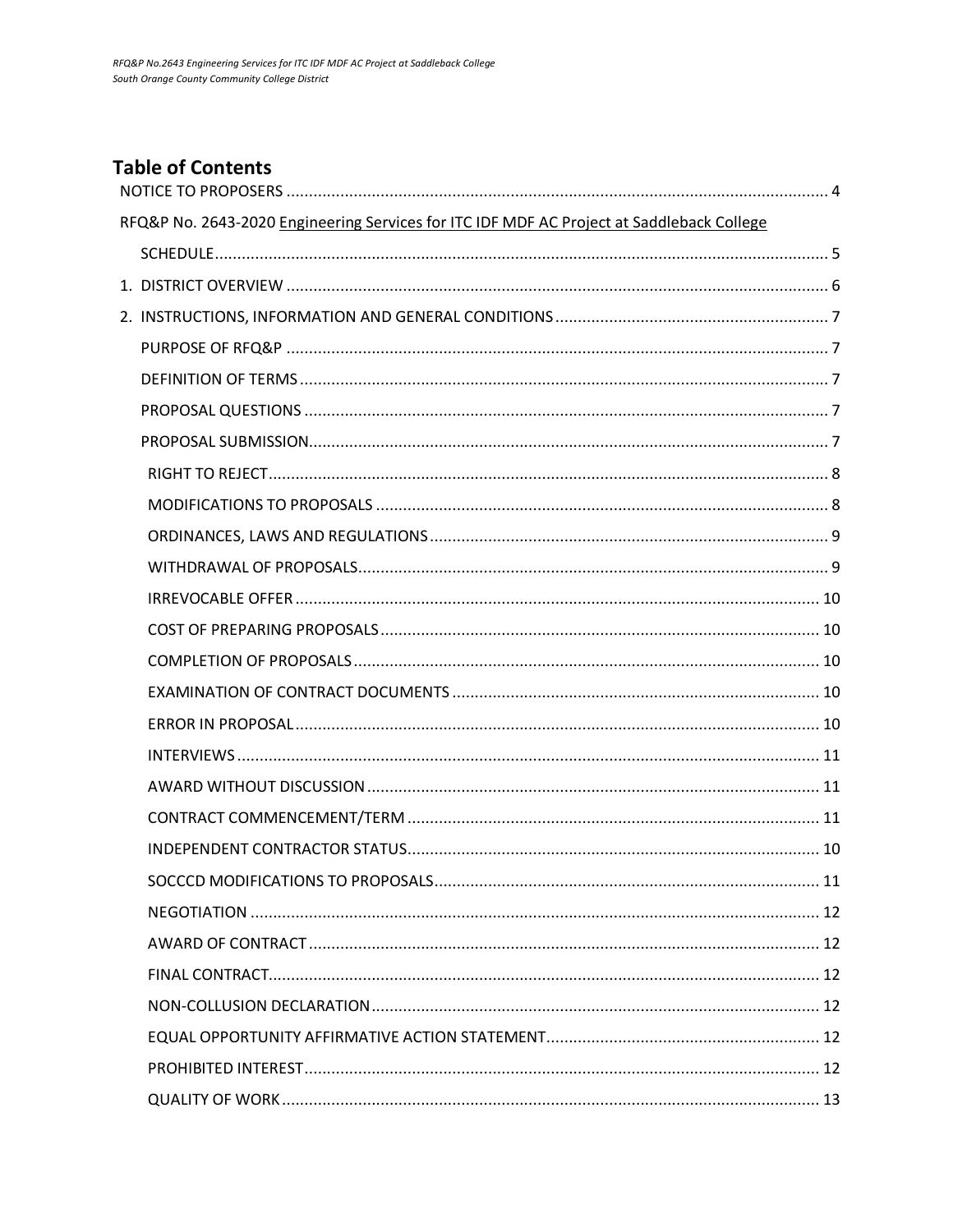| 3. |  |
|----|--|
| 4. |  |
| 5. |  |
|    |  |
|    |  |
|    |  |
|    |  |
|    |  |
|    |  |
|    |  |
|    |  |
|    |  |
|    |  |
|    |  |
|    |  |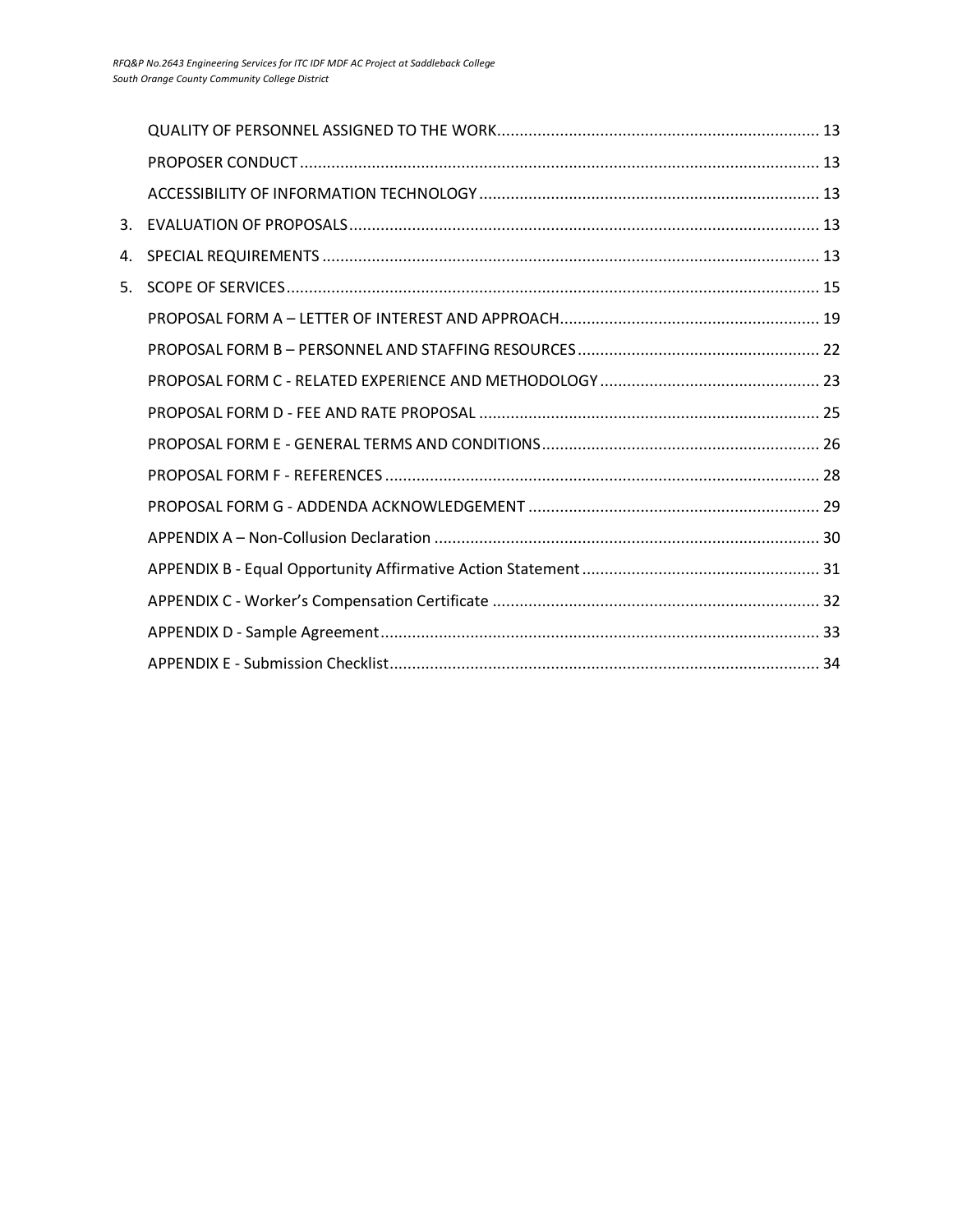#### **Notice to Firms**: **Request for Qualification/Proposal (RFQ&P) No. 2643-2020**

| District:                                                | SOUTH ORANGE COUNTY COMMUNITY COLLEGE DISTRICT                                                                                                              |
|----------------------------------------------------------|-------------------------------------------------------------------------------------------------------------------------------------------------------------|
| Project:                                                 | RFQ&P 2643-2020<br><b>Engineering Services for ITC IDF MDF AC Project at</b><br>Saddleback College<br><b>South Orange County Community College District</b> |
| <b>RFQ&amp;P Deadline:</b>                               | Wednesday, January 20, 2021<br>12:00 PM                                                                                                                     |
| <b>Email Address for</b><br><b>Receipt of Proposals:</b> | purchasing-dept@socccd.edu                                                                                                                                  |

NOTICE IS HEREBY GIVEN that the South Orange County Community College District, of Orange County, California, acting by and through its Governing Board, hereinafter referred to as "DISTRICT," will receive up to, but not later than, the above-stated time, responses to the Request for Qualifications and Proposals for the above Project.

There will be a mandatory pre-proposal meeting conducted via Zoom on Wednesday, January 6, 2021 at 10:00pm. All RFQ&P respondents shall confirm their attendance by email to: purchasingdept@socccd.edu by Tuesday, January 5, 2021 at 5:00pm. The subject line should read: "RFQ&P 2643- 2020 Pre-Proposal Meeting Confirmation." Physical presence is not required. A call-in number will be provided prior to the meeting day to those who confirm attendance. Any proposer that does not attend the entire conference and/or does not arrive on-time may be deemed non-responsive.

A complete Request for Qualifications and Proposals may be viewed online at www.socccd.edu at the Bids link.

Any and all questions must be sent via email to purchasing-dept@socccd.edu. Contractors shall reference RFQ&P 2643-2020 in the email subject line. The final day for questions shall be Monday, January 4, 2021, no later than 5:00pm.

The District reserves the right to reject any or all submittals or to waive any irregularities and/or informalities in any proposals.

No proposer may withdraw any proposal for a period of one hundred and eighty (180) calendar days after the submission deadline.

Priya Jerome

Executive Director, Procurement, Central Services & Risk Management

PUBLISH: OC REGISTER December 16, 2020 & December 23, 2020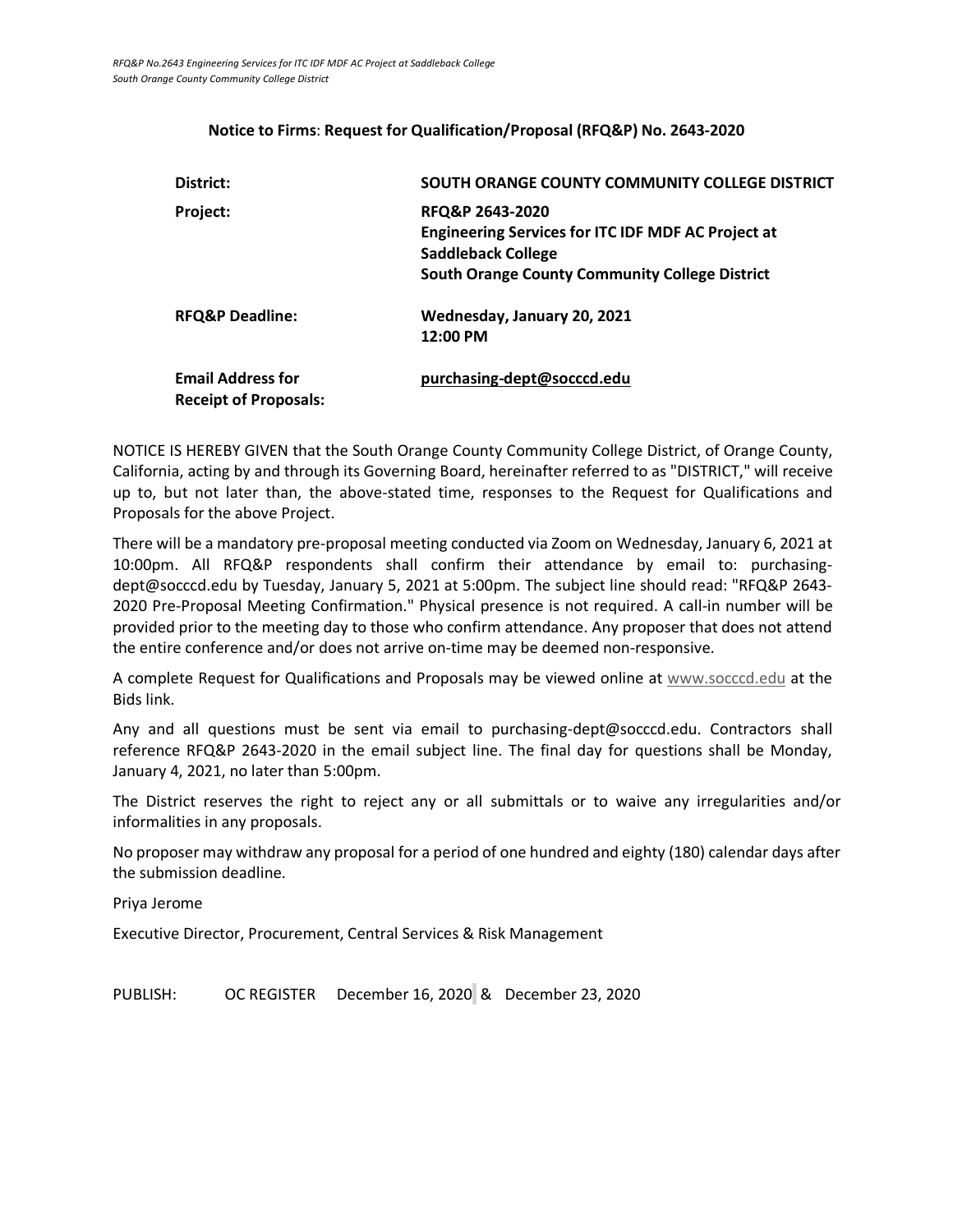# **RFQ&P No. 2643-2020 Engineering Services for ITC IDF MDF AC Project at Saddleback College**

| Date of Issue / Document Available  | 12/16/2020                                |
|-------------------------------------|-------------------------------------------|
| <b>Advertisement Dates</b>          | December 16, 2020                         |
|                                     | December 23, 2020                         |
| Publication                         | OC Register                               |
| Requests for Information (RFI)      | 1/4/2021                                  |
| <b>Pre-Proposal Meeting</b>         | 1/6/2021                                  |
|                                     | 10:00 AM                                  |
|                                     | Zoom conference call information will be  |
|                                     | sent to all firms that RSVP.              |
| District Responds to RFI's          | 1/7/2021                                  |
|                                     | End of Day                                |
|                                     |                                           |
| <b>Due Date</b>                     | Wednesday, January 20, 2021               |
|                                     | 12:00 PM                                  |
| Interview/Presentations (if needed) | Wednesday, January 27, 2021               |
|                                     | <b>Time TBD</b>                           |
|                                     | Zoom conference call information will be  |
|                                     | sent to shortlisted firms.                |
| Contract Negotiations (if needed)   | January 28-29, 2021                       |
|                                     | All negotiations will take place via Zoom |
|                                     | conference calls.                         |
| <b>Anticipated Governing</b>        | February 22, 2021                         |

#### **SCHEDULE**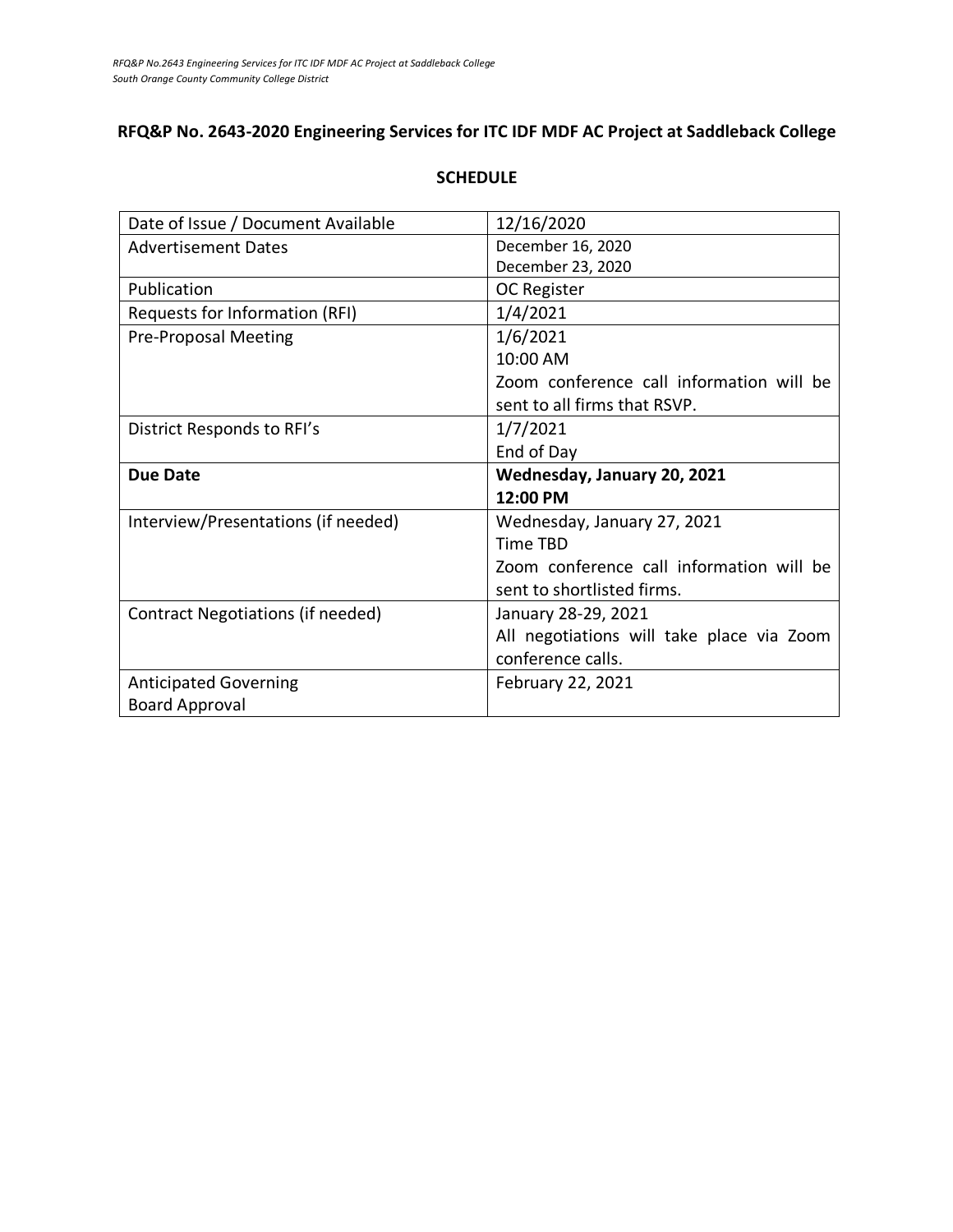# **1. DISTRICT OVERVIEW**

South Orange County Community District encompasses 382 square miles in South Orange County serving over 909,000 residents in 26 communities. We know that higher education is directly linked to quality of life and economic vitality. We have helped generations of families achieve their educational and career goals since 1967.

This multi-campus district is comprised of Saddleback College in the City of Mission Viejo (1967), Irvine Valley College in the city of Irvine (1985) and Advanced Technology Education Park (2007) in the city of Tustin.

The District is governed by a seven-member elected Board of Trustees and the District's chief executive officer is the Chancellor.

District Services provides centralized administrative services to our three campuses including: Chancellor and Trustee Services, Business Services, Technology and Learning Services, and Human Resources. These departments provide accounting, benefits, facilities planning, fiscal services, human resources, information technology, institutional research and planning, payroll, public affairs, procurement, contracting, risk management, and warehouse/mailroom services to our district.

The District continually assesses the effectiveness of its services through district-wide surveys, shared governance committees and task forces that are established to accomplish specific projects. Strategic planning is an essential tool for guiding our direction and assuring compliance with accreditation standards.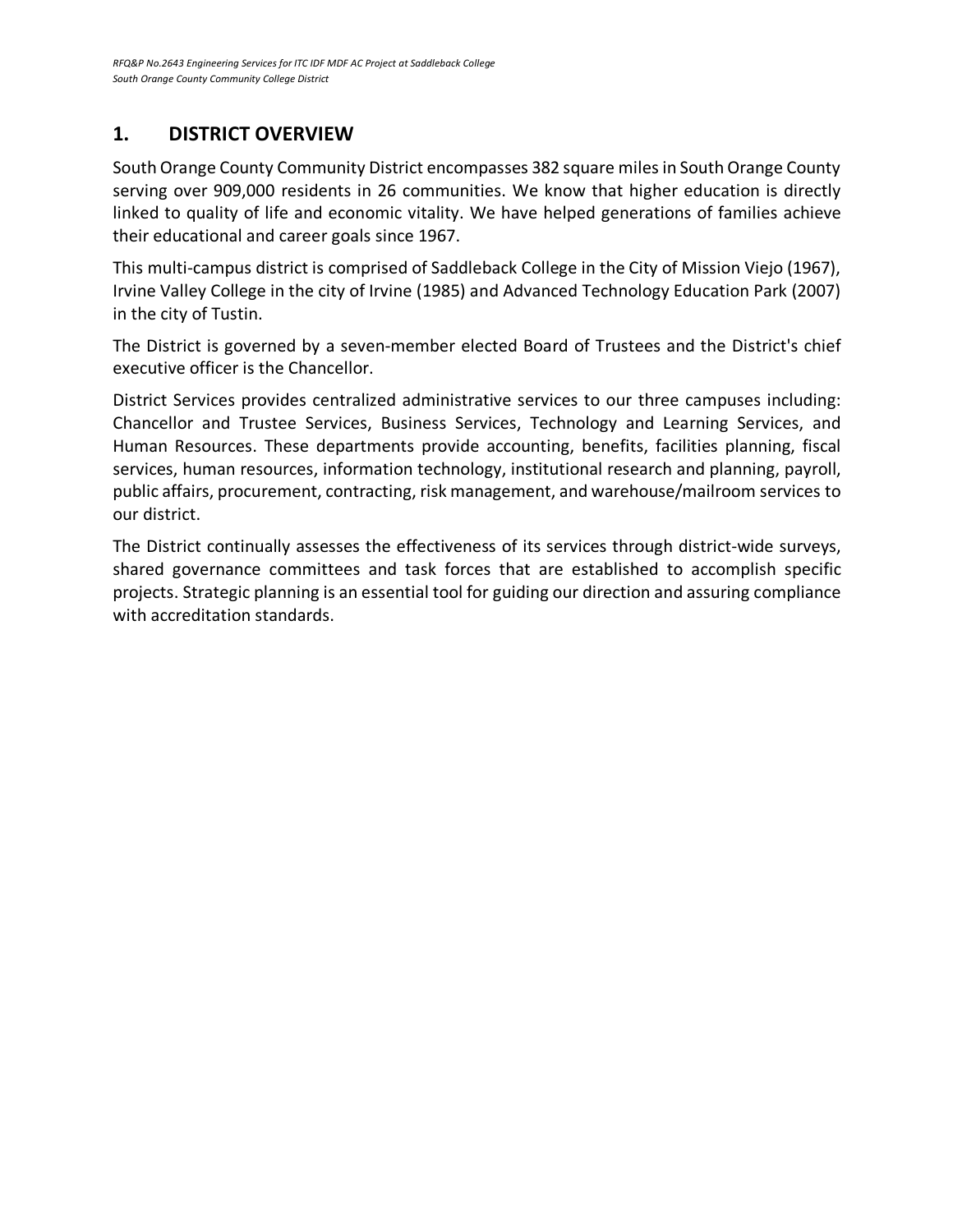# **2. INSTRUCTIONS, INFORMATION AND GENERAL CONDITIONS**

## **PURPOSE OF RFQ&P**

South Orange County Community College District (SOCCCD) is seeking to retain a qualified firm to provide Engineering Services for ITC IDF MDF AC Project at Saddleback College. The entirety of this RFQ&P sets forth the District's requirements in detail. All responses should be submitted in accordance with the terms and conditions contained in the foregoing document.

#### **DEFINITION OF TERMS**

- The designation of District refers to the South Orange County Community College District, a political subdivision of the State of California.
- The term "**Proposers"** refers to Firms that elect to submit proposals for Engineering Services for ITC IDF MDF AC Project at Saddleback College.
- The terms **"Contract"** and **"Agreement"** shall be used interchangeably within this document.
- Throughout this document, the term "**District"** shall be used to designate the rights and responsibilities of the South Orange County Community College District.
- The term "**District-wide**" represents District Services (DS), Irvine Valley College (IVC), Saddleback Community College (SC), and the Advanced Technology Education Park (ATEP).
- The term "**Proposer"** shall be used to designate the rights and responsibilities of the successful firm responding to this RFQ&P.

#### **PROPOSAL QUESTIONS**

All questions regarding this RFQ&P should be sent, via e-mail to Priya Jerome at purchasingdept@socccd.edu.

Questions will only be accepted until 1/4/2021 no later than 5:00 PM. The e-mail subject line should read: "Your company name/Questions regarding RFQ&P No. 2643-2020." No direct responses will be sent to the company/firm asking the question. Questions will be answered in the form of an **Addendum** and sent to all potential respondents on/about 5:00PM on 1/7/2021. All addendums to this RFQ&P will be posted on the District's web site.

#### **PROPOSAL SUBMISSION**

It shall be the responsibility of the Proposer to ensure that Proposals are received via email submission as follows:

## Email Submission:

Proposals are to be submitted, via e-mail, to the Purchasing Department no later than **12:00 PM** on Wednesday, January 20, 2021. Submit Proposal to: purchasing-dept@socccd.edu The Proposal must be emailed to the address above as an attachment in Word or PDF format and not exceed file size of 10MB. Proposals with documents exceeding 10MB in size should be saved to a smaller file size or split up and sent as separate emails. Subject line of e-mail containing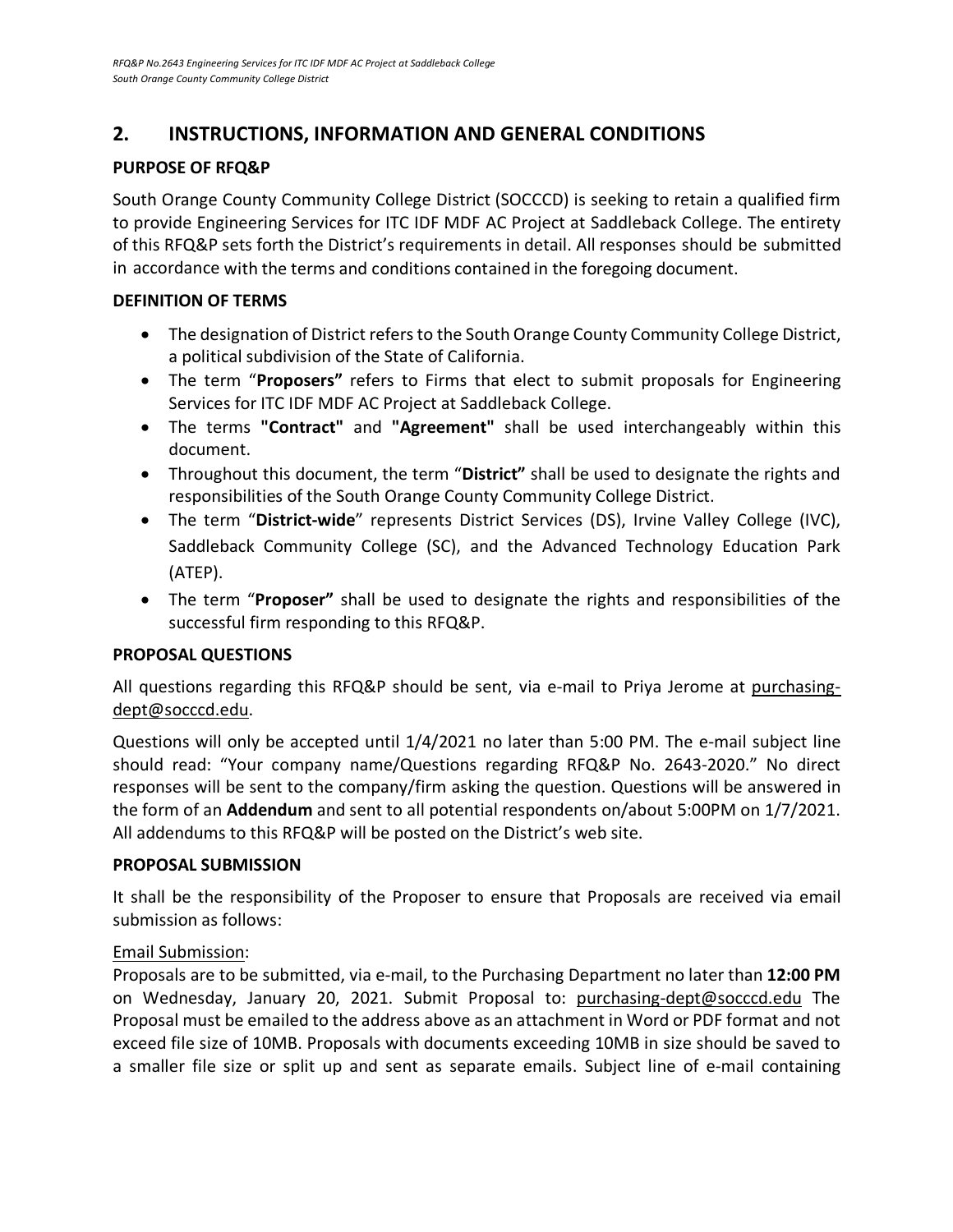submitted proposal should include and read "name of your company/submittal for RFQ&P No. 2643-2020 ("Email 1 of XX" if more than one)."

Proposals submitted in response are to be labeled Form A, B, C etc. and be in the following order:

- 1. **Letter of Interest and Approach** PROPOSAL FORM A
- 2. **Personnel and Staffing Resources** Provide answers to the questions in PROPOSAL FORM B
- 3. **Related Experience and Methodology** PROPOSAL FORM C
- 4. **Project Schedule** PROPOSAL FORM D
- 5. **Fee and Rate Proposal** PROPOSAL FORM E
- 6. **General Terms and Conditions** PROPOSAL FORM F
- 7. **References** –PROPOSAL FORM G
- 8. **Addenda Acknowledgement** PROPOSAL FORM H
- 9. **Appendices**
	- A. Non-Collusion Declaration
	- B. Equal Opportunity Affirmative Action Statement
	- C. Firm's Certificate Regarding Worker's Compensation
	- D. Sample Agreement
	- E. Submission Checklist

Oral, telephone, facsimile (fax machine) proposals **will not** be accepted.

#### **RIGHT TO REJECT**

This RFQ&P does not constitute a commitment by the District to award a contract. The District reserves the right to waive any irregularities and/or informalities and to reject any or all proposals and/or to cancel the Request for Qualifications & Proposals. The District expressly reserves the right to postpone the proposal opening date for its own convenience. The award shall be made on the proposal(s) that serve(s) the best interest of the District and will not be evaluated solely on a monetary basis; however, proposers are encouraged to submit their best prices in their proposals. Award will be based on proposer's qualification and best fit as deemed by the District. No contract award shall exist until executed and approved by the District's Governing Board.

#### **MODIFICATIONS TO PROPOSALS**

The proposal may be modified after its submission by written notice to the District of withdrawal and resubmission before the date and time specified for receipt of proposals. Modification will not be considered if offered in any other manner. No modifications will be allowed after the RFQ&P due date and time has passed.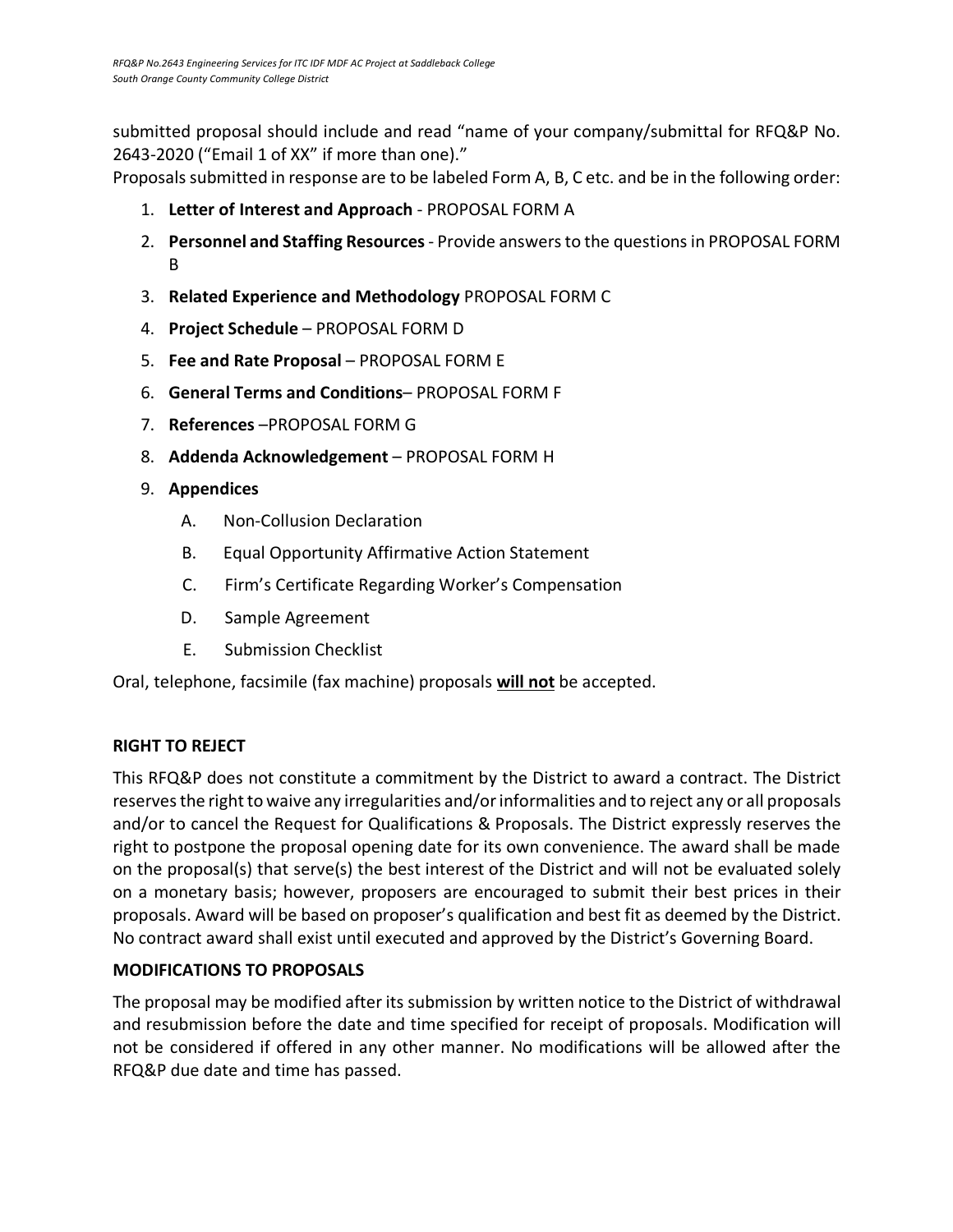## **PUBLIC RECORDS**

All materials submitted in response to the RFQ&P are deemed property of the District upon submission to the District. Responses to the RFQ&P and other materials submitted in connection therewith shall be deemed "public records" except for those marked or noted by a Respondent as "trade secrets" (as that term is defined and used in Civil Code §3426.1), "confidential" or "proprietary". Financial statements are not subject to disclosure under the Public Records Act. The foregoing notwithstanding, the District may reject for non-responsiveness a Response to the RFQ&P which indiscriminately notes that the Response or portions thereof are "Trade Secret", "Confidential", or "Proprietary" and exempt from disclosure as a public record. Notwithstanding the designation of materials submitted in response to the RFQ&P as "public records" such materials shall not be subject to disclosure under the Public Records Act until after the District has issued a recommendation for award of the Architectural Services Agreement. The District is not liable or responsible for the disclosure of RFQ&P Responses, or portions thereof, deemed to be public records, including those records exempt from disclosure if disclosure is required by law, by an order of a court of competent jurisdiction, or which occurs through inadvertence, mistake or negligence on the part of the District or its agents or representatives. If the District is required to defend or otherwise respond to any action or proceeding wherein request is made for the disclosure of the contents of any portion of an RFQ&P Response deemed exempt from disclosure hereunder, by submitting an RFQ&P Response, each Respondent agrees to defend, indemnify and hold harmless the District in any action or proceeding from and against any liability, including without limitation attorneys' fees arising therefrom. The party submitting materials sought by any other party shall be solely responsible for the cost and defense in any action or proceeding seeking to compel disclosure of such materials; the District's sole involvement in any such action shall be that of a disinterested stakeholder, retaining the requested materials until otherwise ordered by a court of competent jurisdiction.

## **ORDINANCES, LAWS AND REGULATIONS**

The Proposer shall comply with all ordinances, laws, and regulations pertaining to the operation contemplated hereby, including, but not limited to, the California Workers' Compensation Act, the Federal Equal Employment Opportunities Act, and the Americans with Disabilities Act. The Proposer shall apply for, obtain, and maintain in force all permits and licenses required by the various agencies of Federal, State, and local government having jurisdiction over the Proposer operations. All operations and materials shall be in accordance with all applicable Federal, State, County and City laws, statutes and requirements.

#### **WITHDRAWAL OF PROPOSALS**

Any Proposer may withdraw their proposal by written request via e-mail to purchasingdept@socccd.edu at any time **prior** to the deadline set for receipt of proposals. The subject line of the e-mail should include and read: "Your Company Name/Withdrawal of RFQ&P No. 2643- 2020." No proposal may be withdrawn or modified after that deadline. Withdrawn proposals may be resubmitted up to the time designated for the receipt of proposals provided that they are then fully in conformance with the general terms and conditions of the RFQ&P.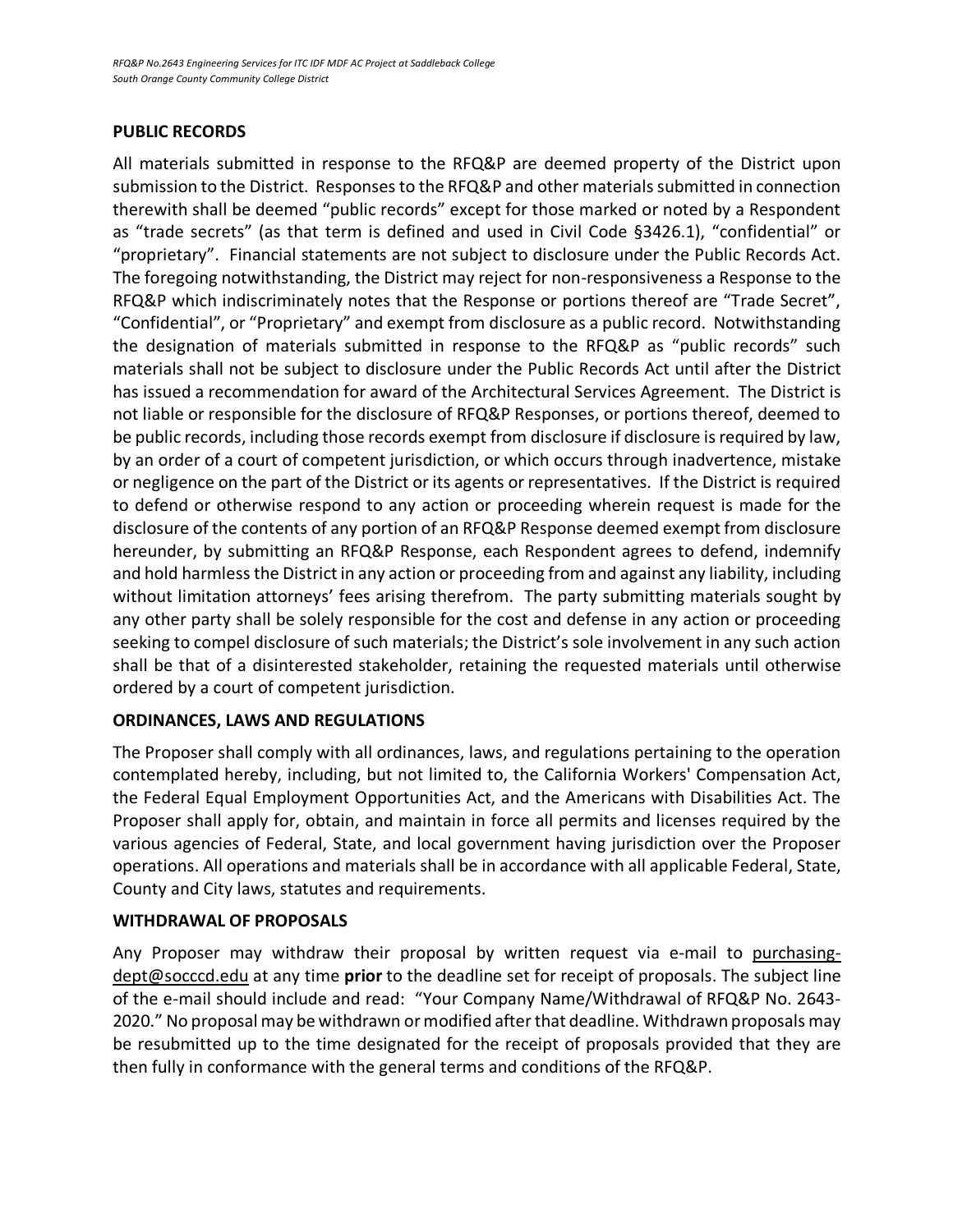## **IRREVOCABLE OFFER**

Proposals shall be considered irrevocable offers for a period of one hundred and eighty (180) days from the date of receipt and may not be withdrawn during this period without consent of the District.

#### **COST OF PREPARING PROPOSALS**

Any and all costs associated with the preparation of responses to this RFQ&P, including site visits, oral presentations and any other costs shall be entirely the responsibility of the Proposer and shall not be reimbursable in any manner by the District.

## **COMPLETION OF PROPOSALS**

Proposals shall be completed in all respects as required by the instructions herein. A proposal may be rejected if it is conditional or incomplete, or if it contains alterations of form or other irregularities of any kind. A proposal will be rejected if, in the opinion of the District, the information contained therein was intended to erroneously and fallaciously mislead the District in the evaluation of the proposal. Proposers are required to follow and adhere to the format as prescribed in this RFQ&P.

## **EXAMINATION OF CONTRACT DOCUMENTS**

Proposers shall thoroughly examine the contents of this RFQ&P. The failure or omission of any Proposer to receive or examine any contract document, form, instrument, addendum, or other document shall in no way relieve the firm from obligations with respect to this RFQ&P or to the contract to be awarded. The submission of a proposal shall be taken as prima facie evidence of compliance with this section.

If any ambiguity, conflict, discrepancy, omission or other errors in the RFQ&P is discovered, then the Proposer shall notify the District of the error in writing and request modification or clarification of the document through the timelines and process identified in the Proposal Questions / Requests for Information (RFI) section of this RFQ&P. All requests for clarifications shall be sent to the attention of the Executive Director of Procurement, Central Services and Risk Management by email at purchasing-dept@socccd.edu.

## **ERROR IN PROPOSAL**

Proposer shall be bound by the terms and conditions of the proposal. However, if material errors are found in a proposal, the District may notify the Proposer that the submitted proposal requires correction of the errors. The District reserves the right to request additional information and/or clarification to allow corrections of errors or omissions.

## **RESPONDENTS CONTINUING OBLIGATION**

Each Respondent is under a continuing obligation, commencing upon submission of its RFQ/P Response, to immediately notify the District, in writing, if it learns that any of the following have occurred: (i) any statement made in any portion of its RFQ/P Response was false, misleading or omits material facts rendering any statement in its RFQ/P Response to be false or misleading; (ii) circumstances have occurred since the Respondent submitted its RFQ/P Response that, if they had occurred prior to the date that the Respondent submitted its RFQ/P Response, would have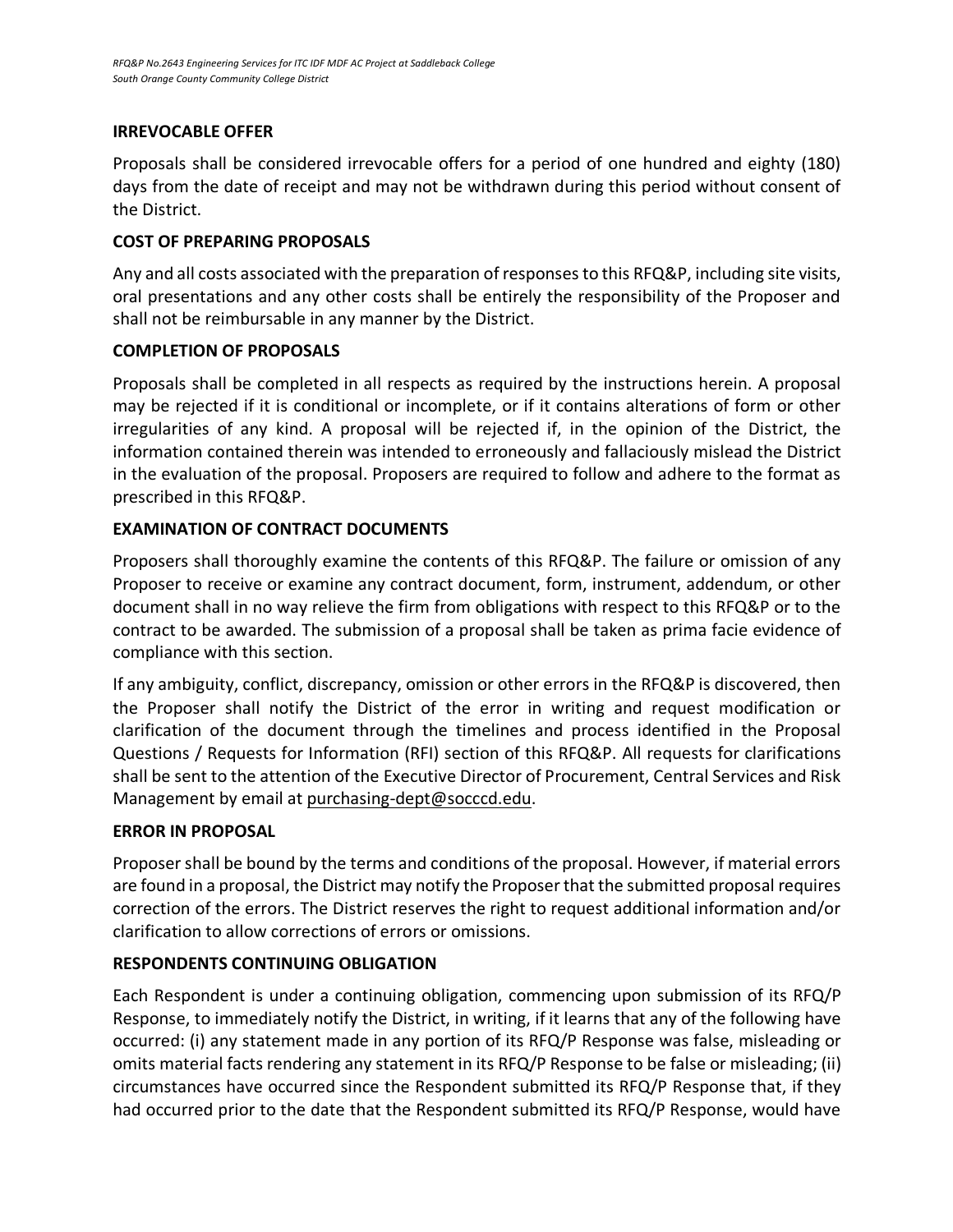required the disclosure of such circumstances; or (iii) the Respondent has undergone a change in ownership in which ownership of fifty percent (50%) of more of its stock, ownership equity or assets has changed.

## **NO DISTRICT WARRANTY**

Respondents are solely responsible for confirmation of the suitability of any information provided by the District relating to the Project or this RFQ&P, including, estimates of costs, statements of needs or requirements, projections, and budgets. The District does not warrant the accuracy, sufficiency or completeness of such information.

## **INTERVIEWS**

The District intends to interview firms and has scheduled interviews on Wednesday, January 27, 2021 to be conducted via a Zoom conference call. Oral presentations will be evaluated and may be subjected to the selection criteria. The District requires the mandatory presence of the designated representatives identified in the proposals as being the ones who will be assigned to the District be present and prepared to respond to District inquiries. The decision to hold interviews and the scope or any limitations thereof shall be at the discretion of the District.

## **AWARD WITHOUT DISCUSSION**

The District reserves the right to make an award without further discussion of the proposals received. Therefore, it is critical that all proposals submitted shall be in the most favorable terms possible, both economically and technically.

# **CONTRACT COMMENCEMENT/TERM**

It is the intent of the District to commence the contract for the project as soon as possible. Performance period for each contract is anticipated to be from February 23, 2021 through project completion. Proposer is responsible to determine necessary number of hours to complete the work. Any services provided beyond the negotiated contract time and that were not caused by the District will be provided at no additional cost to the District. After award, contract is subject to cancellation with 30-days written notice by either party

# **INDEPENDENT CONTRACTOR STATUS**

It is expressly understood that the firm named in any contract entered into by the District is acting as an "independent contractor" and not as an agent or employee of the District.

# **DISTRICT MODIFICATIONS TO PROPOSALS**

Any interpretation, modifications, correction, or change of this RFQ&P will be made by written Addendum and will be issued by the District and shall become part of the RFQ&P. Interpretations, corrections, or changes of this RFQ&P made in any other manner will not be binding, and Proposers shall not rely upon such interpretations, corrections, and changes. All Addenda issued to this RFQ&P will be posted to the District web site at www.socccd.edu on the bids link. Addenda will also be e-mailed to all that are known to have received a copy of the RFQ&P. **Since failure to acknowledge any Addendum(s) may be cause for rejection, Proposers must return the addendum-completed acknowledgment(s) prior to or with the proposal. See Proposal Form H.**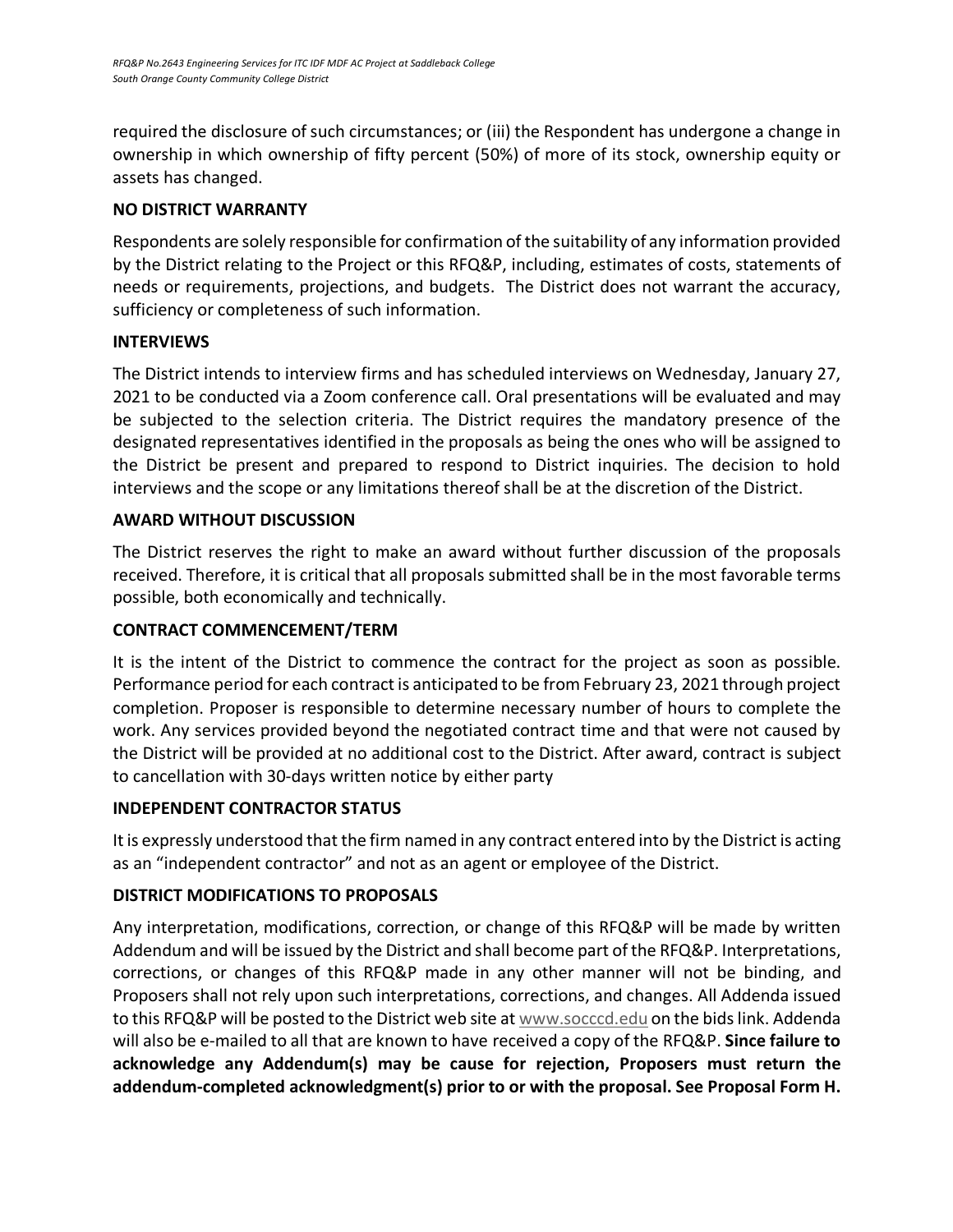## **NEGOTIATION**

District reserves the right to negotiate the final pricing and all other terms and conditions before award of contract.

#### **AWARD OF CONTRACT**

It is anticipated that a contract will be awarded by the Board of Trustees at a regularly scheduled meeting on February 22, 2021. The award will be made to the responsive and responsible firm judged to offer the most advantages and deemed the best fit for the District. At the time of the formal award, the apparent successful firm shall have agreed to contract terms representing the understandings between the parties as to terms and conditions which will govern the relationship of District and Proposer and the obligation of each party for performance of the Agreement.

#### **FINAL CONTRACT**

The following documents are considered part of the final Agreement, in order of precedence:

- A. The final Agreement between the District and the Proposer;
- B. This RFQ&P as originally released, with Appendices and any addenda released prior to proposal opening.
- C. The Proposer's proposal in total, including all addenda and attachments;

All of the above documents are intended to cooperate and be complementary; provided further, however, that in the event of a conflict between the final Agreement and the provisions set forth in the above referenced documents and/or any other attachments or exhibits thereto (referred to as "referenced documents" for the purposes of this section), the Agreement shall control, unless the provisions set forth in any of the above "referenced documents" to this Agreement provide the District with greater benefits or more expansive services in which case such provisions set forth in any "referenced documents" shall compliment the terms of the Agreement. The intention of the documents is to include all labor, materials, equipment and transportation necessary for the proper delivery of all services called for in any contract which may arise as a result of this RFQ&P.

#### **NON-COLLUSION DECLARATION**

Declarations are required to be completed by the Proposer declaring that the proposal is in all respects fair and without collusion or fraud. Please see Appendix A.

#### **EQUAL OPPORTUNITY AFFIRMATIVE ACTION STATEMENT**

Proposer must accept and sign the Equal Opportunity and Affirmative Action Statement set forth in Appendix B.

#### **PROHIBITED INTEREST**

No official of the District who is authorized in such capacity and on behalf of the District to take part in negotiations or to make, accept or approve this contract, shall have direct or indirect financial interest in the award or any part thereof. Proposer shall receive no compensation hereunder should bidder aid, abet or knowingly participate in violation of this article or breach or violation of this article, the District shall have the right to terminate the contract either in part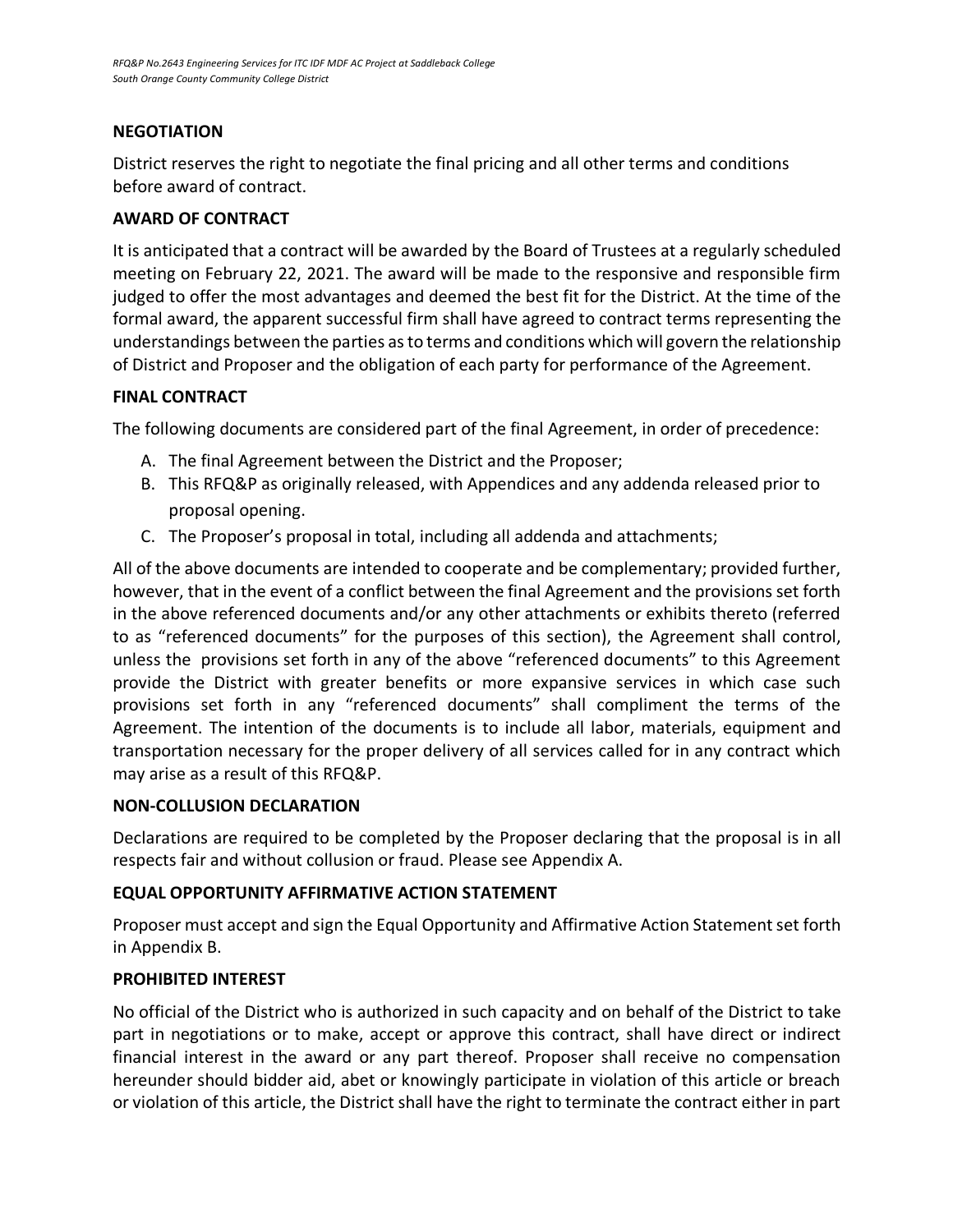or in whole and any loss or damage sustained by the District in procuring the services on the open market which the Proposer agreed to perform, shall be borne and paid for by the Proposer.

## **QUALITY OF WORK**

The Proposer shall be responsible for the performance of all work as specified herein and shall guarantee that work will meet or exceed the specifications as set forth herein. If it is determined by the District that such services and/or materials do not meet requirements of the District, the Proposer shall be required to correct the same at their own expense.

## **QUALITY OF PERSONNEL ASSIGNED TO THE WORK**

The Proposer shall not employ on this account any unfit person or anyone not skilled in the work assigned to her/him and shall devote only its best qualified personnel to work under this contract. Should the District deem anyone employed under any contract which may arise as a result of this RFQ&P to be incompetent or unfit to perform their duties and so inform the Proposer, the Proposer shall immediately remove such person from this work and such individual shall not again, without prior written permission of the District, be assigned to work under this contract.

## **PROPOSER CONDUCT**

During the RFQ&P window (from release of this RFQ&P to final award), proposer is not permitted to contact any District employees, members of the evaluation committee, members of the Board of Trustees or any consultant or professional retained by the District for the purpose of providing the District advice or professional services relating to the Project or the RFQ&P unless at the request of the District's designated contact person (Priya Jerome, Executive Director of Procurement, Central Services & Risk Management) or to fulfill pre-existing contractual obligations. No gratuities of any kind will be accepted, including meals, gifts, or trips. Violation of these conditions may constitute immediate disqualification.

## **ACCESSIBILITY OF INFORMATION TECHNOLOGY**

Proposer hereby warrants that the Work to be provided under this Agreement complies with the accessibility requirements of Section 508 of the Rehabilitation Act of 1973, as amended (29 U.S.C §794d), and its implementing regulations set forth at Title 36, Code of Federal Regulations, Part 1194. Products covered under this provision include, without limitation, the following: Software applications; operating systems; web-based intranet and internet information and applications; telecommunications products; video or multimedia products; self-contained closed products such as copiers; source codes and desktop and portable computers. Proposer agrees to respond promptly and resolve any complaints regarding accessibility of its products or services that are brought to its attention. Proposer further agrees to indemnify and hold harmless the District from and against any claim arising out of Proposer's failure to comply with these requirements. Proposer acknowledges that failure to comply with these requirements shall constitute a breach and be grounds for termination of this agreement or cancellation of the order.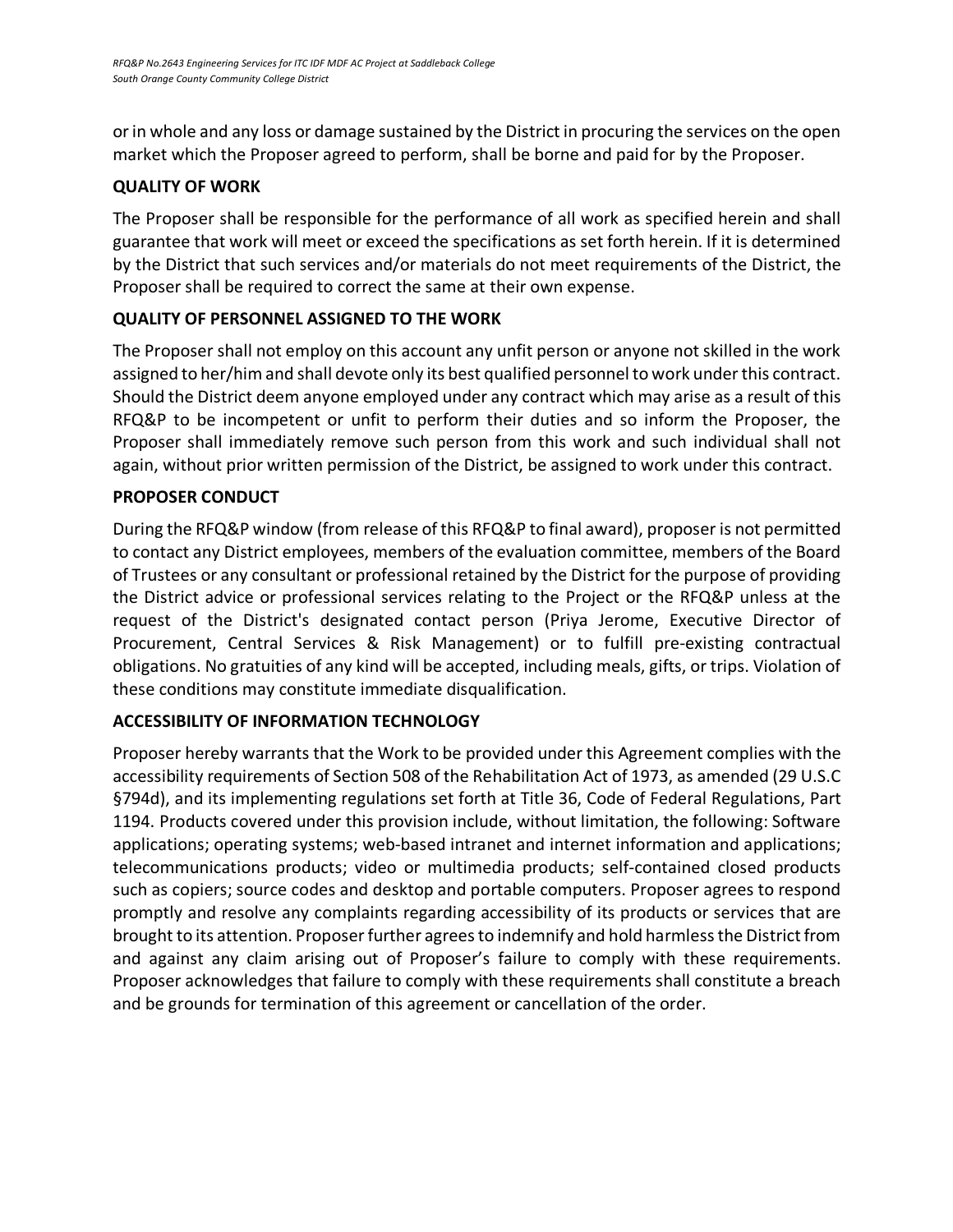# **3. EVALUATION OF PROPOSALS**

The proposals shall be primarily evaluated based upon qualifications of the firm and personnel, innovativeness, demonstrated knowledge, and estimated fees. Experience with higher education and California community college clients is desirable, but not absolutely required.

#### **Selection Process**

All proposals will be examined for merit and ranked by a screening committee according to quality and responsiveness. The top proposals will be placed on a short list of finalists and may be called for interviews. The interview process may include members from the District's leadership in addition to select members of the screening committee.

Team members giving the presentation shall consist of those who will actually direct, execute, and complete the project. The firm or firms selected as first choice will be notified and asked to negotiate final terms of the contract. Contracts will be forwarded to the Board of Trustees for approval and authorization to proceed.

#### **Content and Order of RFQ&P Response**

Firm's proposal should be concise and contain the proposal form and sections as identified below. RFQ&P responses submitted in formats other than those prescribed in this RFQ&P document may be rejected at the sole discretion of the District. All sections identified below must be included for the RFQ&P response to be considered complete and must be divided into tabbed sections.

| <b>Proposal Form</b> | <b>Section Title</b>               | <b>Points</b> |
|----------------------|------------------------------------|---------------|
| A                    | Letter of Interest and Approach    | 10            |
| B                    | Personnel and Staffing Resources   | 20            |
| C                    | Related Experience and Methodology | 30            |
| D                    | Project Schedule                   | 10            |
| F                    | Fee and Rate Proposal              | 30            |
|                      | <b>Total</b>                       | 100           |
| <b>Interviews</b>    |                                    | <b>Points</b> |
|                      |                                    | 100           |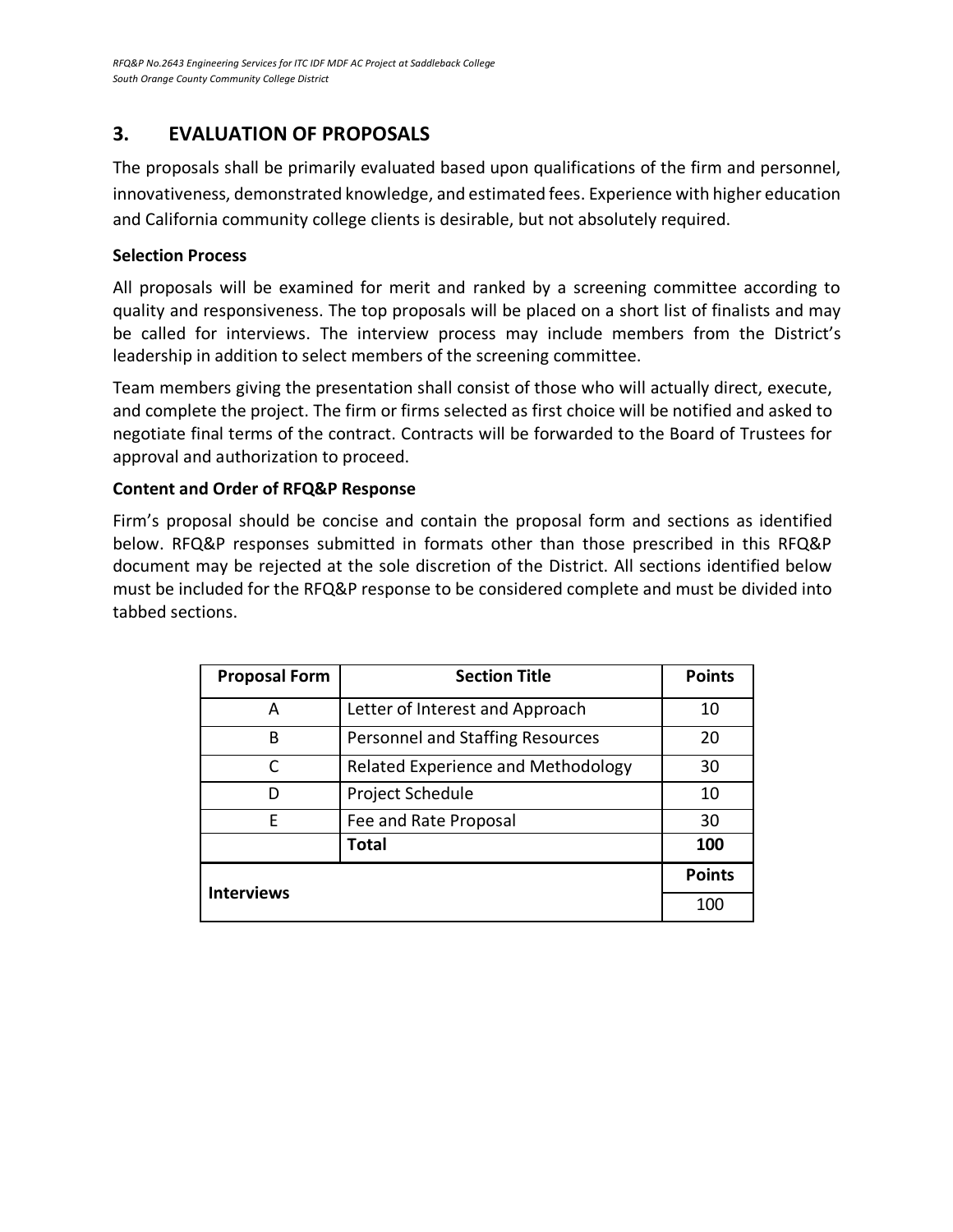# **4. SCOPE OF SERVICES**

The District is seeking architectural and engineering services from qualified firms to provide the architectural/engineering and associated design services, statement of probable cost, bidding assistance, Division of State Architects (DSA) review and back-check, construction administration and close out for Intermediate Distribution Frame (IDF) and Main Distribution Frame (MDF) Air Conditioning (AC) project as outlined below.

The equipment within these IDF and MDF rooms require 7 day a week, 24 hour a day, uninterrupted cooling between 68 and 72 degrees Fahrenheit, with a maximum 3 degree temperature delta per hour. The design intent is to use the existing campus wide automation systems to control and manage the cooling requirements. The design shall also implement the use of existing e- power sources as available and where capacity permits or use normal power with provisions for connection to future e-power from new or upgraded emergency generators with connection(s) under future separate contract(s). Provide design for new condensate drains to sewer or drywell, and design for relocation or addition of doors as necessary to meet the project intent.

The design team will provide an assessment of the existing Intermediate Distribution Frame (IDF) and Main Distribution Frame (MDF) room heat loads, this data will be used to inform the design and allow for proper sizing of the new Air Conditioning (AC) systems and associated power requirements for determination of connection to e-power. The design team shall consist of the required specialty consultant's engineers and/or architect, to design new AC systems and associated modifications for the designated rooms.

It is the intent of the of the District that the awarded design professional create two separate sets of bid documents and specifications. One set for the LRC MDF AC work and a second set for all the IDF room mini split system. The bid sets shall provide construction bidders with all the required detailed information and direction to construct a fully functional system, DSA and applicable code approved AC systems. The system design shall be approved by DSA, and submitted in addition to any other required approvals. This approval shall be obtained prior to bid advertisement.

The design professional shall develop a design that allows for the existing IT Systems and equipment to remain operational during construction. This may require the design of temporary cooling facilitated by the installing contractor at time of construction, and shall provide coverage to all the disabled or non- functioning areas. This includes complete Engineering, design and construction administration services.

The form and content of the Engineering Services Agreement the District anticipates entering into with the awarded firm is incorporated into this RFQ&P as Appendix D.

## **Main Distribution Frame (MDF)**

The existing system is a split system with the condensing units located exterior to the building, and the fan coil units located in a room separate from the MDF. The ductwork is currently routed in the existing corridor ceiling, penetrates the MDF through fire dampers and was repurposed from the previous AC system; this duct work appears to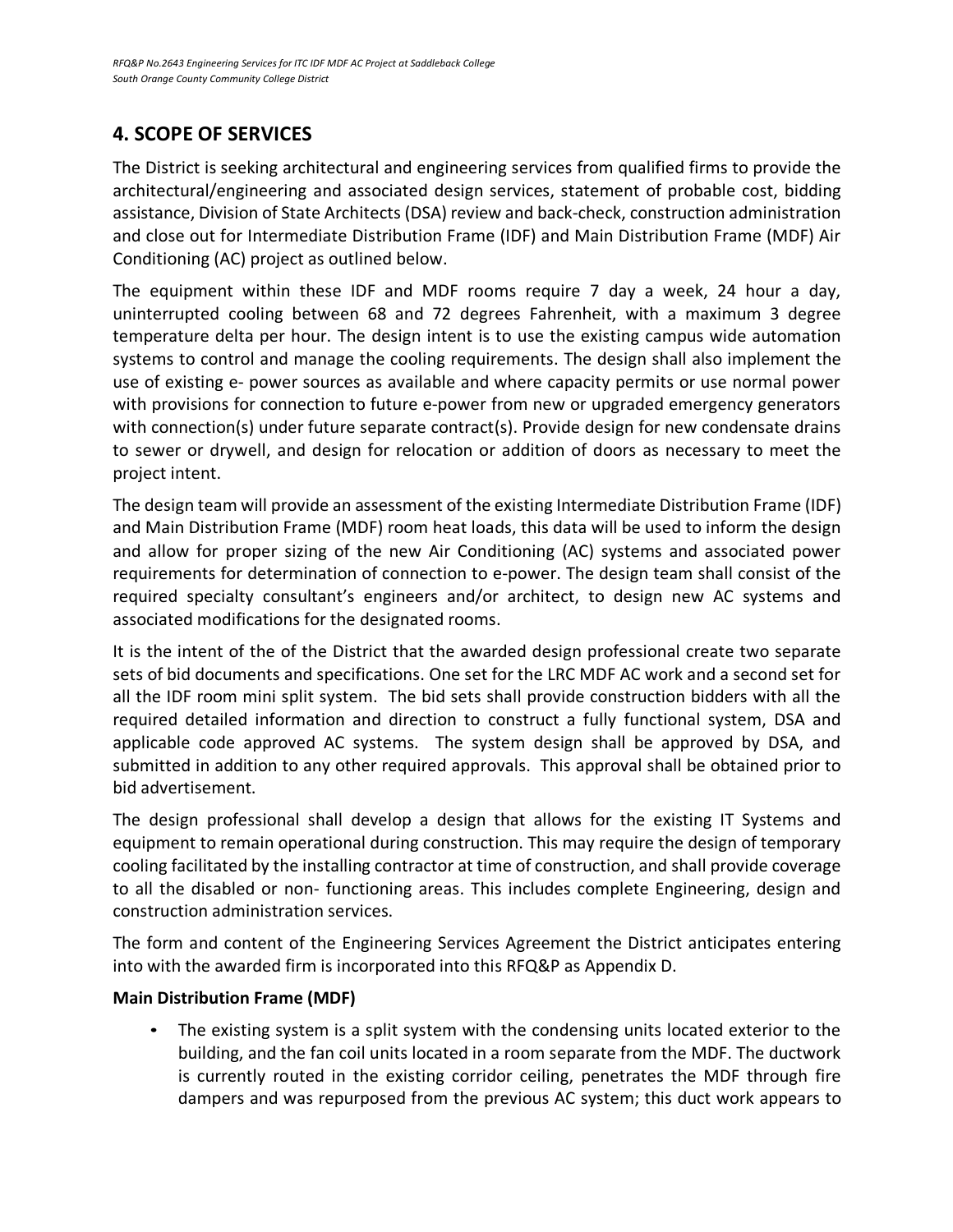be under sized. The mechanical scope shall include: Evaluation of the systems for determination of replacement, with a preference of utilizing a new CRAC unit located in the room with redundant fans and coils. This design may require a mezzanine like structure and or the relocation of MDF room access doors.

- Architectural scope of work, if required, may include relocation of doors, changing door swings to be compliant with code, addressing site accessibility as required by this scope of work.
- Structural scope of work may include design for the following: new steel platform/mezzanine, structure, new penetrations in existing walls for any of the following: door, pipes, conduits, new or modified exterior housekeeping pads for the condensing units, and anchorage of equipment.
- Laser scan existing space (Room 154 and 154B only) to provide accurate model including IT rack, ductwork, conduits, and room layout.
- Electrical scope of work is to include determination of use of and associated design for existing or future e-power.

## **Child Development Center (CDC) Building**

- The mechanical scope of work is to include design for new AC cooling with a performance for mini split equipment for CDC Room 106aDesign for condensate drains to sewer or drywell.
- Electrical scope of work is to include determination of use of and associated design for existing or future e-power.
- Any associated Architectural or Structural as necessary.

## **Fine Arts (FA) Building**

- The mechanical scope of work is to include design for new AC cooling with a performance for mini split equipment for FA Rooms 317and 203bDesign condensate drains to sewer or drywell.
- Electrical scope of work is to include determination of use of and associated design for existing or future e-power.
- Any associated Architectural or Structural as necessary.

## **Student Services Center (SSC) Building**

- The mechanical scope of work is to include design for new AC cooling with a performance for mini split equipment for SSC Rooms 209: and 219a. Design for condensate drains to sewer or drywell.
- Electrical scope of work is to include determination of use of and associated design for existing or future e-power.
- Any associated Architectural or Structural as necessary.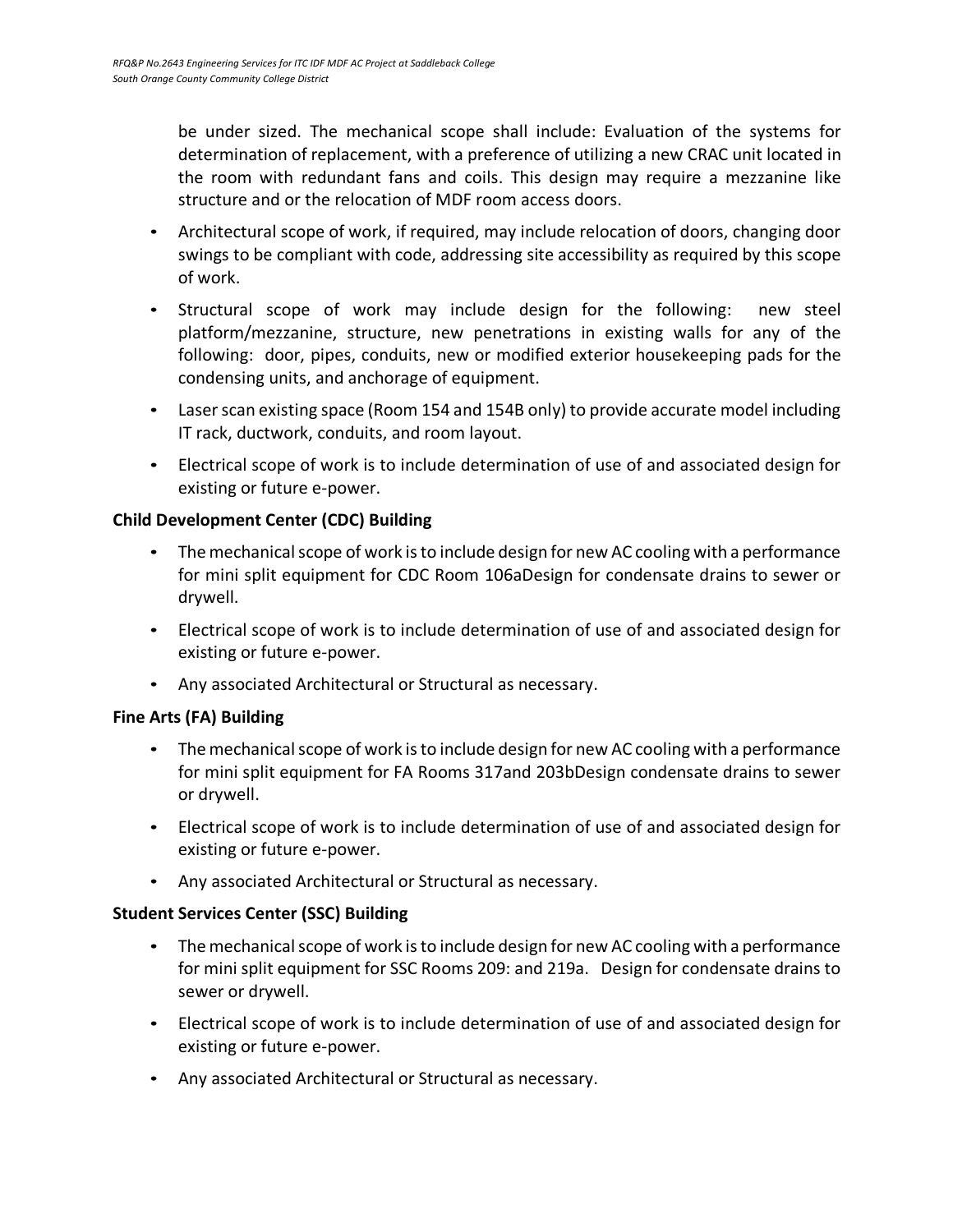## **Administration and Governance (AGB) Building**

- The mechanical scope of work is to include design for new AC cooling with a performance for mini split equipment for AGB Room 114c. Design for condensate drains to sewer or drywell.
- Electrical scope of work is to include determination of use of and associated design for existing or future e-power.
- Any associated Architectural or Structural as necessary.

## **Business/General Studies (BGS) Building**

- The mechanical scope of work is to include design for new AC cooling with a performance for mini split equipment for BGS Room 151. Design for condensate drains to sewer or drywell.
- Electrical scope of work is to include determination of use of and associated design for existing or future e-power.
- Any associated Architectural or Structural as necessary.

## **Physical Education (PE) 300 Building**

- The mechanical scope of work is to include design for new AC cooling with a performance for mini split equipment for PE 300 Room 310.: Design for condensate drains to sewer or drywell.
- Electrical scope of work is to include determination of use of and associated design for existing or future e-power.
- Any associated Architectural or Structural as necessary.

## **Learning Resource Center (LRC) Building**

- The mechanical scope of work is to include design for new AC cooling with a performance for mini split equipment for LRC Room 313 Design for condensate drains to sewer or drywell.
- Electrical scope of work is to include determination of use of and associated design for existing or future e-power.
- Any associated Architectural or Structural as necessary.

## **Outreach Building**

- The mechanical scope of work is to include design for new AC cooling with a performance for mini split equipment for Storage Room Design for condensate drains to sewer or drywell.
- Electrical scope of work is to include determination of use of and associated design for existing or future e-power.
- Any associated Architectural or Structural as necessary.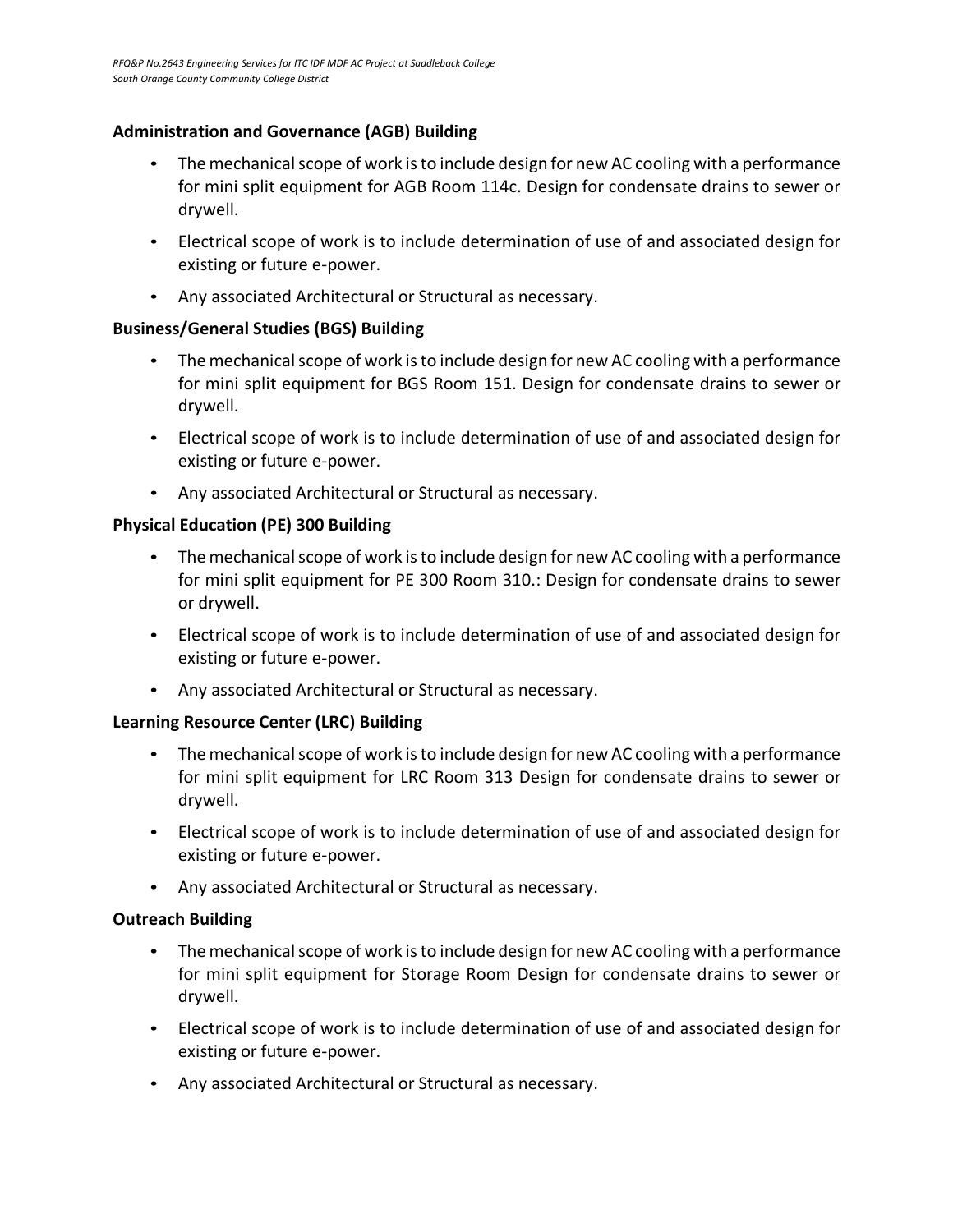#### **Other Factors to Include in Preparation of Your Firm's Proposal:**

- New AC for Schematic drawings, both mechanical and electrical to include single line drawings
- Floor/Site plan drawings with new mechanical and electrical work both equipment and routing
- Detailed mechanical drawings
- Detailed electrical drawings
- Detailed plumbing drawings
- Detailed structural drawing
- DSA Review and Back Check
- Site visits and surveys
- Number of construction meetings
- Timeliness of product delivery
- Attendance in weekly construction meetings
- Evaluate available capacity of existing power panels.
- Title 24 compliance, and form processing
- Complete DSA approved construction drawings with specifications for suitable for bidding
- Extra capacity for additional future loads
- Detailed load calculation with 15% future growth capacity
- Comprehensiveness of services
- Saddleback as-built drawings are in PDF
- Total estimated cost of your services including bonds (if required), detailed rate sheet and reimbursable
- Architectural and Structural Engineering Design Services as needed
- Design shall not include outside air economizers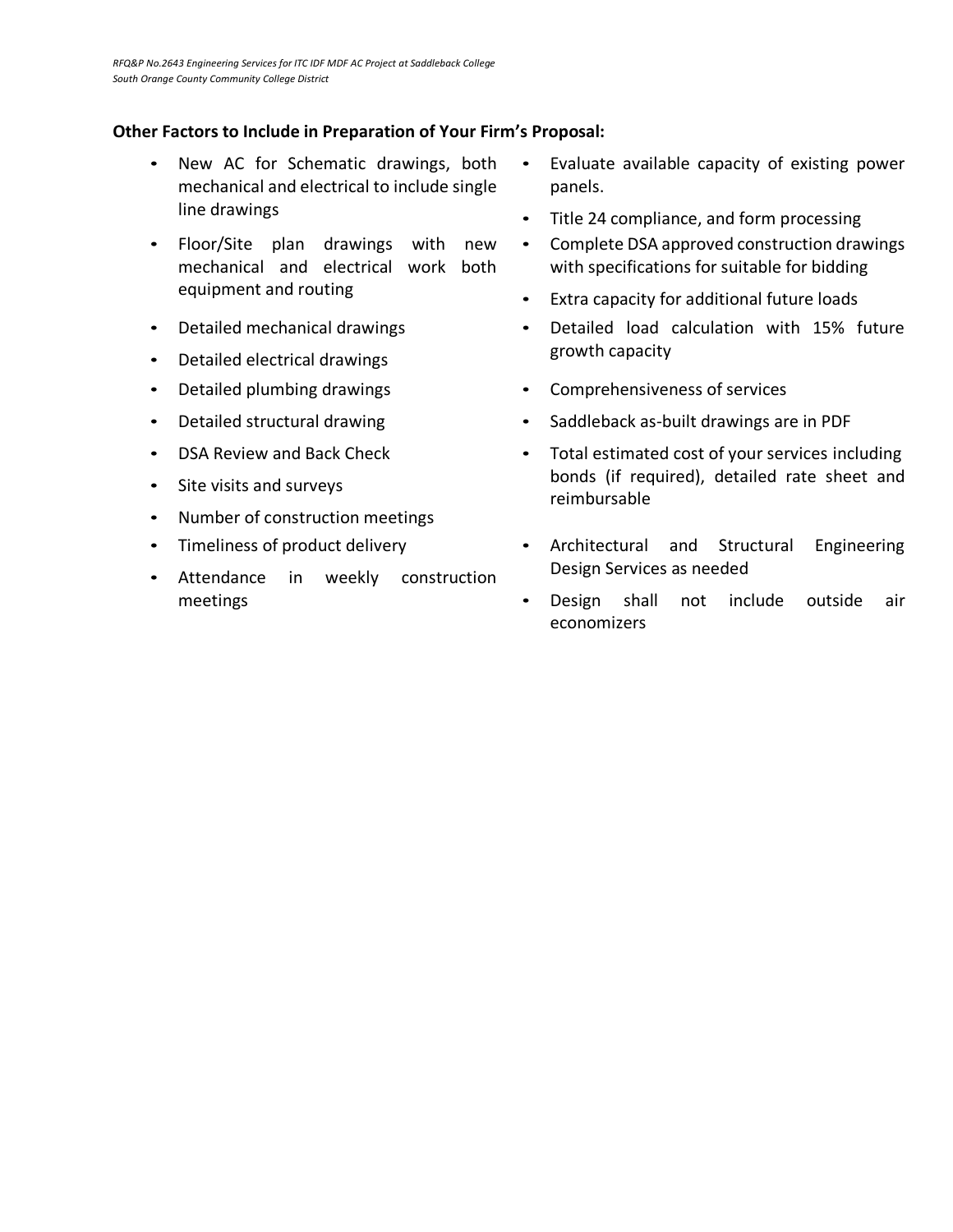# **PROPOSAL FORM A LETTER OF INTEREST AND APPROACH (1 Page Limit for Letter of Interest) (1 Page Limit for Cover Letter) (No Page Limit for Proposer Firm Information)**

# **Letter of Interest**

The RFQ&P response should be introduced with a Letter of Interest that presents a statement of interest, firm's approach, and philosophy for implementing these services, and a brief description of the consultant/firm including qualifications for providing the requested services.

**1.** Describe what is unique about the consultant/firm as it relates to this specific project.

## **Cover Letter to District in addition to the Proposer's narrative must include all of the information noted below in a letter format.**

The individual who is authorized to bind Consultancy Services for the Development of a District and Colleges' Engineering Services for ITC IDF MDF AC Project at Saddleback College Proposal (hence, "Proposer") contractually must sign the cover letter, must indicate the signatory is so authorized, and must indicate the title or position of the signatory. **An unsigned cover letter shall cause the proposal to be rejected.** The cover letter must contain a statement from the Proposer that acknowledges that all documents submitted pursuant to this request for proposal process will become a matter of public record. The letter must contain the following:

- The Proposer's name, address, e-mail, telephone, and facsimile number.
- The Proposer's Federal Employer Identification Number and Corporate Identification Number, if applicable.
- The name, title or position, and telephone number of the individual signing the cover letter and statement signatory is authorized to bind the firm.
- The name, title or position, and telephone number of the primary contact and/or account administrator, if different from the individual signing the cover letter.
- Provide all the named people who will actually perform the work when the Program begins.
- A statement to the effect that the proposal is a firm and irrevocable offer, good for one hundred and eighty (180) days. **Please complete Proposal Form A through H and Appendices A through E as part of your RFQ&P response.**
- A statement expressing the Proposer's willingness to perform the services as described in this RFQ&P.
- A statement indicating that all forms, certificates and compliance requirements included in this RFQ&P are completed and duly submitted in the proposal response.
- A statement that there is no conflict of interest. Use Form E.
- A statement expressing the Proposer's availability of staff and other required resources for performing all services and providing all deliverables within the specified time frames as described in the RFQ&P.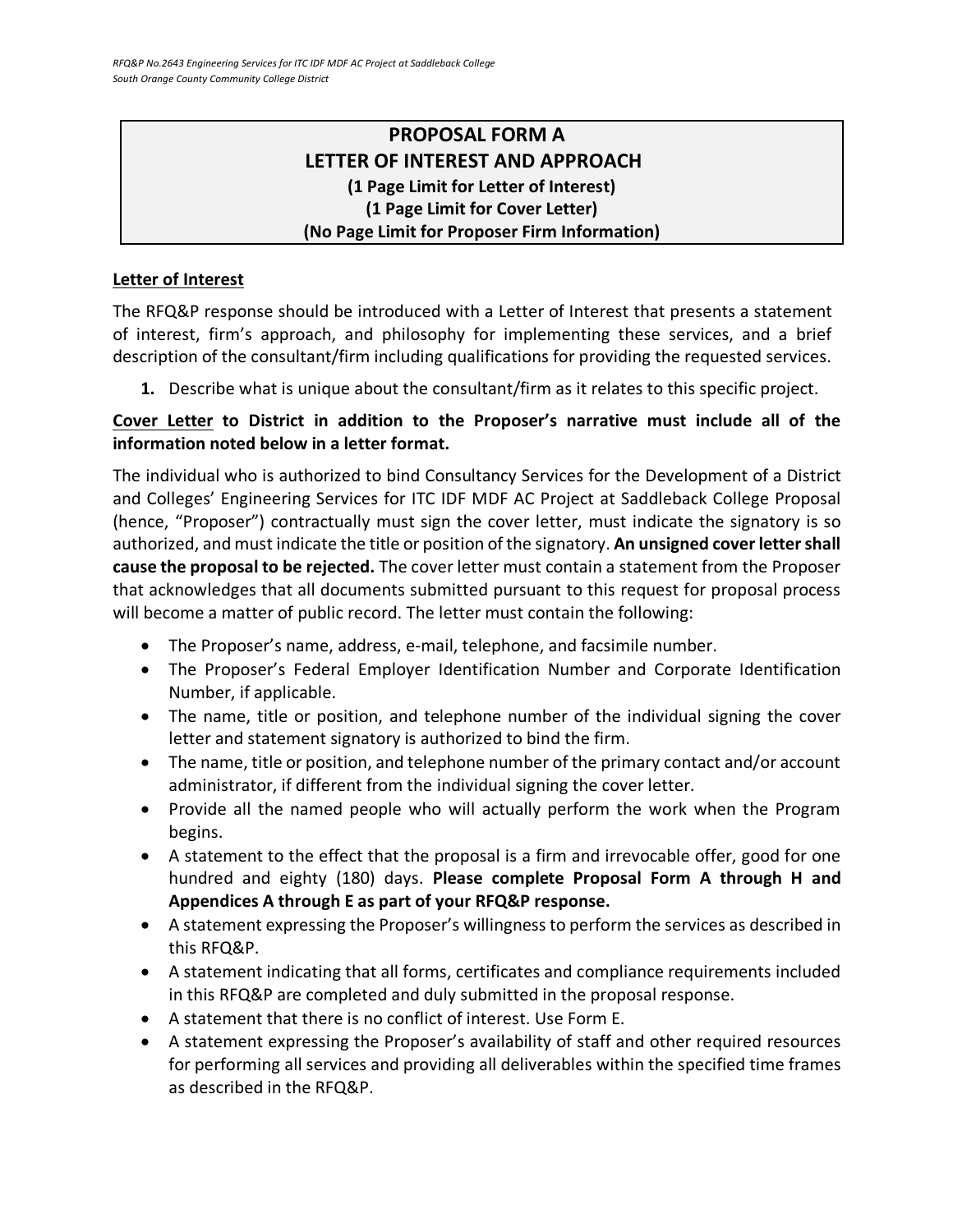- A statement attesting that the Proposer is not on the federal list of current companies or individuals that have been declared ineligible to receive Federal contracts due to a violation of Executive Order 11246, as amended; Section 503 of the Rehabilitation Act of 1973, as amended 29 U.S.C. Section 793; and/or the Vietnam Era Veterans' Readjustment Assistance Act of 1974, as amended, 38 U.S.C. Section 4212.
- Please indicate if the firm is a small, minority, women, and/or disabled veteran business enterprise by providing a copy of the current certification.

## **Proposer Firm Information**

| Type of Firm:                                                                                                                                                                                                                  |
|--------------------------------------------------------------------------------------------------------------------------------------------------------------------------------------------------------------------------------|
| Corporation: Proprietorship: Partnership: Partnership:                                                                                                                                                                         |
| Joint Venture: _________ Other (please describe): ______________________________                                                                                                                                               |
|                                                                                                                                                                                                                                |
| Number of years in business under firm name: ___________________________________                                                                                                                                               |
| Has the firm changed its name within the past 3 years?                                                                                                                                                                         |
| YES $\Box$<br>$NO$ $\Box$                                                                                                                                                                                                      |
|                                                                                                                                                                                                                                |
|                                                                                                                                                                                                                                |
| Have there been any recent (within the last three years) changes in control/ownership                                                                                                                                          |
| of the firm?                                                                                                                                                                                                                   |
| YES $\Box$ NO $\Box$                                                                                                                                                                                                           |
| If yes, explain. The property of the set of the set of the set of the set of the set of the set of the set of the set of the set of the set of the set of the set of the set of the set of the set of the set of the set of th |
|                                                                                                                                                                                                                                |
|                                                                                                                                                                                                                                |
| Have officers or principals of the firm ever had their business license suspended or                                                                                                                                           |
| revoked for any reason?                                                                                                                                                                                                        |
| YES $\square$<br>$NO$ $\square$                                                                                                                                                                                                |
| If yes, please explain.                                                                                                                                                                                                        |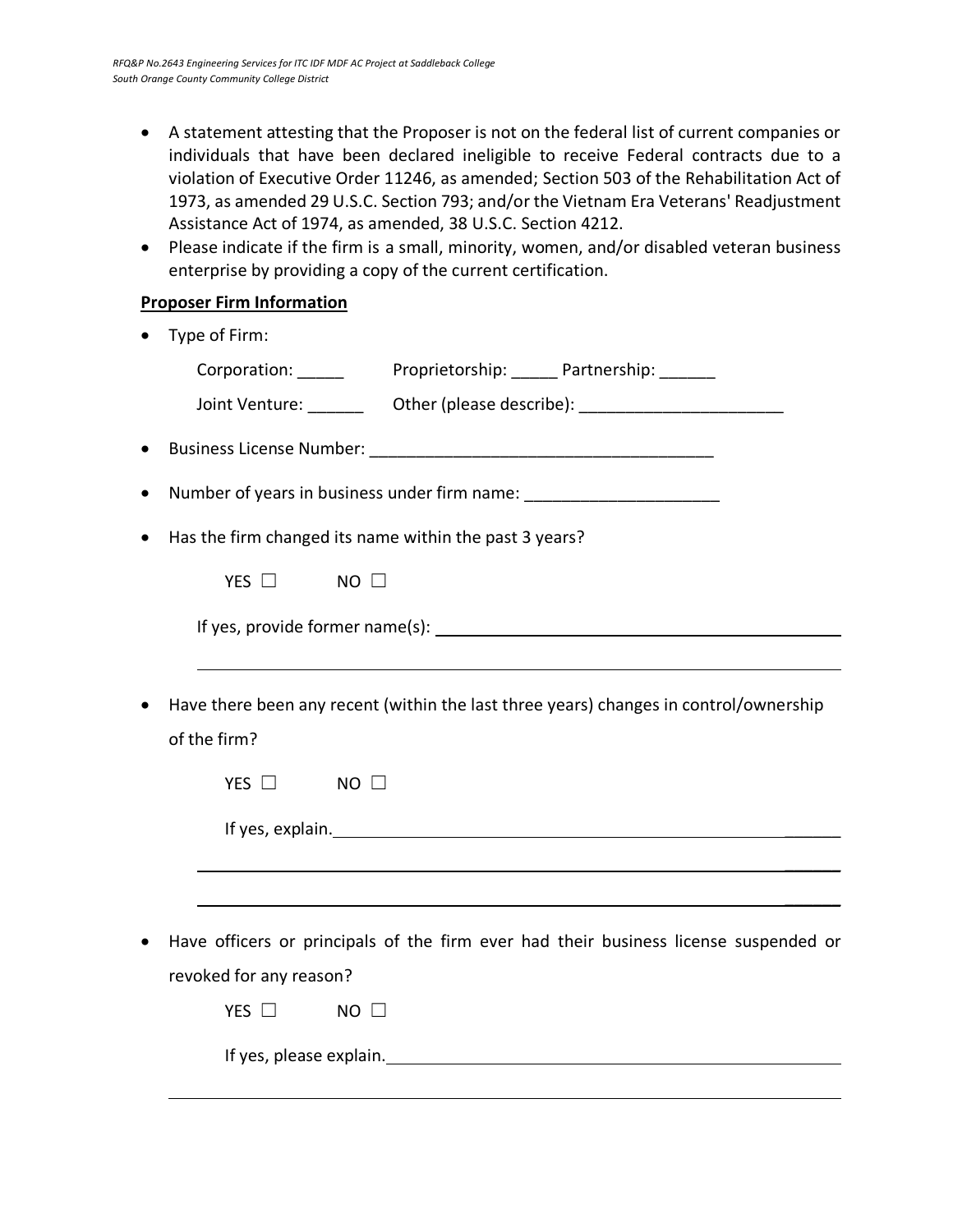• Does the firm have an acceptable history of working proactively to avoid litigation?

| YES O<br>NO.                                                                                |
|---------------------------------------------------------------------------------------------|
| If no, please provide specific information on termination for default, litigation           |
| settled or judgments entered within the last five (5) years.                                |
|                                                                                             |
|                                                                                             |
| Within the past five $(5)$ years, have one or more contract(s) to provide services to which |
| the Respondent was a party to have been terminated for default of the Respondent            |
| officers or principals of the firm?                                                         |
| YES $\Box$<br>NO.                                                                           |
| If yes, please explain.                                                                     |
|                                                                                             |
|                                                                                             |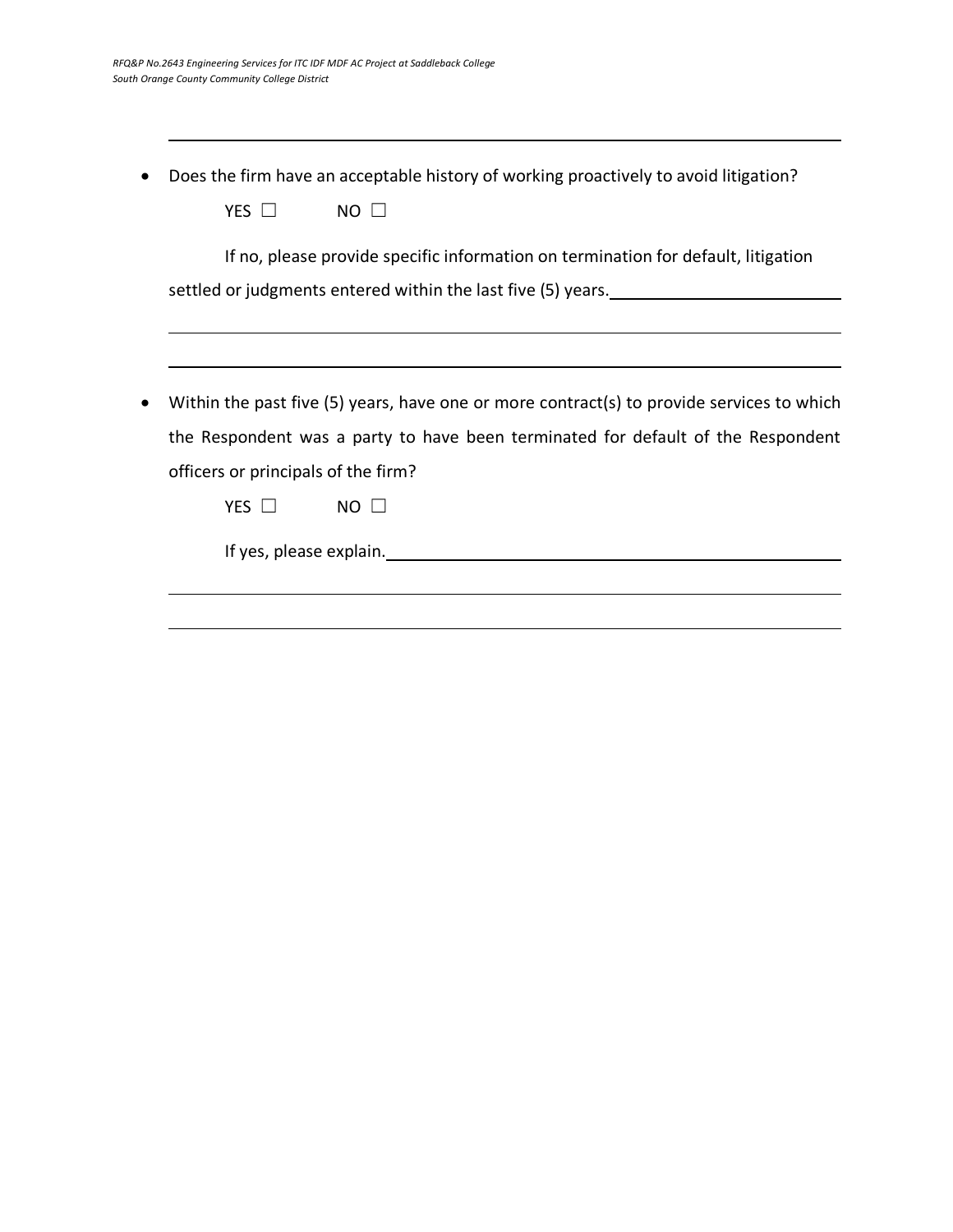# **PROPOSAL FORM B PERSONNEL AND STAFFING RESOURCES (One Page Limit Per Resume)**

Submit resumes for each team member including sub-consultants proposed to provide service to the District including specific qualifications and recent related experience providing similar services. **List the proposed staff's current and anticipated availability during the contract period.** Include the following data and any other relevant information for the District to evaluate:

- 1. Provide total number of professional staff currently employed by the firm.
- 2. Resumes should include the Project Executive or person(s) providing oversight of the project team, if applicable.
- 3. Identify person/s who will be principally responsible for working with the District. Indicate the role and responsibility of each person/s, and how many years of experience with a focus on community college district qualifications relative to the proposed role. If the Proposer is chosen as a finalist, the proposed individual/s must attend the interview and in-person presentation.
- 4. Indicate whether or not individual is currently a direct employee of the firm. If a direct employee, indicate how many years with the firm.
- 5. Link each named person with the specific tasks, responsibilities, and deliverables.
- 6. If more than one person is named as a candidate for a specific role, include above information for all listed persons.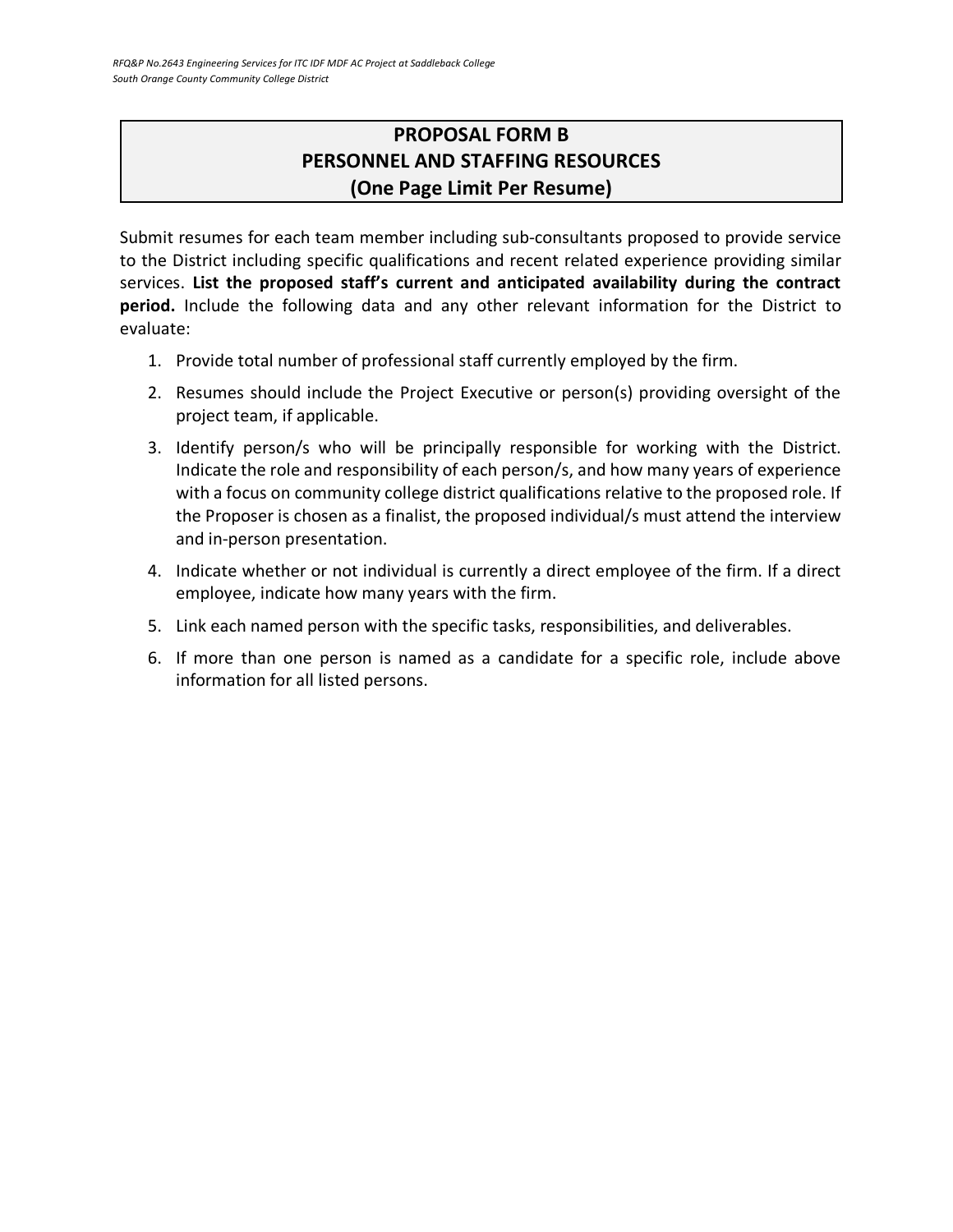# **PROPOSAL FORM C RELATED EXPERIENCE AND METHODOLOGY (8 Page Limit)**

- 1. Approach and Methodology: Concisely explain the Firm's proposed approach and methodology to satisfy project requirements. Discuss the Project Work Plan. This should emphasize understanding of the Project requirements and describe the Firm's vision as it applies to the Project. Identify any constraints and risks to the Project.
- 2. Quality Control: Briefly describe the Firm's quality control procedures and the methods proposed for quality assurance including minimizing errors and omissions. Discuss the approach with managing quality control for the Firm's sub-consultants.
- 3. Related Experience of the Firm: Provide the following:
	- a) Experience and professional qualifications specific to the scope and complexity as identified in this RFQ&P.
	- b) Any certifications, licenses, registrations and affiliations held.
	- c) Projects completed in the last five (5) years similar to the scope and complexity as identified in this RFQ&P. Include experience particularly with California community colleges and/or in higher education. Include dates of performance and project budget. Identify team members and their role/s on the projects. Provide contact names, email addresses and phone numbers as reference for each listed project. The District will check references and may request that the listed references furnish additional references of respondent's work.
	- d) Briefly describe any interface with associated regulatory agencies (i.e. Office, DSA, Fire Marshal).
- 4. Provide a summary of the Firm's experience in relation to the services contemplated in this RFQ&P subject to DSA review, approval and permitting.
- 5. Do you provide weekly status reports? If so, describe the type of information the status report contains.
- 6. Indicate the firm's proximity to the District and availability to accomplish the work.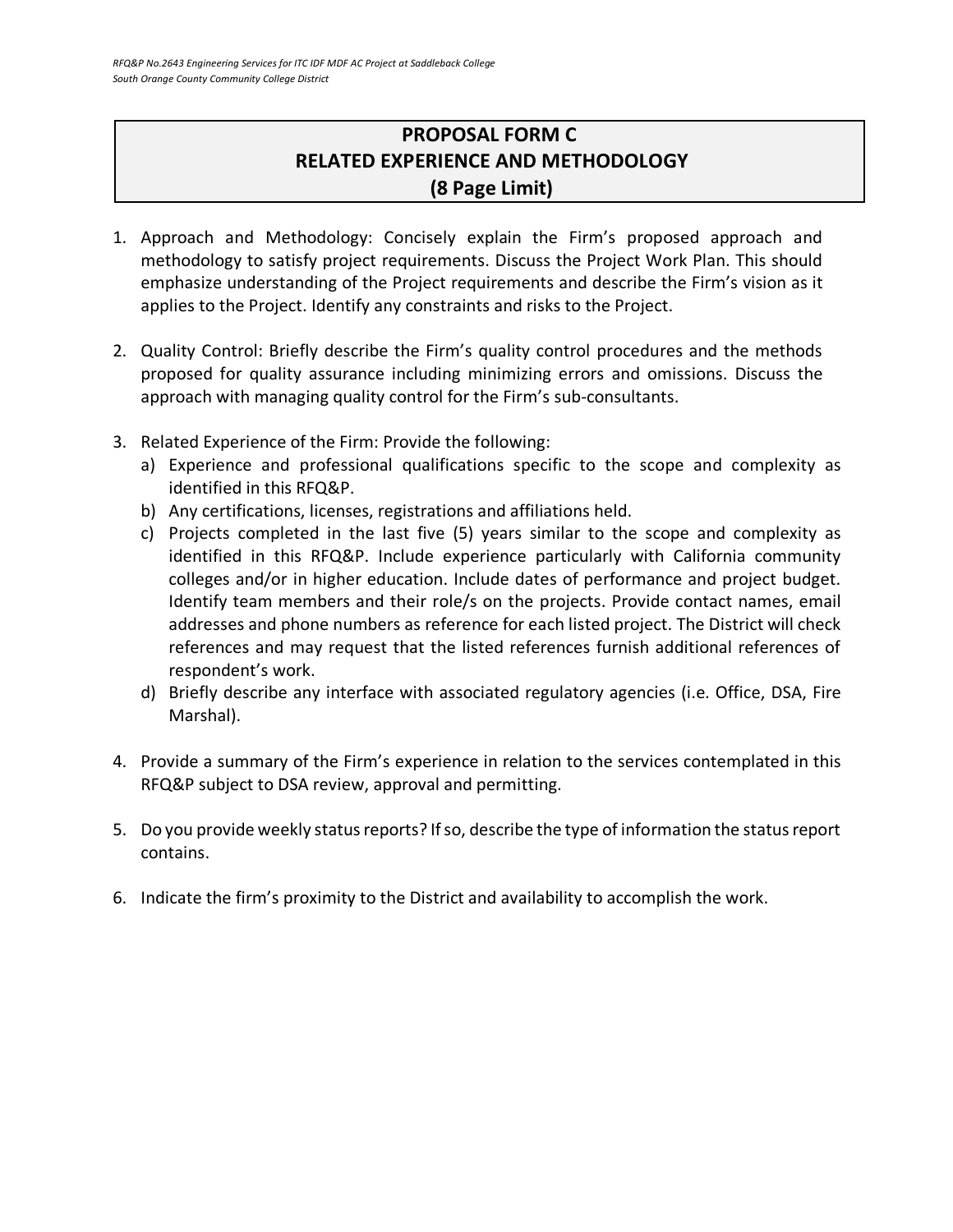# **PROPOSAL FORM D PROJECT SCHEDULE (Four Page Limit)**

The Firm will work closely with Saddleback College to ensure accurate, timely, and sufficient information necessary is gathered to complete the project. Accordingly, please respond to the following:

- 1. Firm shall provide detailed illustrative project schedule that includes milestones, timelines for completion and the work plan for all phases included in the Scope of Services.
- 2. In order to accomplish timely completion of the project, identify the number of meetings and hours of engagements needed.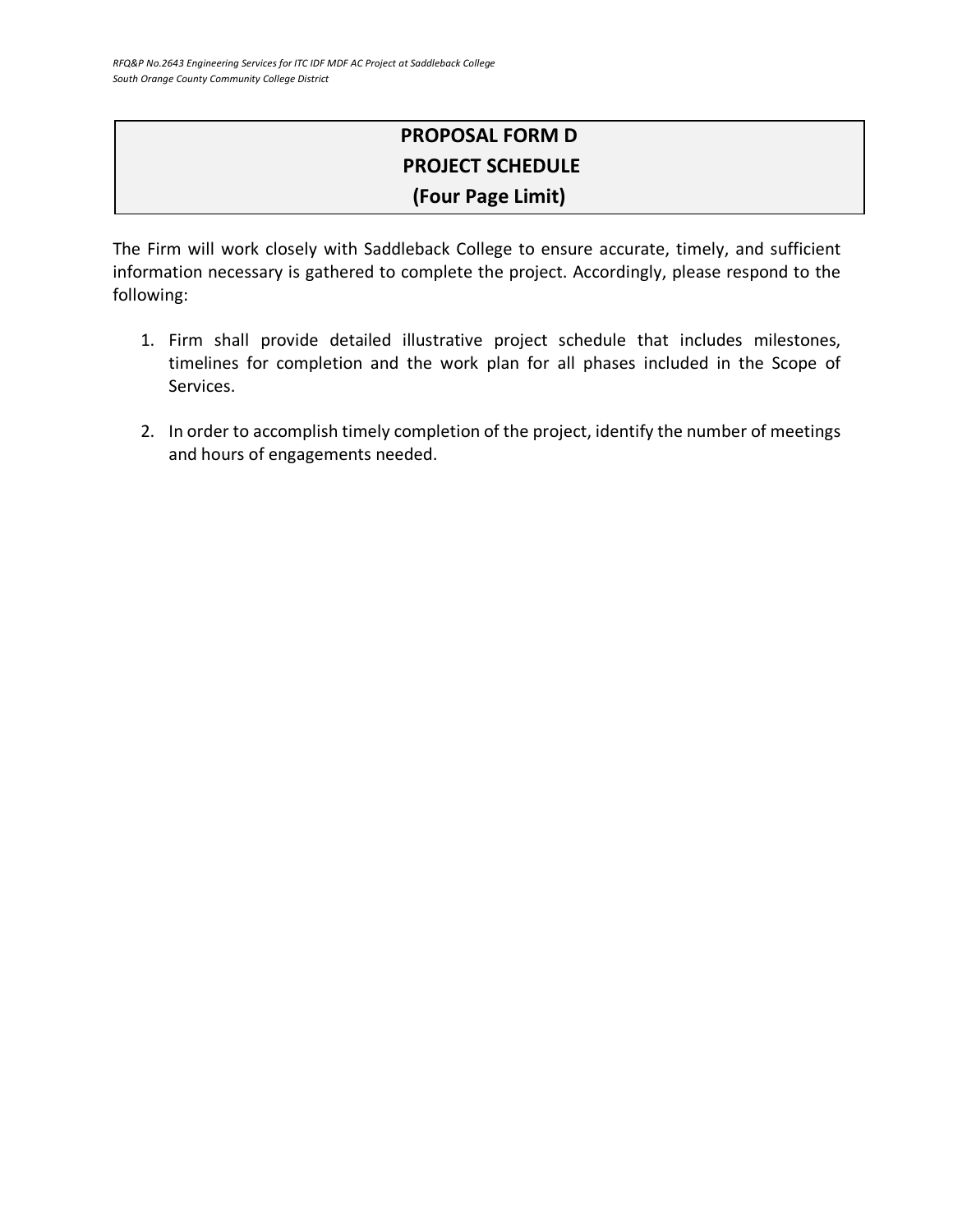# **PROPOSAL FORM E FEE AND RATE PROPOSAL**

**1.** The proposed fee schedule shall include fully burdened hourly rates for each title/individual proposed for the work. It is the proposer's responsibility to understand the complexity of the District as well as the complexity of the proposed work and to submit a not-to-exceed fee accordingly using the form below.

Fees shall be firm and fixed.

Fees shall be inclusive of the billable hourly rates and estimated total hours required to fulfill their duties. Such rates shall include all labor, materials, overhead and profit (OH&P), and other direct and indirect costs including incidental travel. Actual contract rates and project fees will be subject to negotiation prior to issuance of any agreement.

| <b>PROJECT PHASE</b>                 | <b>NOT TO EXCEED FEE</b> |
|--------------------------------------|--------------------------|
| <b>Pre-Construction Phase</b>        | \$                       |
| <b>Construction Phase</b>            | \$                       |
| <b>Construction Close-Out Phase</b>  | \$                       |
| <b>District Controlled Allowance</b> | 15,000.00                |
| <b>TOTAL NOT TO EXCEED FEE</b>       | \$                       |

**2.** Rates for Additional Services. The following rates, which include overhead, administrative cost and profit, shall be utilized in arriving at the fee for Additional Services. The hourly rates reflected below shall be effective as of the date of execution of an Agreement between the District and the Firm.

| Service/Discipline                                                                              | <b>Position/Title</b> | <b>Proposed Hourly Rate</b> |
|-------------------------------------------------------------------------------------------------|-----------------------|-----------------------------|
|                                                                                                 |                       | \$                          |
|                                                                                                 |                       |                             |
|                                                                                                 |                       |                             |
|                                                                                                 |                       |                             |
|                                                                                                 |                       |                             |
|                                                                                                 |                       |                             |
|                                                                                                 |                       |                             |
|                                                                                                 |                       |                             |
| Duplicate as necessary for ALL services/disciplines, positions/titles and proposed hourly rates |                       |                             |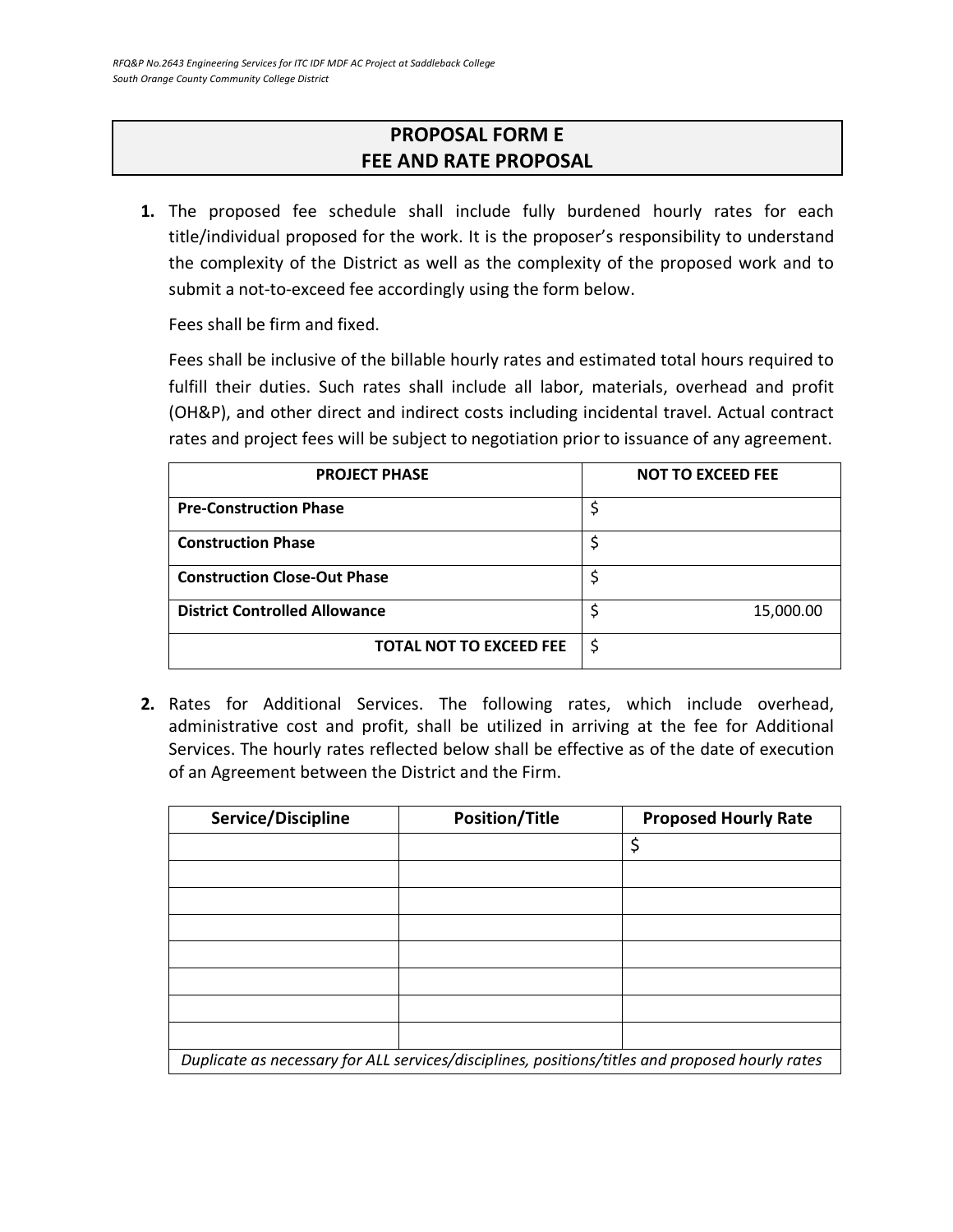# **PROPOSAL FORM F GENERAL TERMS AND CONDITIONS**

**Offer Held Firm**: The Proposer agrees that it will not withdraw its offer for a period of *one hundred and eighty (180*) calendar days from the opening date.

**Right to Reject**: The Proposer understands that the District reserves the right to reject any or all proposals and to waive any irregularities and/or informalities in the evaluation of proposals. The District intends to verbally negotiate with the Proposers to reach a final agreement.

**Bidder Certification**: The Proposer certifies that this bid is made without previous understanding, agreement or connection with any person, firm, or corporation making a bid on the same services, and is in all respects fair and "without collusion or fraud."

**Execution of a Contract**: If awarded a contract, the Proposer agrees to execute a contract in accordance with this Proposal and the District's Instructions for Submittal of Proposals, Information for Proposers, General Conditions, and Service Requirements immediately upon receipt of written notice of acceptance of the Proposal by the District.

**Assumption of Contract**: The Proposer agrees to assume operations under the contract after the Board approval of contract and within ten (10) calendar days following the District's notification to proceed.

**Exceptions to Specifications**: In submitting a proposal, the Proposer affirms acceptance of the complete Conditions Specifications and Requirements associated with the District's RFQ&P document, unless otherwise stipulated. Any variances or exceptions which the Proposer wishes to note with respect to any of the Conditions, Specifications, or any District Service Requirements are to be stated herein or in an attachment to the RFQ&P submittal which is to be titled "Exceptions."

**Conflicts of Interest**: All Proposers must disclose the name of any Board of Trustees member, officer, director, or agent who is an employee of the South Orange County Community College District, which includes any District employee. Further all Proposers must disclose the name of any District or District employee, or Board of Trustees member, who has, directly or indirectly, any financial interests in the Proposer's firm or any of its branches. Submit this information on an attachment to the proposal which is titled "Conflict of Interest" and include the person's name, interest or position, and percent of ownership, if applicable**.**

**Financial Statement:** Prior to the award of contract, the District reserves the right to request and the proposer shall provide the current financial statement of the Proposer that is reviewed or audited by a Certified Public Accountant.

**Required Submittals**: The Proposer's detailed responses to the District's specifications and evaluation criteria must accompany this Proposal.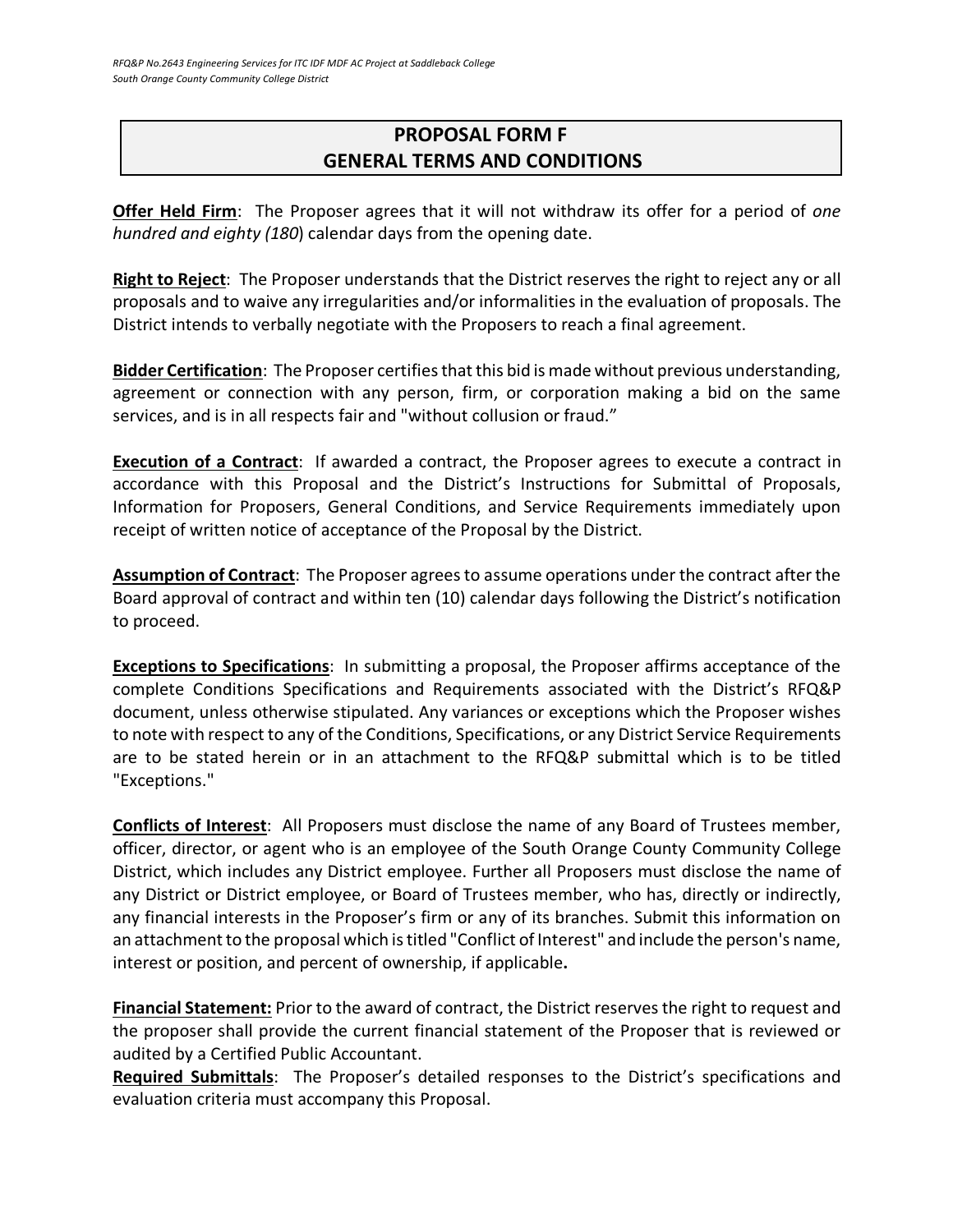**District's Right to Award**: The signer hereby acknowledges that the District reserves the right to make the award to the Proposer which the District judges to have submitted the proposal most favorable to the District, with the District being the sole judge thereof.

**Legally Binding**: It is further certified that the person whose signature appears below is legally empowered to bind the company in whose name the proposal is entered and declares under penalty of perjury under California law that the firm's proposal response to this RFQ&P is true and correct.

**Litigation History**: List all related litigation in the last five (5) years filed by either an owner, owner's consultant, or contractor, against the firm.

SUBMITTED BY:

| Company Name:          |                                                                                              |  |
|------------------------|----------------------------------------------------------------------------------------------|--|
|                        |                                                                                              |  |
| <b>Contact Person:</b> |                                                                                              |  |
|                        |                                                                                              |  |
| Address:               |                                                                                              |  |
|                        |                                                                                              |  |
| City:                  | State:<br>$\overline{\phantom{a}}$ and $\overline{\phantom{a}}$ and $\overline{\phantom{a}}$ |  |
|                        |                                                                                              |  |
| Phone Number:          | Fax:                                                                                         |  |
|                        |                                                                                              |  |
| Email:                 |                                                                                              |  |
|                        |                                                                                              |  |
|                        |                                                                                              |  |
| By: Signature (Manual) |                                                                                              |  |
|                        |                                                                                              |  |
|                        |                                                                                              |  |

By: Signature (Typed or Printed)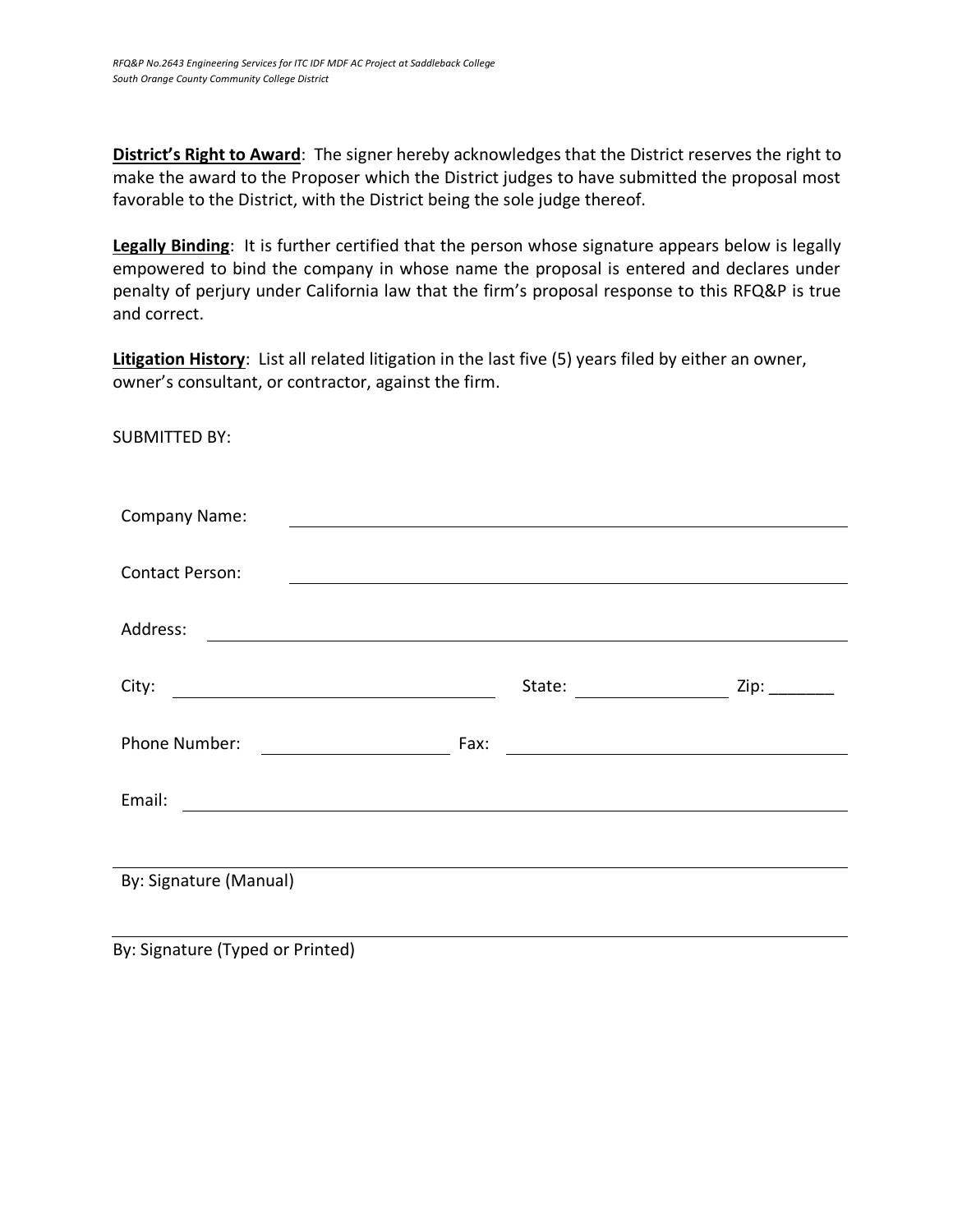# **PROPOSAL FORM G REFERENCES**

Each Proposer must be able to present both current and past evidence of satisfactory experience in providing services requested. List all four-year higher education and community college districts that you or your firm has contracted with in the last five (5) years. Include the name of the institution or district, contact person, email address and phone number of individuals who can evaluate work that has been completed by the consultant(s)/firm/team member(s) in the past five (5) years. The District has prioritized collegiality and collaboration, and assessing how consultant(s) will function within that culture will be a critical evaluation component.

## **REFERENCES**

| Name of Entity:                                                                                                                |        |                    |
|--------------------------------------------------------------------------------------------------------------------------------|--------|--------------------|
|                                                                                                                                |        |                    |
| <b>Contact Person:</b>                                                                                                         |        |                    |
| Address:                                                                                                                       |        |                    |
|                                                                                                                                |        |                    |
| City:<br><u> 1989 - Johann Barnett, fransk politik (d. 1989)</u>                                                               | State: | Zip: _____________ |
| Phone Number:                                                                                                                  | Fax:   |                    |
| Email:<br><u> - Andreas Andreas Andreas Andreas Andreas Andreas Andreas Andreas Andreas Andreas Andreas Andreas Andreas An</u> |        |                    |
| Dates of Services:<br>From:                                                                                                    | To:    |                    |
| Types of Services Provided:                                                                                                    |        |                    |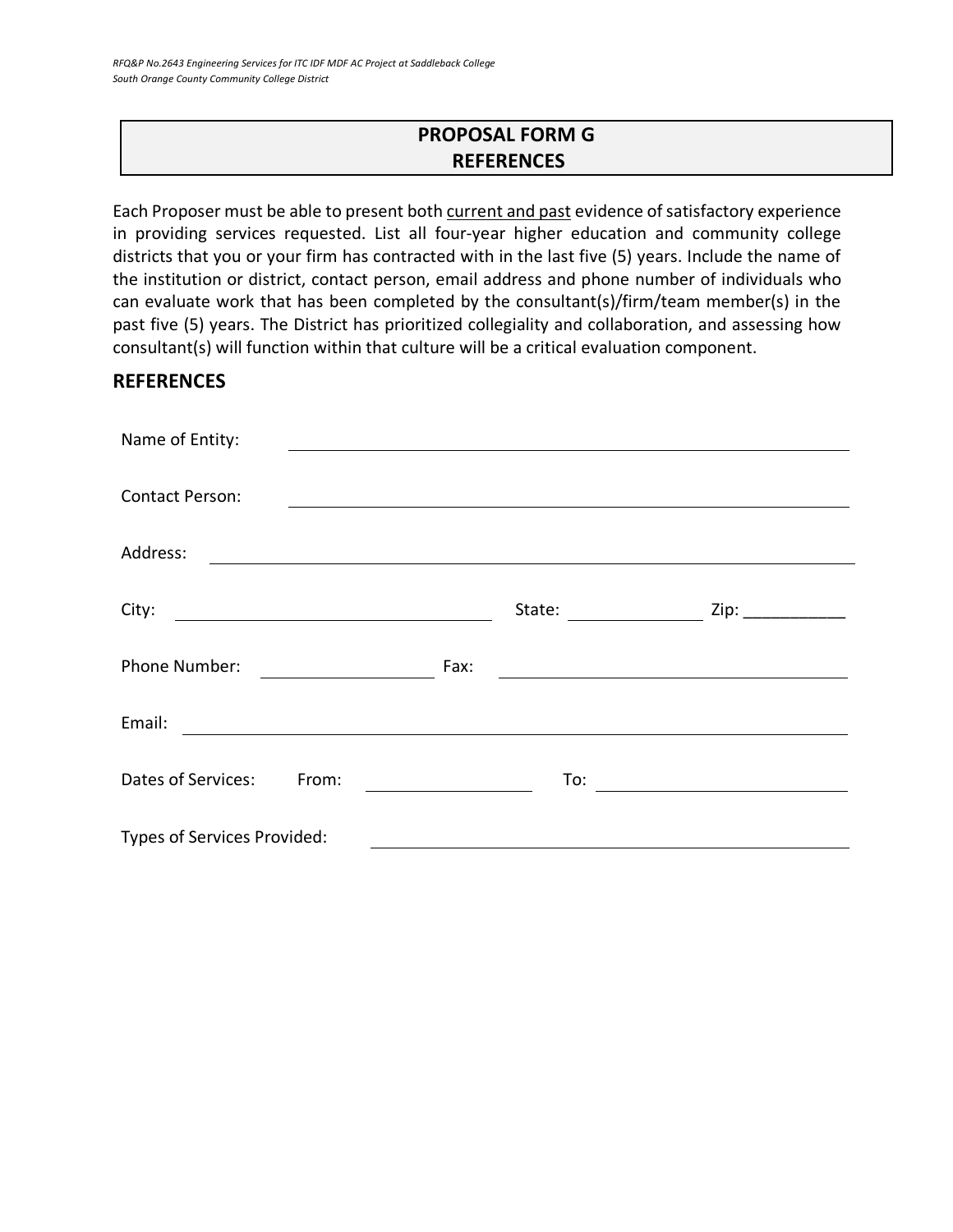# **PROPOSAL FORM H Addenda Acknowledgement**

**Addenda**: Changes or corrections to the proposal document will be issued via a numbered addendum format at the time of the pre-proposal conference or at least five (5) calendar days prior to submittal date. Record below the number(s) and date(s) of addenda received, if applicable.

| Addendum #________  |  |
|---------------------|--|
| Addendum #_________ |  |
| Addendum #_________ |  |
| Addendum #_________ |  |
| Addendum #          |  |
| Addendum #_________ |  |
| Addendum #________  |  |
| Addendum #________  |  |
| Addendum #_________ |  |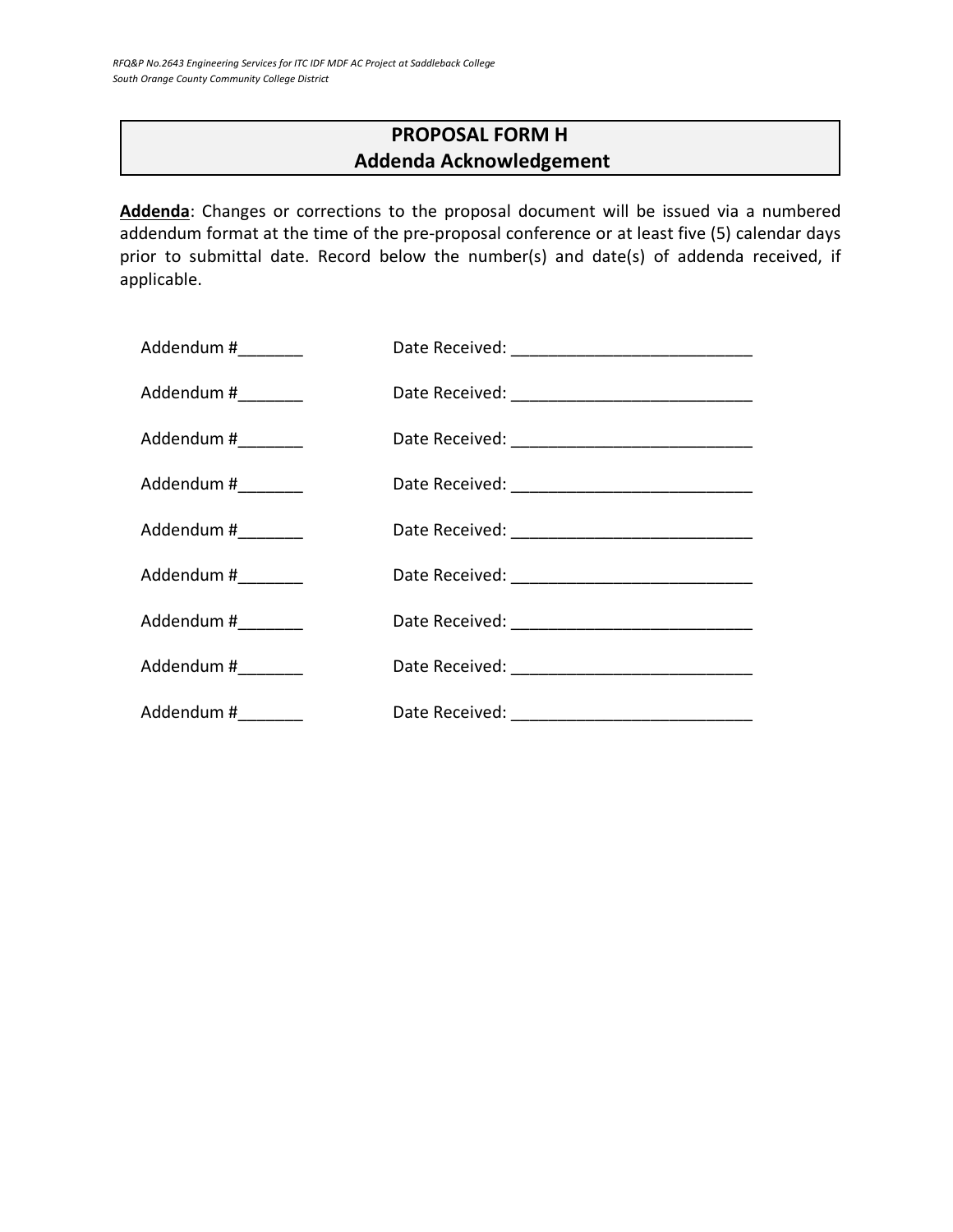# **APPENDIX A Non-Collusion Declaration**

#### **NON-COLLUSION DECLARATION TO BE EXECUTED BY PROPOSER AND SUBMITTED WITH PROPOSAL**

| State of California |      |    |     |     |    |                                              |
|---------------------|------|----|-----|-----|----|----------------------------------------------|
| County of           |      |    | SS. |     |    |                                              |
|                     |      |    |     |     |    | being first duly sworn, deposes and          |
| savs                | that | he | or  | she | IS |                                              |
|                     |      |    |     |     |    | the party making the foregoing proposal that |

the proposal is not made in the interest of, or on behalf of, any undisclosed person, Proposer, company, association, organization, or corporation; that the proposal is genuine and not collusive or sham; that the Proposer has not directly or indirectly induced or solicited any other Proposer to put in a false or sham proposal, and has not directly or indirectly colluded, conspired, connived, or agreed with any Proposer or anyone else to put in a sham proposal, or that anyone shall refrain from submitting a proposal; that the Proposer has not in any manner, directly or indirectly, sought by agreement, communication, or conference with anyone to fix the proposal price of the Proposer or any other Proposer, or to fix any overhead, profit, or cost element of the proposal price, or that of any other Proposer, or to secure any advantage against the public body awarding the contract of anyone interested in the proposed contract; that all statements contained in the proposal are true; and, further, that the Proposer has not, directly or indirectly, submitted his or her proposal price or any breakdown thereof, or the contents thereof, or divulged information or data relative thereto, or paid, and will not pay, any fee to any corporation, Proposer, company association, organization, or to any member or agent thereof to effectuate a collusive or sham proposal.

I certify (or declare) under penalty of perjury that the foregoing is true and correct.

\_\_\_\_\_\_\_\_\_\_\_\_\_\_\_\_\_\_\_\_\_\_\_\_\_\_\_\_\_\_\_\_\_\_\_\_\_\_\_\_\_\_\_\_\_

\_\_\_\_\_\_\_\_\_\_\_\_\_\_\_\_\_\_\_\_\_\_\_\_\_\_\_\_\_\_\_\_\_\_\_\_\_\_\_\_\_\_\_\_\_

Print Name

Signature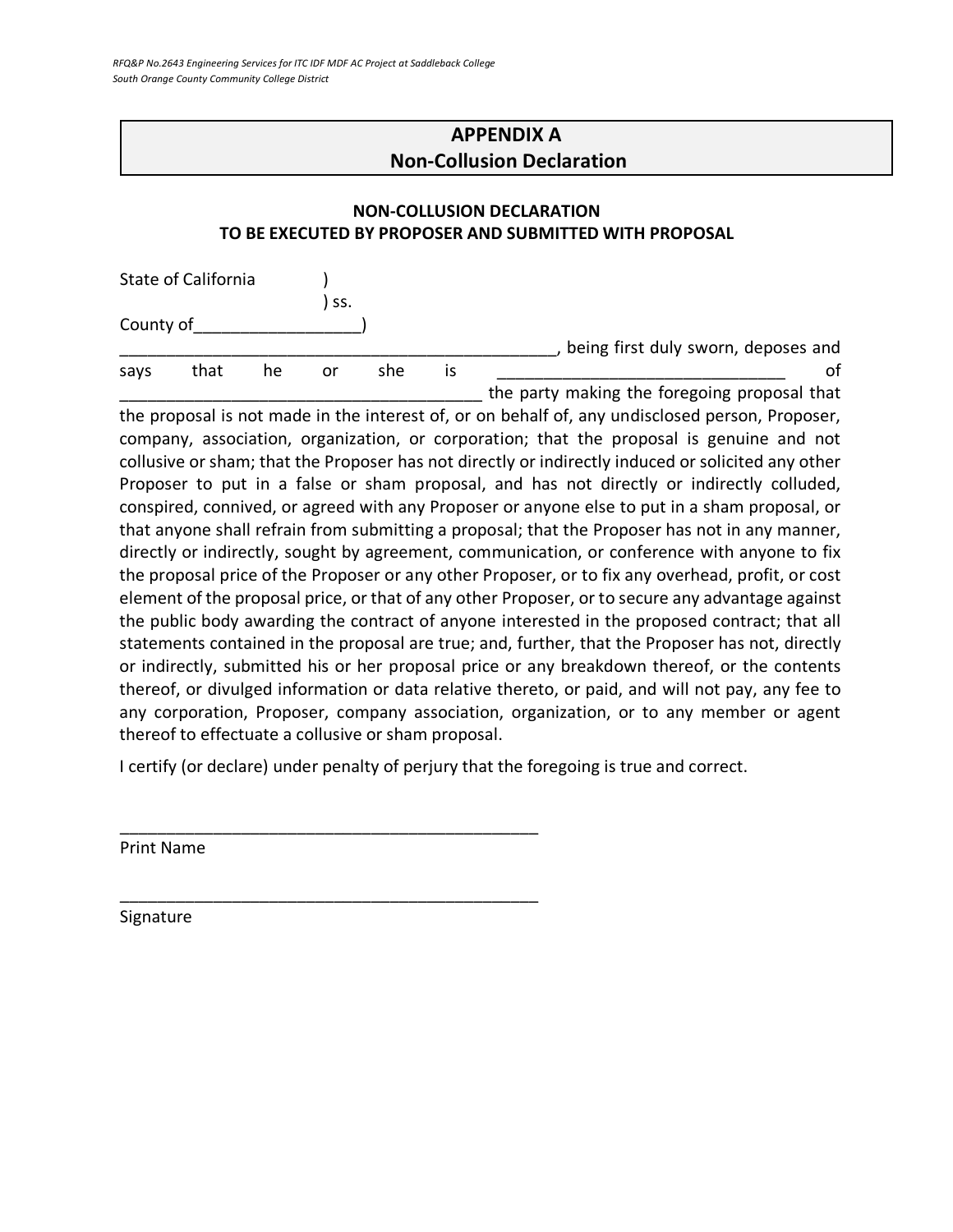# **APPENDIX B Equal Opportunity Affirmative Action Statement**

#### **SOUTH ORANGE COUNTY COMMUNITY COLLEGE DISTRICT EQUAL OPPORTUNITY AFFIRMATIVE ACTION STATEMENT**

Proposer hereby certifies that in performing work or providing products for the District, there shall be no discrimination in its hiring or employment practices because of age, sex, race, color, ancestry, national origin, religious creed, physical handicap, medical condition, marital status, or sexual orientation, except as provided for in Section 12940 of the California Government Code. Proposer shall comply with applicable federal and California anti-discrimination laws, including but not limited to the California Fair Employment and Housing Act, beginning with Section 12900 of the California Government Code.

IN WITNESS WHEREOF, the undersigned has executed this Certificate of Non-Discrimination  $this **2018.**$  day of  $\qquad \qquad 2018.$ 

| Name of individual, company or corporation |  |
|--------------------------------------------|--|
|                                            |  |
|                                            |  |
| Address:                                   |  |
|                                            |  |
| Zip Code<br>State                          |  |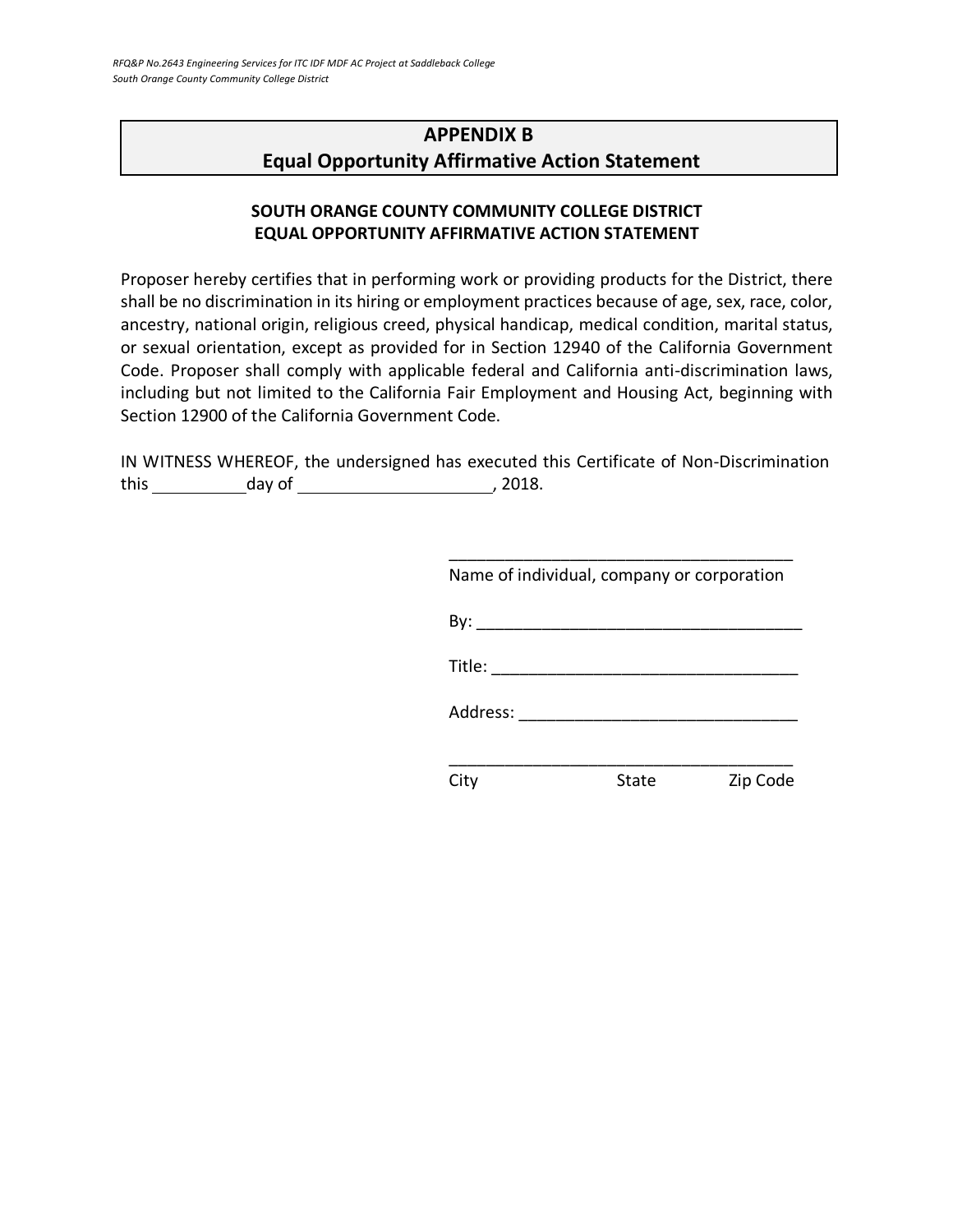# **APPENDIX C Firm's Certificate Regarding Worker's Compensation**

Labor Code Section 3700 in relevant part provides:

Every employer except the State shall secure the payment of compensation in one or more of the following ways:

- (a) By being insured against liability to pay compensation in one or more insurers duly authorized to write compensation insurance in this State.
- (b) By securing from the Director of Industrial Relations a certificate of consent to self-insure, which may be given upon furnishing proof satisfactory to the Director of Industrial Relations of ability to self-insure and to pay any compensation that may become due to his employees.

I am aware of the provisions of Section 3700 of the Labor Code which require every employer to be insured against liability for Workers' Compensation or to undertake self-insurance in accordance with the provisions of that code, and I will comply with such provisions before commencing the performance of the work of this contract.

|                   | Name of individual, company or corporation |          |
|-------------------|--------------------------------------------|----------|
|                   |                                            |          |
|                   |                                            |          |
| Address: ________ |                                            |          |
| City              | State                                      | Zip Code |

(In accordance with Article 5 (commencing at Section 1860), Chapter 1, Part 7, Division 2 of the Labor Code, the above certificate must be signed and filed with the awarding body prior to performing any work under this contract.)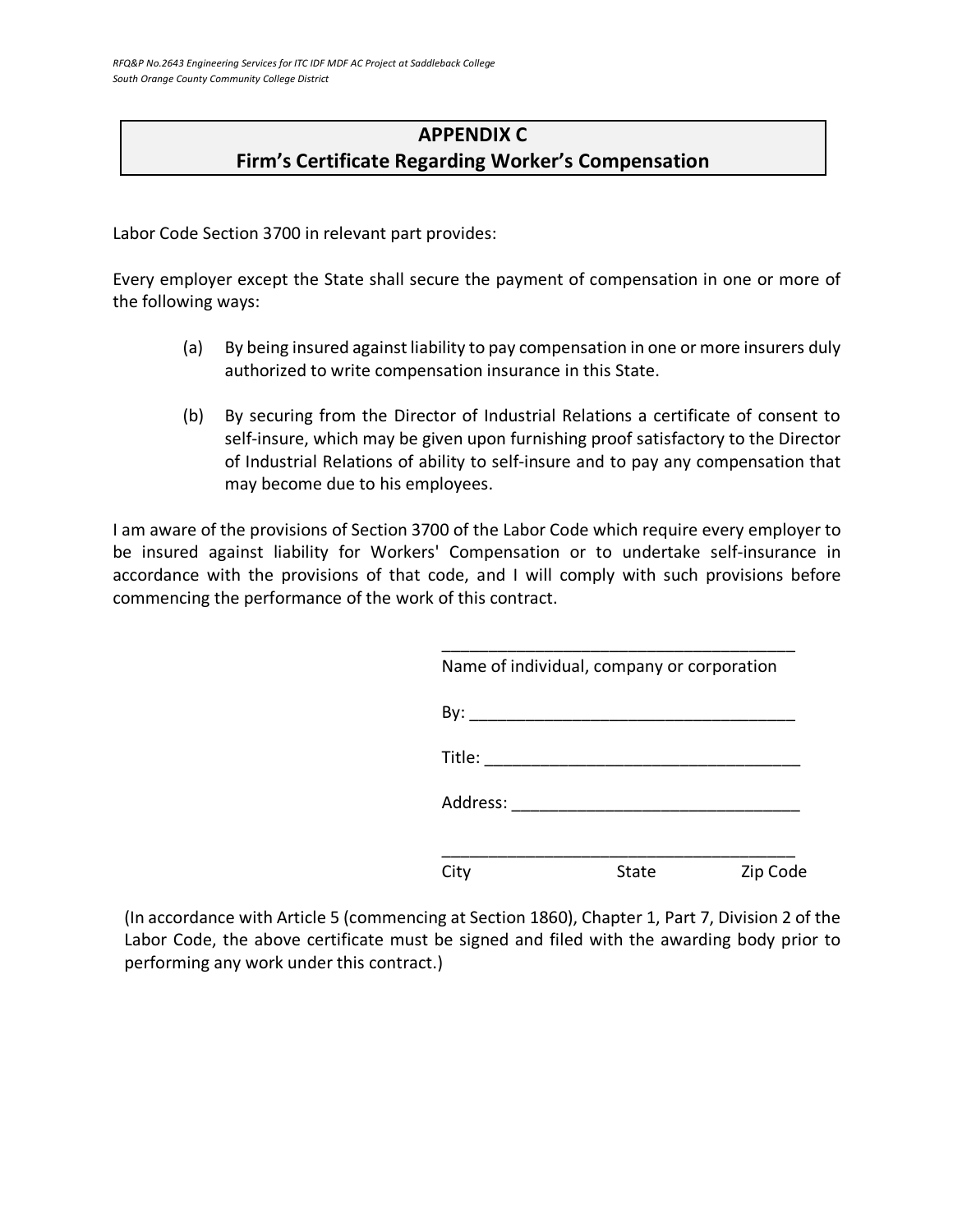# **APPENDIX D Sample Agreement Engineering Services for ITC IDF MDF AC Project at Saddleback College**

The Respondent shall thoroughly review the below Agreement. As part of the proposal submission, indicate in a separate Tab of the RFQ&P Response the Respondent's acceptance of all terms and conditions set forth in the Agreement. If there is any term or condition of the Agreement, which a Respondent requests to be modified, the Respondent must: (i) specifically identify such term or condition; and (ii) set forth the specific text of the modification requested for each such term or condition. Notwithstanding any requested modification to any term or condition of the Agreement, no such modifications are binding on the District or enforceable against the District unless the District affirmatively and specifically accepts any such requested modification. Any Respondent whose RFQ&P Response does not identify requested modifications to terms or conditions of the Agreement will be deemed to have agreed to all terms and conditions set forth therein; if awarded the Agreement, such Respondent must execute the Agreement in the form and content attached hereto subject only to elements of such Respondent's RFQ&P Response accepted by the District.

Proposer agrees to the Agreement's terms and conditions with no exceptions.

YES □ NO □

If no, pursuant to the above instructions, submit all exceptions in a separate tab.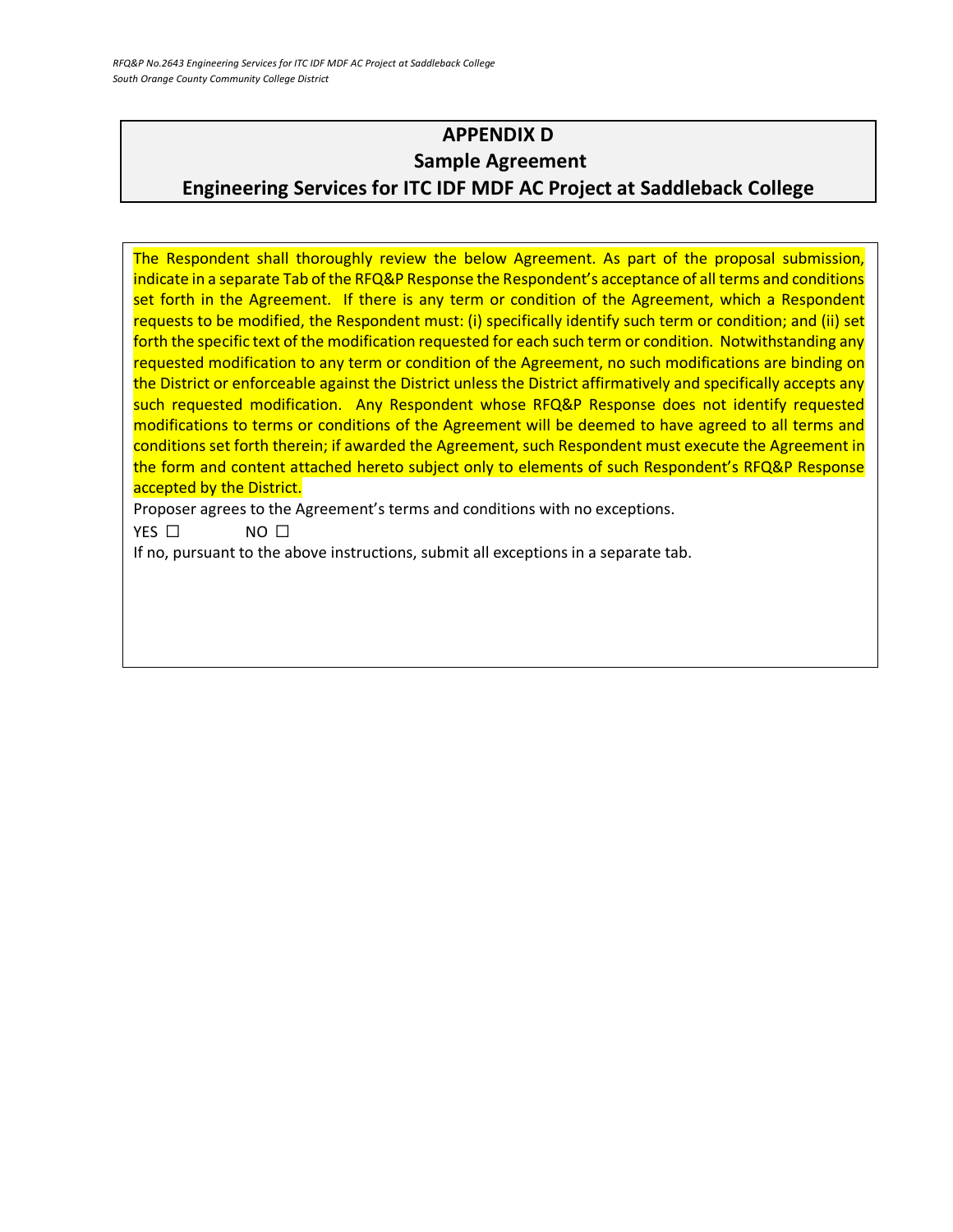#### **SOUTH ORANGE COUNTY COMMUNITY COLLEGE DISTRICT ENGINEERING SERVICES AGREEMENT**

This Professional Services Agreement ("Agreement") is between South Orange County Community College District **Saddleback College** ("District"), a California community college district and political subdivision of the State of California, and **[[ Name (Primary Second Party) ]]** ("Engineer"). District and Engineer are also referred to collectively as the "Parties" and individually as "Party."

WHEREAS, District is authorized by Section 53060 of the California Government Code to contract with and employ any persons for the furnishing of special services and advice in financial, economic, accounting, engineering, legal or administrative matters, if such persons are specially trained and experienced and competent to perform the special services required; and

WHEREAS, District desires to obtain engineering services for the ITC IDF MDF AC project at Saddleback College more fully defined per Attachment A, hereinafter referred to as "Project"; and

WHEREAS, Engineer is fully licensed to provide engineering services in conformity with the laws of the State of California; and

NOW, THEREFORE, the Parties hereto agree as follows:

#### 1. **SCOPE OF ENGINEER'S SERVICES.**

- **g** Services. The Engineer's services shall consist of those services performed by the Engineer and Engineer's employees as enumerated in this Agreement, along with all aspects of services as identified in RFQ&P 2643-2020 Engineering Services for ITC IDF MDF AC Project at Saddleback College, referenced herein and made a part hereof as Attachment A and Consultant's Proposal, referenced herein and made a part hereof as Attachment B. The Agreement, Attachment A and Attachment B shall collectively be defined as the "Services." The Parties understand and agree that the Agreement along with the Fee and Rate Proposal (Attachment C) and Criteria and Billing for Extra Work (Exhibit A) shall be the prevailing and governing documents and that Attachments A and B are intended to cooperate and be complementary.
	- a. The Engineer's Services consist of the following and further delineated in Attachment B Engineer's Proposal, and include structural and cost estimator services necessary to produce a reasonably complete and accurate set of construction documents except those engineering services provided by the District.
	- b. The Project shall be designed in accordance with the District's sustainability goals. The Engineer shall comply with all applicable federal, state and local laws, statutes, ordinances, codes, rules and regulations currently existing and as amended, enacted, issued or adopted in the future and which are applicable to this Project.
	- c. The Engineer shall investigate existing conditions or facilities and make measured drawings of such conditions or facilities. The Engineer shall review any prepared reports and provide updates as necessary.
	- d. The Engineer, if required as part of project scope will be required to file any documents and prepare for any permits required for approval of governmental authorities having jurisdiction over the Project, including, but not limited to: Division of the State Architect and Orange County Fire Authority, inclusive of any work that may be required on property not owned by the District. This project does not require submittal to Division of the State Architect, but will require coordination with County of Orange Parks, Public Works and Building and Safety and possible State of California Department of Fish and Wildlife and any other possible entity having jurisdiction. The Engineer will be required to prepare a current environmental assessment to determine the extent of the authorities having jurisdiction for this work.
	- e. The names of qualified sub-consultants shall be submitted to the District for approval prior to commencement of work. The Engineer shall ensure that each sub-consultant places his or her name, seal and signature on all drawings and specification that they prepare. The Engineer is responsible for the management of their consultants in order to meet the scheduling terms of this Agreement. The District reserves the right to reject the use of any sub-consultants. Nothing in the forgoing procedure shall create any contractual relationship between the District and any sub-consultants employed by the Engineer under terms of this Agreement.
	- f. Engineer shall hire a 3rd party Cost Estimator at Engineer's own expense to provide project cost estimation services for each phase/task of the design process for this Project. The construction cost shall be the total estimated cost to the District of all elements of the Project designed or specified by the Engineer.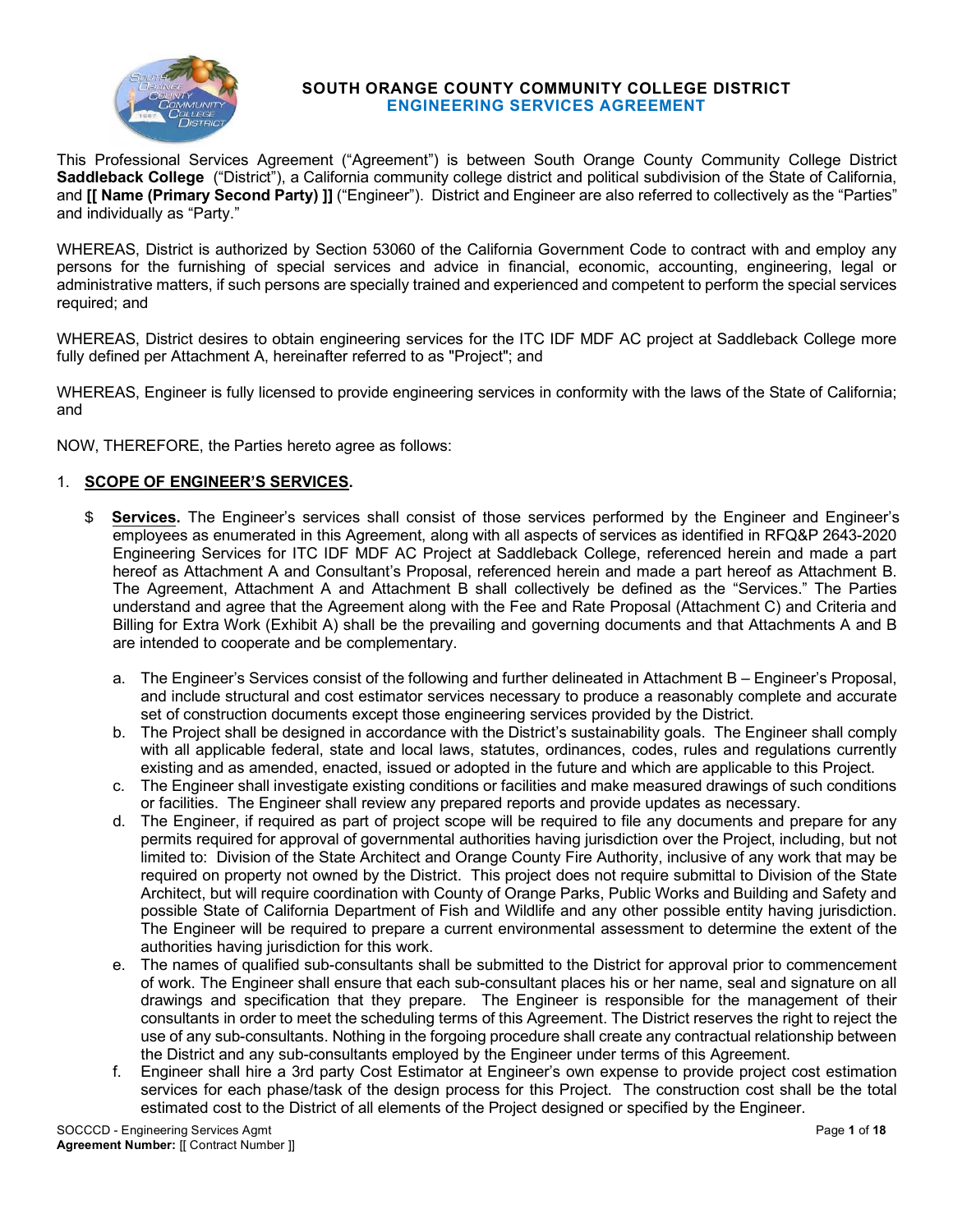- g. Engineer will be responsible to prepare a tentative construction schedule based on the environmental conditions of the site.
- h. Cooperate with other professionals employed by the District for the design, coordination or management of other work related to the Project.
- i. Chair, conduct and take minutes of weekly coordination meetings during the entire design phase with subconsultants, Engineer shall invite the District and/or its representative to participate in these meetings. Engineer shall keep a separate log to document design/coordination comments generated in these meetings. These documents shall be turned over to the District for inclusion in the overall Project documentation
- Participate in Executive level meetings, required at each design phase.
- k. Review site surveys, subsoil data, chemical, mechanical and other data logs of borings, record documents, etc., furnished to Engineer pursuant to this Agreement and advise the District whether such data are sufficient for purposes of design, or whether additional data are necessary. Engineer shall advise whether additional data are needed and, if so, recommend the manner in which it be provided and services obtained.
- l. Be responsible for the professional quality, technical accuracy and the coordination of all studies, reports, projections, master plans, designs, drawings, specifications and other services furnished by Engineer under this Agreement. Engineer shall, without additional compensation, correct or revise any errors or omissions in its studies, reports, projections, master plans, design, drawings, specifications and other services.
- m. Engineer will be responsible for Schematic and Design Development phase documents to describe the size and character of the Project as to engineering systems and materials and inclusive of all other design disciplines required for a complete Project scope.
- n. Engineer will be responsible for Construction Documents based on the approved Design Development drawings and any further adjustments authorized by the District. These documents will consist of all drawings and specification setting forth in detail the requirements for the construction of the Project.
- o. If required by Project Scope, the Engineer shall develop a grading and drainage plan that is MS4 Compliant and a site plan from engineering information showing a final development of the site, this drawing will also include a horizontal and vertical control plan and a utility infrastructure plan. The services described in this Subparagraph shall be provided by a professional civil engineer who is to subcontract with the Engineer. If design increases run-off into storm drain systems, the civil engineer must comply with all requirements of the South Orange County Hydromodification Requirements.
- p. If providing interior design and other similar services are required by the Project scope, the Engineer will be responsible for color coordination including furnishing, fixture, furniture & equipment specifications. Engineer is required to establish a template floor plan to demonstrate that each space houses the required functions. Such floor plans will include furniture layout for functions and adhere to all ADA circulation requirements. The District shall procure furnishing and moveable equipment. The value for this equipment will not be included in the estimate for construction cost.
- q. The Engineer will support the District with the Bid Phase by assisting with development of the bidding procedures and supplementary conditions to the construction contract. Engineer will also assist with any items requiring interpretation of the drawings or specifications during the bidding period and perform evaluation on any requests for Substitution. Corrective action will be taken in the form of an addendum prepared by the Engineer and reviewed by the District prior to release.
- During the Construction Phase, the Engineer will provide Construction Administration services commencing with the award of the contract and terminating at either at DSA Certification or upon the issuance of the final Certificate of Payment by the Contractor.
- s. Construction Administration services will include at minimum: attendance at all construction meetings, site visitation to review progress and provide quality control checks, review of all submittals/shop drawings, response to requests for interpretation, preparation of any drawings related for clarification, inclusive of DSA CCD's, review of contractor pay applications, preparation of punch list, review of Contractor change requests, issuance of any other documents necessary for any government authority, and DSA closeout and certification. Engineer is to provide electronic Record Drawings to the District.
- t. As part of the project close out, Engineer will provide legal documents for purposes of an easement for District maintenance access for facilities constructed on County of Orange Property. Engineer will all assist with preparation of documents necessary for District and County approval of easements.Click here to enter text.
- B. **Coordination of Others.** The Engineer shall coordinate efforts with the college, the college's designees, construction performed by separate contractors or by the District's own employees.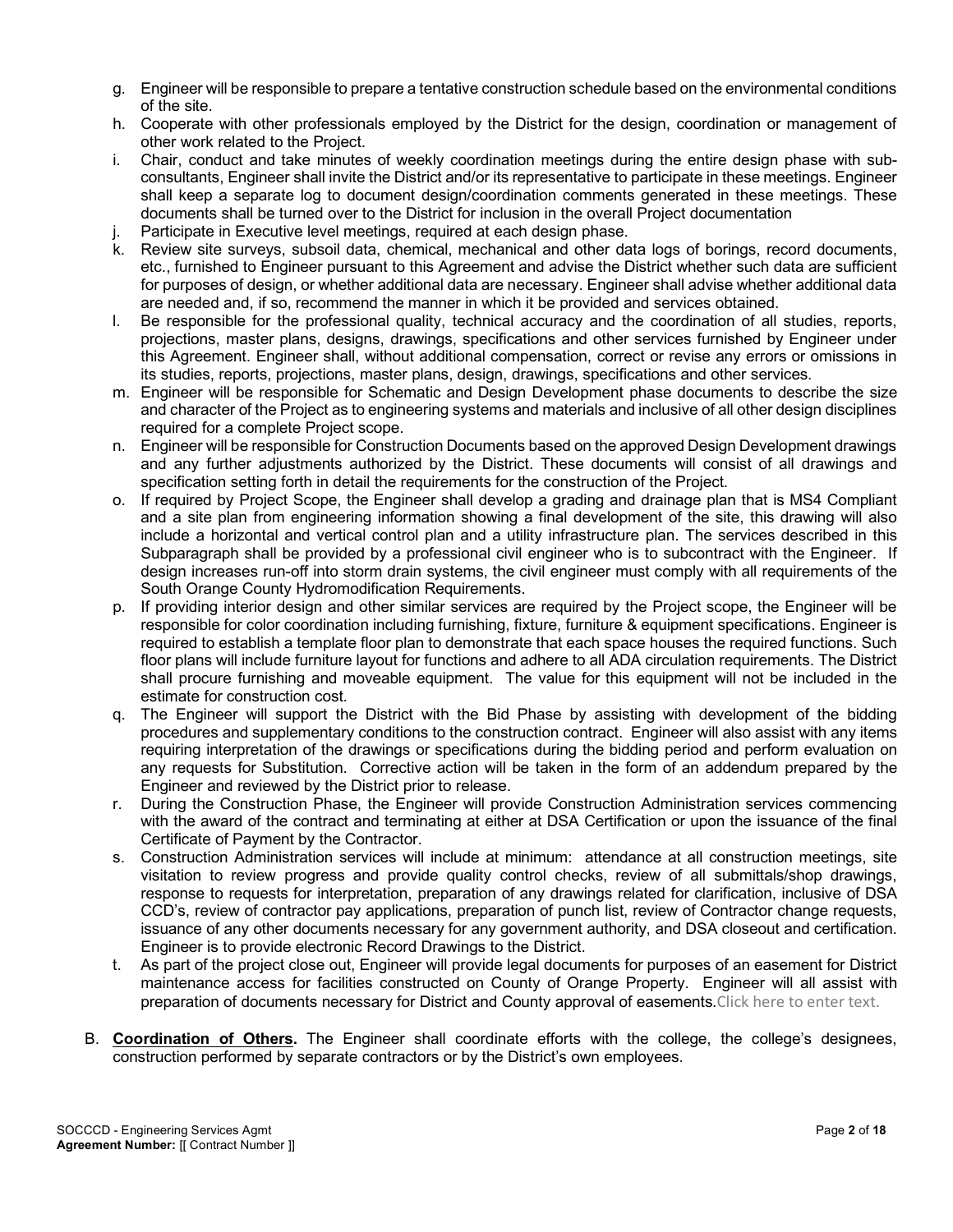- C. **Regulatory Compliance.** The Engineer shall comply with all applicable federal, state and local laws, statutes, ordinances, codes, rules and regulations currently existing and as amended, enacted, issued or adopted in the future and which are applicable to the Project.
- D. **Existing Conditions.** The Engineer shall investigate existing conditions or facilities and make measured drawings of such conditions or facilities.
- E. **Non Responsibility.** Engineer and Engineer's Engineers shall have no responsibility for:
	- a. The presence, handling, removal or disposal of or exposure of persons to hazardous materials in any form at the Project site, including, but not limited to, asbestos, asbestos products, polychlorinated biphenyl (PCB) or other toxic substances.
	- b. Ground contamination
	- c. Environmental Impact Report/CEQA declarations
	- d. Historical significance report
	- e. Soils Investigation/Geotechnical Hazard Report
	- f. Topographical survey
- F. **Coordination for Government Authorities.** The Engineer shall file documents required for the approval of governmental authorities having jurisdiction over the Project including funding submittals with the District's assistance. Included in this filing shall be an energy modeling document for submittal to the State. The District shall pay all fees required by such governmental authorities.
- G. **Qualified Personnel.** The Engineer shall provide enough qualified personnel to properly perform services required under this Agreement and District shall have the right to remove any of Engineer's personnel from the Project.
- H. **Subconsultants.** The Engineer has submitted a list of qualified engineers for the Project (Attachment B). Engineer shall ensure that each engineer places his or her name, seal and signature on all drawings and specifications prepared by said engineer. The Engineer is responsible for the management of their Engineers in order to meet the terms of all phases of this agreement. Nothing in the foregoing shall create any contractual relationship between District and any Engineers employed by Engineer under the terms of this Agreement. Engineer is as responsible for the performance of its Engineers as it would be if it had rendered these services itself.
- I. **Compliance with Applicable Laws, Policies, Procedures, Rules & Regulations.** Engineer shall comply with District's policies, procedures, rules, regulations and/or guidelines that include but are not limited to a smoke, alcohol, and controlled substances free campus, conflict of interest, workplace violence, code of conduct, harassment and discrimination prevention and drug-free environment.

Engineer agrees to comply with all federal, state and local laws, rules, regulations, and ordinances that are now and may in the future become applicable to Engineer, Engineer's business, equipment and personnel engaged in Services covered by this Agreement or accruing out of the performance of such Services. Additionally, Engineer shall strictly comply with all health and safety guidelines consistent with Cal/OSHA and CDC.

COVID-19 Related Responsibilities. Engineer shall respond to all potential COVID-19 exposure events immediately. If a possible COVID-19 infection or potential exposure event occurs involving Engineer and any of its employees performing Services on District property pursuant to the terms of this Agreement, Engineer shall immediately notify the District. While the confidentiality of all medical conditions must be maintained in accordance with applicable law, the District reserves the right to inform any District staff, employees, students, and/or visitors that an unnamed individual has been diagnosed with COVID-19 if any of the District's staff, employees, students, or visitors might have been exposed to the disease so such individual(s) may take measures to protect their own health.

- J. **Materials and Expenses.** Engineer shall furnish, at their own expense, all labor, materials, equipment, supplies and other items necessary to complete the Services to be provided pursuant to this Agreement. The District shall not be liable to Engineer for any costs or expenses paid or incurred by the Engineer in performing Services for the District. The Engineer's Services will be performed, findings obtained, reports and recommendations prepared in accordance with generally and currently accepted principles and practices of their profession.
- K. **Work Plan.** Work with the District to finalize Project requirements: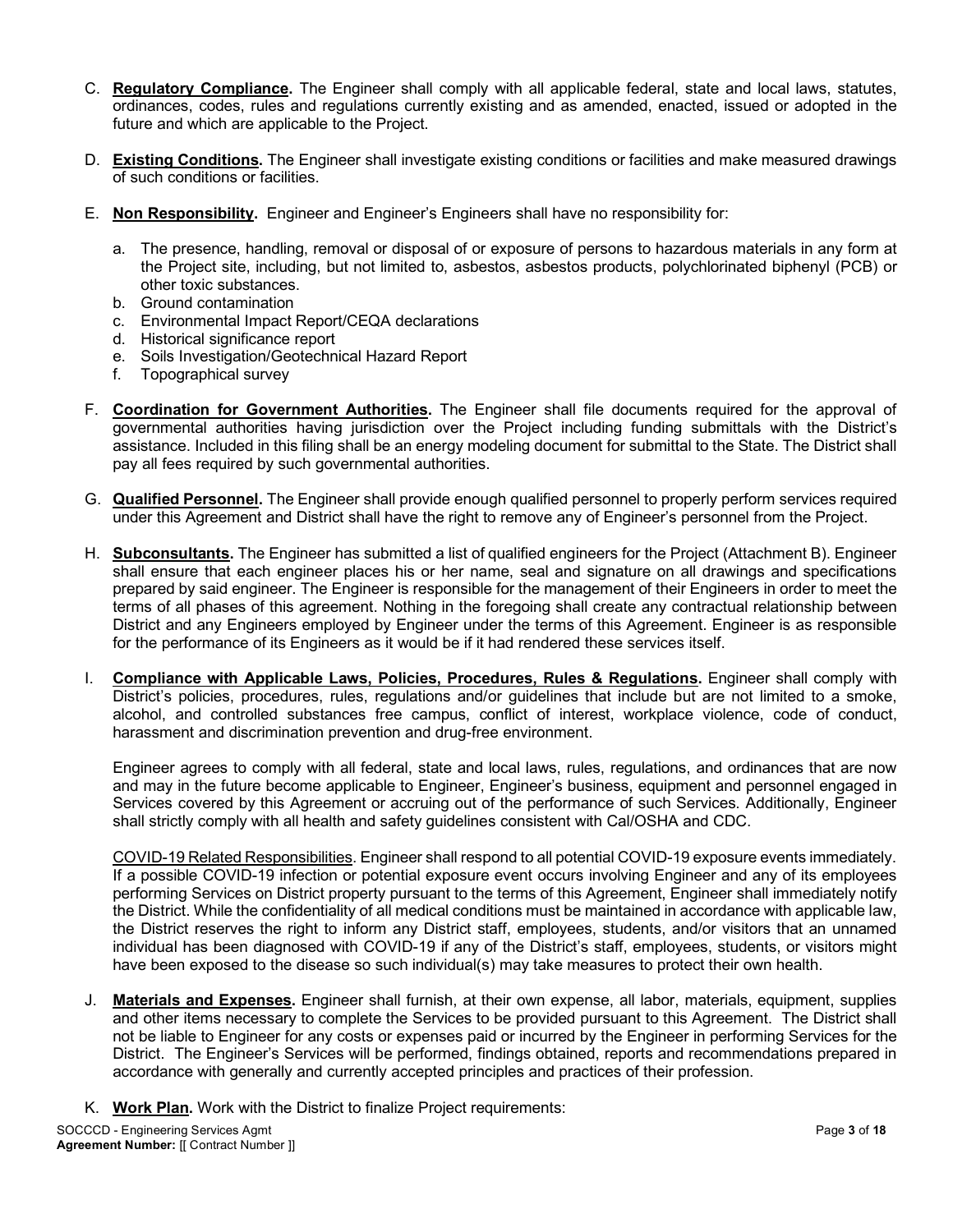- a. Develop a list of all plans, specifications and other documents necessary to perform Services.
- b. Ensure that scope of Services conforms to the Project plans and specifications.
- c. The Engineer shall investigate existing site conditions and shall immediately notify the District of any conditions that are different and or is a deviation from what was identified by the District.
- **L. Division of State Architects (DSA) and Department of Industrial Relations (DIR) Compliance.** The Engineer shall comply with the following:
	- a. DSA and the Uniform/International Building Code (UBC/IBC). Engineer shall have experience with DSA and shall be required to coordinate with the District and its Engineers.
	- b. DIR requirements. Firms must pay prevailing wages to those labor classifications requiring the payment of prevailing wages. Questions concerning predetermined wage rates should be directed to https://www.dir.ca.gov/oprl/dprewagedetermination.htm or to the following:

Department of Industrial Relations Division of Labor Statistics and Research Prevailing Wages Unit P.O. Box 420603 San Francisco, CA 94142 Phone: (415) 703-4474

#### 2. **ADDITIONAL ENGINEER'S SERVICES.**

- A. **District Authorized Additional Services.** Requests for additional services shall be made by the District in writing. This Agreement is not a pre-authorization for additional services. Engineer shall be compensated for additional services in accordance with the provisions of the Agreement and the amounts indicated in Exhibit A. If the duration of Engineer Services is extended, due to the District's need for Additional Services, the Engineer shall be entitled to additional compensation as set forth in Exhibit A. Engineers shall perform additional services only upon the approval and execution of an amendment to this Agreement by both parties. The Engineer shall request payment for additional services in a separate line item on the same invoice submitted for services in a format pre-approved by the District.
- B. **Engineer's Request for Additional Services.** Engineer shall notify the District in writing of the need for additional services required due to circumstances beyond the Engineer's control. Engineer shall obtain written authorization from the District before rendering such services. Compensation for such services shall be compensated based on the amounts indicated in Exhibit A. Such services shall include:
	- a. Material Project Scope Changes. Services that are required or necessary as a result of significant changes in the Project scope or other requirements of the Project, including Project size, quality, or complexity or material changes to the Master Construction Schedule.
	- b. Damage or Destruction to Project. Except to the extent caused by the Engineer, Services and consultation associated or necessitated by damage or destruction to the Project prior to completion by an act of God, fire or other casualty.
	- c. After Final Certificate of Payment. Providing Services after issuance to the District of the final certificate for payment except as provided herein.
	- d. Other Services. Providing any other services not otherwise included in this Agreement or not customarily furnished in accordance with generally accepted Engineer's practice.
	- e. Engineers shall perform additional services only upon the approval and execution of an amendment to this Agreement by both parties.

#### 3. **TERMS OF SERVICE.**

A. **Time is of the Essence.** Time is of the essence in the performance of each Party's obligations under this Agreement, including without limitation Engineer's performance of the Services required hereunder and District's payment of all sums due to Engineer.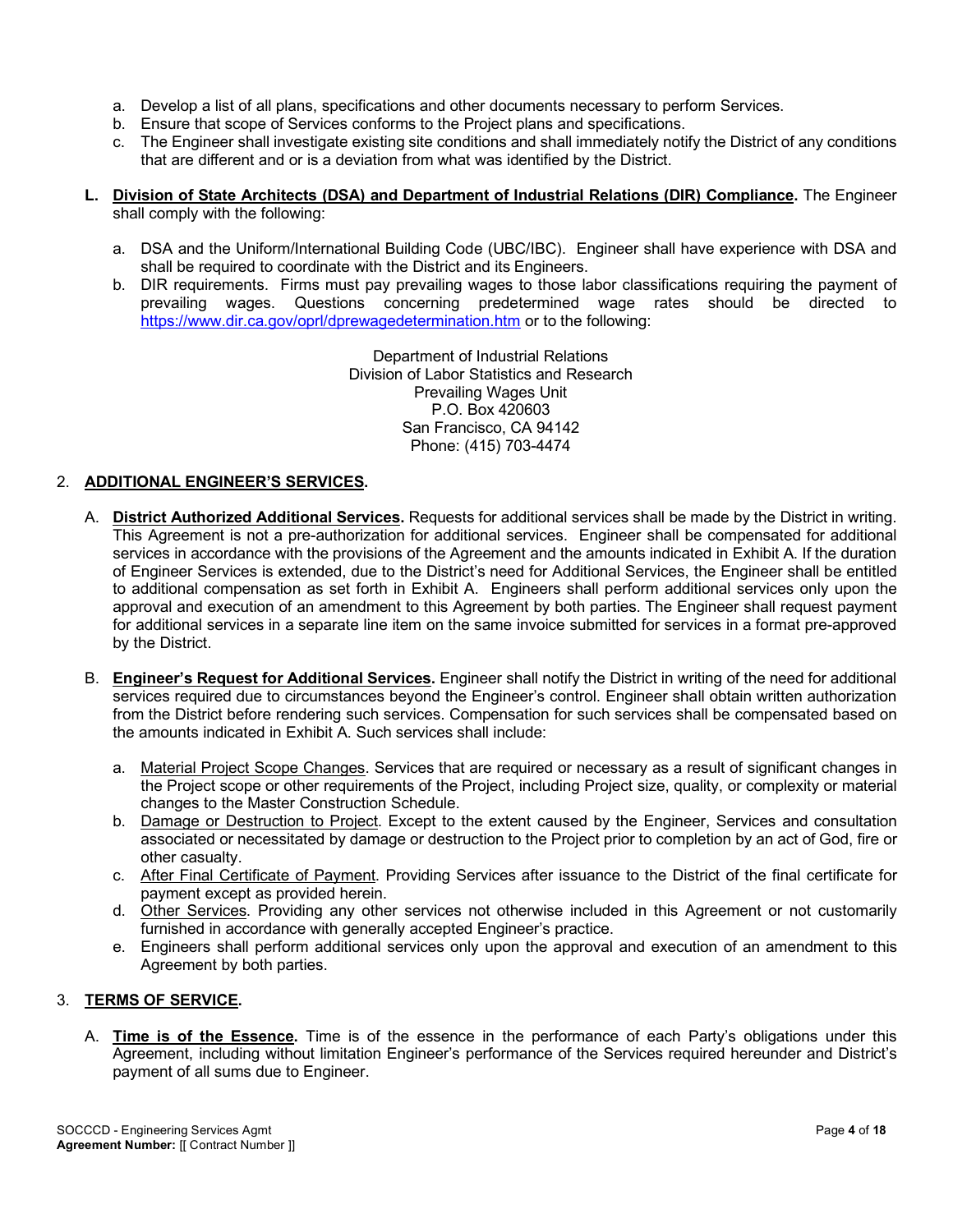B. **Term.** This Agreement shall commence on **[[ Start Date ]]**. The Parties understand that the Services under this Agreement shall be diligently performed by the Engineer for the anticipated construction timeframe of **[[ Contract Duration Days/Months ]]**. The Engineer's Agreement terminates at the issuance of the final Certificate for Payment to the District or 60 days after the date of substantial completion of construction.

#### 4. **COMPENSATION TO THE ENGINEER.**

A. **Contract Price for Services.** The Contract Price for the Engineer's performance of the Services under this Agreement shall consist of the following lump sum prices:

| Task 1: Pre-Construction Phase       | \$          |
|--------------------------------------|-------------|
| Task 2: Construction Phase           | \$.         |
| Task 3: Construction Close-Out Phase | \$.         |
| District Controlled Allowance        | \$15,000.00 |

District agrees to pay Engineer, as full consideration and compensation for Engineer's performance of the Work under this Agreement, a total amount not to exceed **[[ Contract Total Amount (Spelled Out) ]] Dollars (\$[[ Contract Total Amount ]])** ("Contract Amount").

B. **Price Inclusions.** The Agreement Price is inclusive of personnel expenses (inclusive of all benefits and burdens), fees, labor, material, all direct and indirect cost, personnel expenses of any sub-Engineer or subcontractor to the Engineer, travel for personnel to and from the Site, travel within the Counties of Los Angeles, Orange, Riverside, San Diego, San Bernardino, and Ventura, insurance and all other overhead/administrative expenses or costs and profit associated with performance of the Services, except for Allowable Reimbursable Expenses as described in the provision below. At no time shall meals be considered a reimbursable expense.

District Controlled Allowance**.** The District Controlled Allowance (Allowance) for this project is not to exceed amount of Fifteen Thousand Dollars (\$15,000.00). The intended for use at the sole discretion of the District. The Allowance has been established to allow for unanticipated project related requirements as identified by the District. Allowance shall not be used in lieu of an Amendment/Change Order for changes for the scope of work. The Allowance shall not be used by the Consultant without specific prior written direction and approval from the District's Project Manager. The Allowance will be identified separately and will be included in the total proposal amount.

The Allowance may be removed from the Agreement at any time at the discretion of the District's Project Manager via an Amendment. Any unused portions of the Allowance remaining at the end of the project will be deducted from the final cost and credited to the District thereby reducing the total Agreement value by that amount.

- C. **Payment in Full.** This compensation shall be compensation in full for all services performed by the Engineer under the terms of this Agreement, except where additional compensation is agreed upon between the Engineer and District in writing as provided for as additional services.
- D. **Reimbursable Expenses.** Any expenses incurred by the Engineer and Engineer's employees in the interest of the Project shall require District's written approval before being incurred. The District shall not be liable to Engineer for any costs or expenses paid or incurred by Engineer and Engineer's employees in performing Services for District, except reimbursable expenses that has been pre-approved in writing. Records of such expenses shall be provided to the District's review and approval. Reimbursable Expenses:
	- a. Are in addition to compensation for Basic and Additional Services and include expenses incurred by the Engineer and Engineer's employees and Engineers in the interest of the Project.
	- b. Shall only be authorized, pre-approved and most economical transportation, air fare for out-of-town travel related to the Project; and fees paid for securing approval of authorities having jurisdiction over the Project. Engineer's normal travel expense (including to and from the Project) and meals are excluded.
	- c. Expenses related to reproduction, (except those needed for the use of the Engineer and their Engineers or identified specifically as a deliverable), postage and handling of Drawings, Specifications and other documents.
	- d. Expense of renderings, models and mock-ups requested by the District if not part of Engineer's Basic Services will be reimbursed.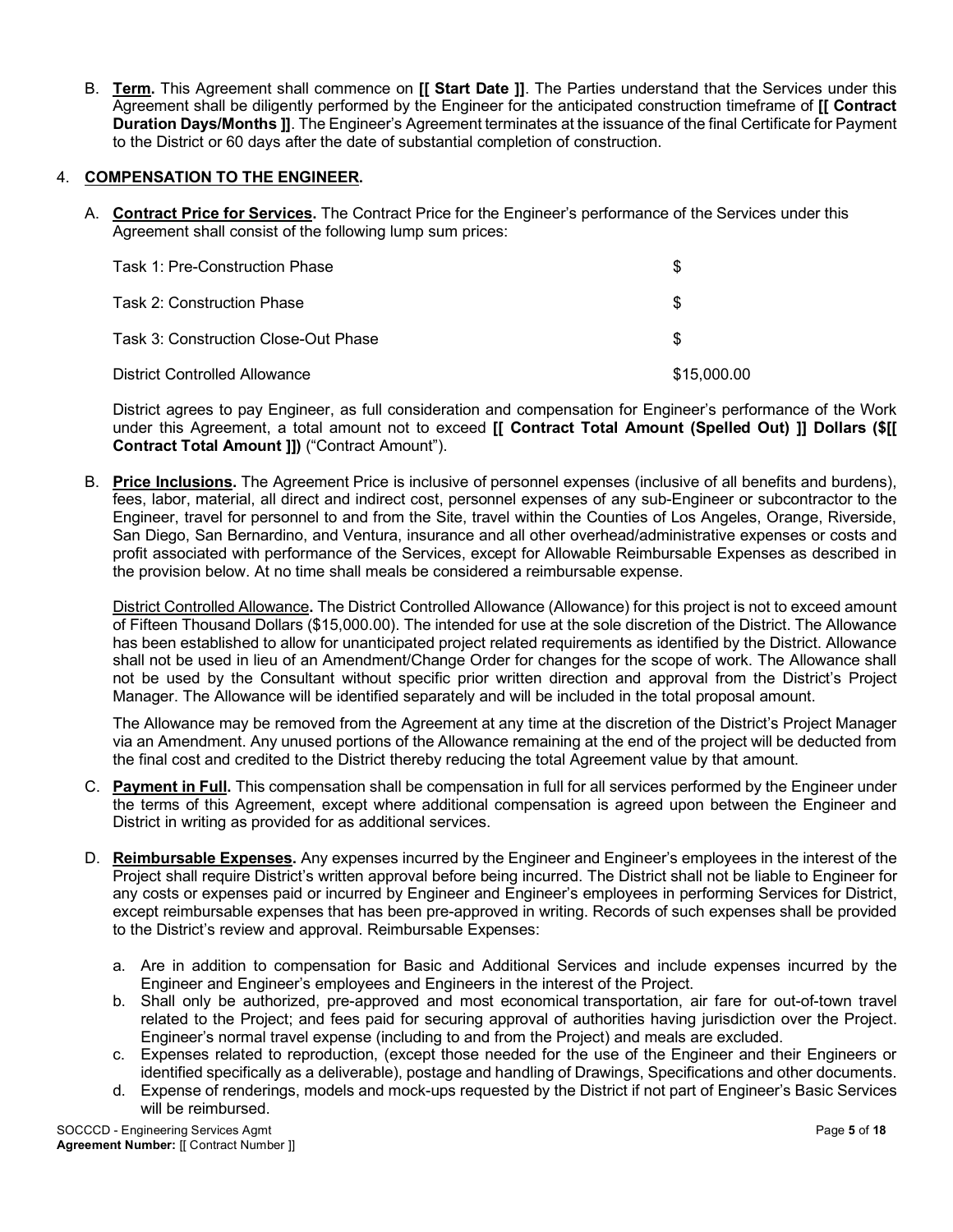- e. There shall be no markups on reimbursable expenses.
- E. **Criteria and Billing for Extra Work**. The following extra services to this Agreement shall be performed by Engineer if needed and requested by the District:
	- a. Providing Services that are outside Orange, Los Angeles, San Diego or Riverside County.
	- b. Provide Services that are beyond allowable daily hours.
	- c. Providing Services required in connection with replacement of such work because of damage caused by fire or other causes during construction.
	- d. Providing Services made necessary because of construction contractor default.
	- e. Fees for extra work shall not be paid in the event that the Engineer is required to adjust performance as a result of the Division of the State Architect's definition of required knowledge.
	- f. The fee per hour for extra work identified below shall be inclusive of all overhead, administrative, direct and indirect costs and profits. The hourly rates reflected in Exhibit A shall be effective as of the date of execution of this Agreement and shall remain firm through the entirety of the term.
- F. **Engineer Monthly Billing Statements.** Engineer shall submit monthly billing invoices to the District for payment of the Contract Price for Services, authorized Additional Services, and previously approved and allowable Reimbursable Expenses performed or incurred in the immediately prior month in a format previously approved by the District. Previously approved and allowable Reimbursable Expenses shall be itemized and evidence shall be provided of the cost or value of any Allowable Reimbursable Expense costs for which payment is requested by Engineer. Services are to be invoiced by phase in accordance with percent complete.

Engineer to send invoices to AccountsPayable@socccd.edu and to the District Project Manager at [[ District Project Manager Email ]] or mail to South Orange County Community College District, 28000 Marguerite Parkway, Mission Viejo, CA 92692, Attn: Accounts Payable. Payment shall be net 30 days upon satisfactory completion and acceptance of Services. If payment term differs, it must be noted in the Compensation to the Engineer provision as stipulated herein. **To ensure prompt and accurate payment, all invoices related to this Agreement shall reference the following Agreement Number: [[ Contract Number ]].**

- G. **Non-Waiver of Rights.** Neither the District's review, approval of, nor payment for, any of the Services required under this Agreement shall be construed to operate as a waiver of any rights under this Agreement, and Engineer shall remain liable to the District in accordance with applicable law for all damages to the District caused by Engineer's failure to perform any of the Services furnished under this Agreement.
- H. **District Payment of Contract Price.** Within 30 days of the date of the District's receipt of Engineer's billing invoices, District will make payment to Engineer of undisputed amounts of the Contract Price due for Services, authorized Additional Services, and Allowable Reimbursable Expenses.
- I. **Withholding Payment.** The District may, however, withhold or deduct from amounts otherwise due Engineer hereunder if Engineer shall fail to timely and completely perform material obligations to be performed on its part under this Agreement, with the amounts withheld or deducted being released after Engineer has fully cured it failure of performance, less costs, damages or losses sustained by the District as a result of such failure of performance of a material obligation hereunder.
- J. **Late payments.** Invoices shall be on a form and in the format approved by the District. Payments are due and payable upon receipt of the Engineer's invoice. Amounts unpaid 30 days after the invoice date shall bear interest at the legal rate prevailing at the time, at the site of the Project.
- K. **Schedule Delay.** To the extent that the time initially established for the completion of Engineer's Services is exceeded or extended through no fault of the Engineer, compensation for any Services rendered during the additional period of time may be computed at standard hourly rates as established in Exhibit A.

#### 5. **ENGINEER'S SERVICES AND RESPONSIBILITIES.**

A. **Statement of Services.** The Engineer's Services shall consist of those services performed by the Engineer and Engineer's employees as enumerated in this Agreement.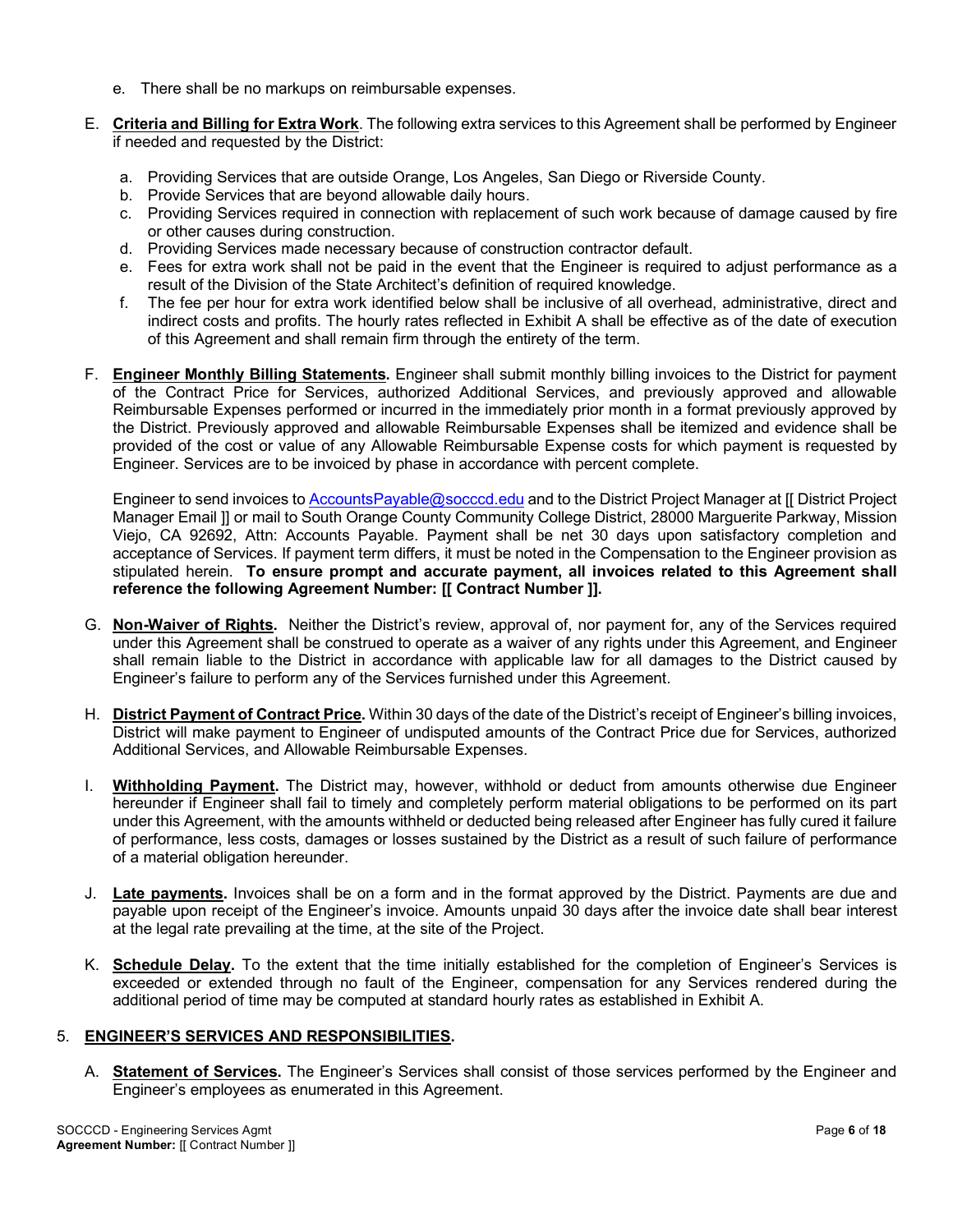B. **Standard of Care and Professional Conduct.** The Engineer shall perform all Services hereunder in a professional manner, using the degree of care and skill ordinarily exercised by, and consistent with, the current professional practices and standards of a professional practicing in California. The Engineer will furnish, at its expense, the Services that are set forth in this Agreement and represents that the Services are within the technical and professional areas of expertise of the Engineer or any subconsultant the Engineer has engaged or will engage to perform the Service(s). If the District desires, the District shall request in writing, the Engineer to provide Services in addition to, or different from, the Services described herein. The Engineer shall advise the District in writing of any Services that, in the Engineer's opinion, lie outside of the technical and professional expertise of the Engineer. The Services completed herein must meet the approval of the District and shall be subject to the District's general right of inspection to secure the satisfactory completion thereof.

Engineer or Engineer's employees, subconsultants, or volunteers who are determined by District to be uncooperative, incompetent, a threat to the adequate or timely completion of the Services described herein, a threat to the safety of persons or property, or any of Engineer's employees, subconsultants, or volunteers who fail or refuse to perform the Services in a manner acceptable to the District, shall be promptly removed by the Engineer and shall not be contracted to perform this or any future Services for the District.

- C. **Key Individual Assignment.** The Engineer has been selected to perform the Services described herein because of the skills and expertise of key individuals. Engineer assigned for this Project is referenced in the Communication provision as stipulated herein. The Engineer shall designate [[ Name of Principal ]] as Principal and [[ Name of Project Executive ]] as Project Executive and [[ Name of Principal Engineer ]] as Principal Engineer and a Project Management Team consisting of [[ Project Management Team (List individuals and titles) ]]. So long as their performance continues to be acceptable to the District, these named individuals shall remain in charge of the Project. Additionally, the Engineer must furnish the name of all other key personnel in Engineer's firm that will be associated with the Project.
- D. **Replacement of Key Individual.** If the designated project manager or any other designated lead or key person fails to perform to the satisfaction of the District, then upon written notice the Engineer will have 10 working days to remove that person from the Project and replace that person with one acceptable to the District after review of resume´ and/or interview.
- E. **Relationship of Engineer to Other Project Participants.** Engineer's Services hereunder shall be provided in conjunction with applicable contracts between the District and: (a) the Contractor; (b) the Inspector; (c) Test/Inspection Service Providers; and (d) others providing services in connection with bidding and/or construction of the Project. Engineer shall coordinate all Services with District Engineers and/or Project participants as necessary to complete contract requirements.
- F. **Acceptance of Project Schedule.** The Engineer shall accept the District's Project schedule for the performance of the Engineer's Services. The schedule may be adjusted as the Project proceeds by mutual written agreement of the parties and shall include allowances for time required for the District's review and for approval by authorities having jurisdiction over the Project. The time limits established by this schedule shall not, be exceeded by the Engineer, except for reasonable cause, as established by the District.
- 6. **INDEPENDENT CONTRACTOR.** Engineer, in the performance of this Agreement, shall be and act as an independent contractor and not an employee of the District. Engineer and its subconsultants, understand and agree that they shall not be considered officers, agents, employees, or volunteers of the District, and are not entitled to benefits of any kind or nature normally provided employees of the District and/or to which District's employees are normally entitled, including, but not limited to, State Unemployment Compensation or Workers' Compensation. Engineer assumes the full responsibility of their actions and/or liabilities including those of their employees or agents as they relate to the Services to be provided under this Agreement. Engineer shall assume full responsibility for withholding and payment of all federal, state, local and applicable income taxes; workers' compensation; contributions, including but not limited to, unemployment insurance and social security with respect to Engineer and Engineer's employees. Engineer should be aware that the IRS regulations require District to report total income exceeding six hundred dollars (\$600) under this and any additional Agreements in any given year. The District will not withhold taxes, unemployment insurance or social security for Engineer or Engineer's employees or subconsultants. Engineer agrees to defend, indemnify and hold the District, its Board of Trustees, officers, agents, employees, representatives, and volunteers harmless from and against any and all liability arising from any failure or alleged failure of Engineer to withhold or pay any applicable tax,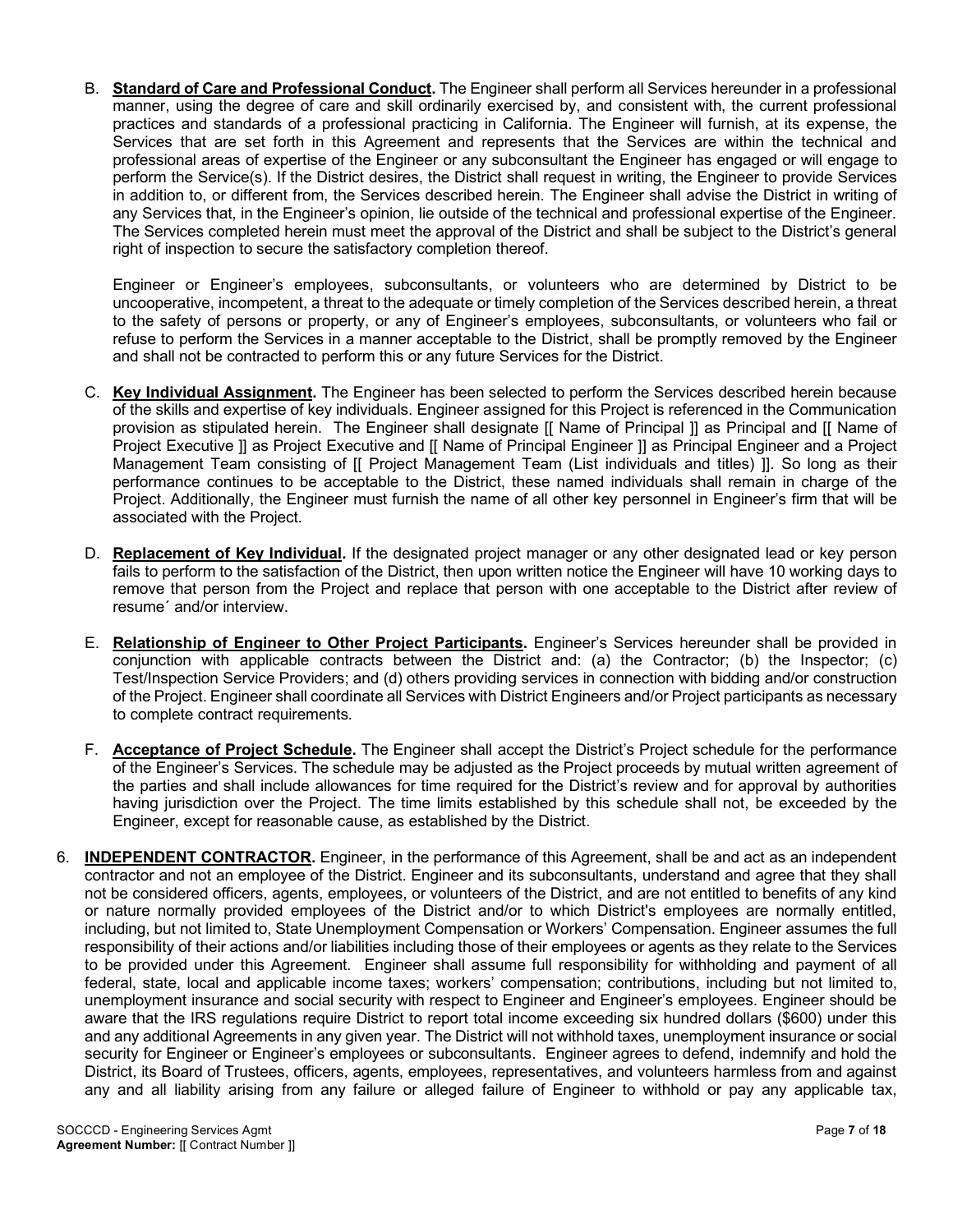unemployment insurance or social security when due or any failure or alleged failure to comply with any applicable regulation applicable to Engineer's employees or subconsultants.

#### 7. **HOLD HARMLESS & INDEMNIFICATION AND INSURANCE.**

- A. **Hold Harmless & Indemnification.** To the fullest extent permitted by law, the Engineer and it subconsultants shall defend (with counsel of District's choosing), indemnify, and hold harmless the District, its Board of Trustees, officers, agents, employees, representatives, and volunteers (collectively "Indemnified Parties") from any and all claims, demands, causes of action, costs, expenses, liabilities, losses, in law or equity, property damage, personal injury, damages or injuries/illnesses of any kind, including COVID-19 and wrongful death, in any manner arising out of, pertaining to, or incident to any alleged acts, errors or omissions, negligence, recklessness or willful misconduct of Engineer, its officials, officers, agents, employees, representatives, subconsultant, or volunteers, in connection with the performance of the Engineer or its subconsultant's Services of this Agreement or obligations hereunder, including without limitation the payment of all consequential damages, expert witness fees, attorney's fees, and other related costs and expenses. In the event any article sold and delivered hereunder is covered by any patent, copyright, or application thereof, Engineer and its subconsultants shall defend, indemnify, and hold harmless South Orange County Community College District, its Board of Trustees, officers, agents, employees, representatives, and volunteers from any and all losses, costs or expenses resulting from claims, suits or judgments rendered for violation of rights under such patents, copyright, or application. Engineer and its subconsultants shall reimburse the District, its Board of Trustees, officers, agents, employees, representatives, and/or volunteers for all legal expenses and costs incurred by each of them in connection therewith or in enforcing the indemnity provided herein. This hold harmless and indemnification includes, but is not limited to, compensatory damages, regulatory fines, penalties, and extra-contractual liability. In no event shall the District, its Board of Trustees, officers, agents, employees, representatives, and/or volunteers be liable for any loss of Engineer or its subconsultants' business, revenues or profits, or special, consequential, incidental, indirect or punitive damages of any nature, even if the District its Board of Trustees, officers, agents, employees, representatives, and/or volunteers have been advised in advance of the possibility of such damages.
	- a. Engineer and its subconsultants' obligation to indemnify the District, its Board of Trustees, officers, agents, employees, representatives, and/or volunteers shall not be restricted to insurance proceeds, if any, received by the District, its Board of Trustees, officers, agents, employees, representatives, and/or volunteers.
	- b. The Parties understand and agree that this shall be the sole indemnity, as defined by California Civil Code § 2772, governing this Agreement. Any other indemnity that may be attached to this Agreement as an exhibit shall be void and unenforceable between the Parties.
	- c. Neither termination of this Agreement nor completion of the acts to be performed under this Agreement shall release Engineer and/or its subconsultants from their obligations to indemnify as to any claims or causes of action asserted so long as the event(s) upon which such claim or cause of action is predicated shall have occurred prior to the effective date of termination or completion.
- B. **Insurance.** The Engineer and its subconsultants shall maintain in full force and effect throughout the term of this Agreement the following policies of insurance with no less than the limits set forth herein. District may adjust, Engineer and subconsultants' required minimum coverage limits set forth herein at the commencement of a renewal term by providing Engineer and subconsultant (if applicable) written notice.
	- a. A.M. Best Financial Rating. Policies of insurance required herein shall be issued by insurers with an A.M. Best financial rating of A:VII or better.
	- b. Admitted Carrier(s). Policies of insurance shall be afforded by insurers who are admitted licensed to transact business in the State of California.
	- c. Workers' Compensation and Employer's Liability. In accordance with the laws of the State of California, Engineer shall maintain Workers' Compensation insurance and Employer's Liability coverage with not less than One Million Dollars (\$1,000,000) for Each Accident, One Million Dollars (\$1,000,000) for Disease - Each Employee, and One Million Dollars (\$1,000,000) for Disease - Policy Limit.
	- d. Commercial General Liability. Insurance with limits of not less than One Million Dollars (\$1,000,000) per occurrence and Two Million Dollars (\$2,000,000) general aggregate to cover losses including, but not limited to blanket contractual liability, broad form property damage, products & completed operations, personal injury, and wrongful death.
	- e. Automobile Liability. Insurance with combined single limits of not less than One Million Dollars (\$1,000,000) per occurrence and Two Million Dollars (\$2,000,000) general aggregate to cover losses involving "Any Auto".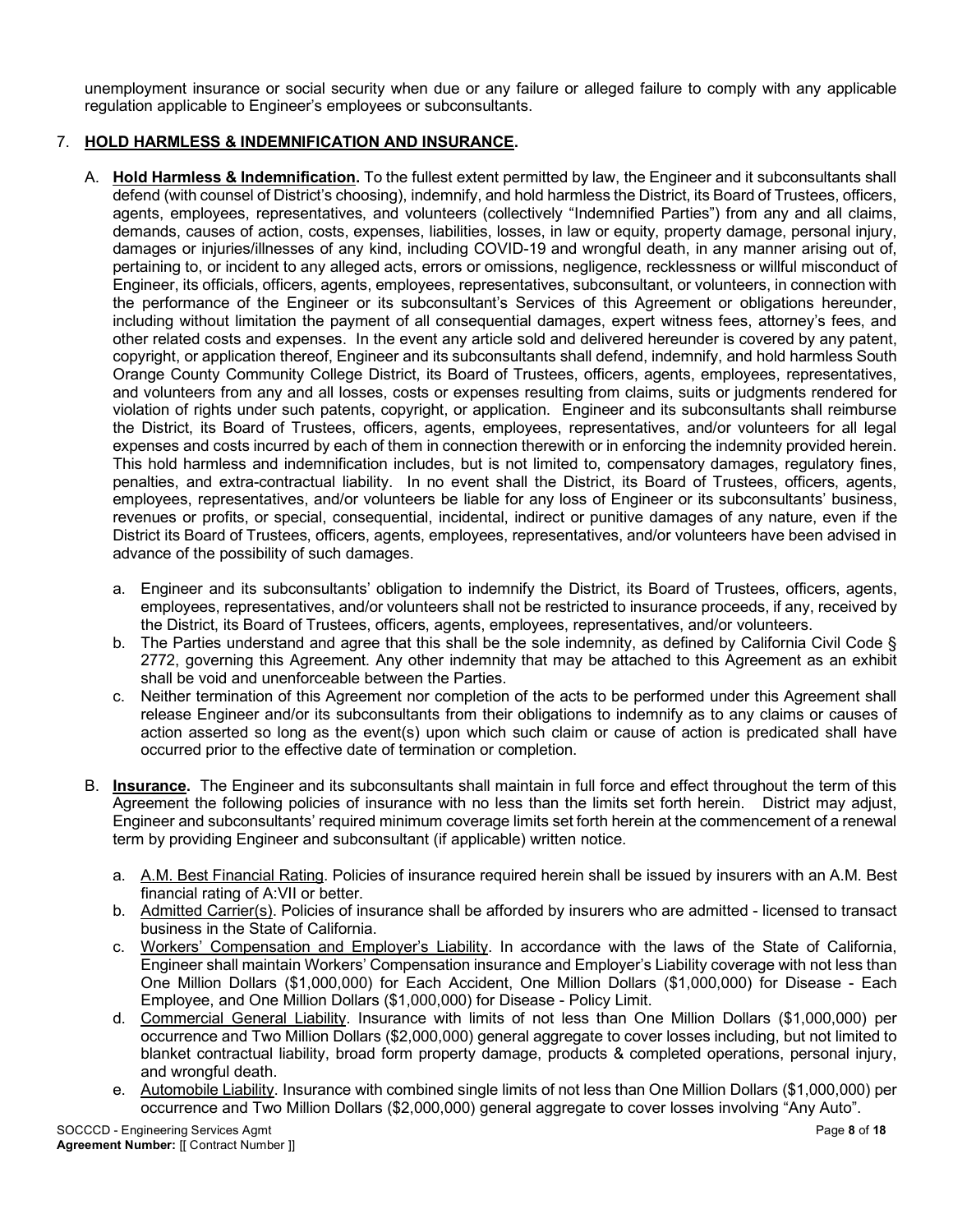- f. Professional Liability aka Errors and Omissions. Engineer and its subconsultants shall each procure and maintain throughout the term of this Agreement, Professional Liability insurance with limits of not less than One Million Dollars (\$1,000,000) per occurrence or claim and Two Million Dollars (\$2,000,000) general aggregate to cover against liability claims/lawsuits related to the professional Services as stated herein. If coverage is written on a claims made and reported form, such coverage shall contain an Extended Reporting Period (aka tail coverage) for a minimum of two (2) years following the termination date of this Agreement.
- g. Additional Insured Endorsement. Engineer and its subconsultants shall each issue District an endorsement naming District, its Board of Trustees, officers, agents, employees, representatives, invitees, and volunteers as Additional Insureds to Engineer's and Engineer's subconsultants Commercial General Liability and Automobile Liability insurance policies.
- h. Primary and non-contributory endorsement. Engineer and its subconsultants insurance coverage and limits shall be primary and any of the District's insurance coverage and limits shall be non-contributory.
- i. Waiver of Subrogation Endorsements. Engineer and its subconsultants shall each issue District an endorsement waiving all rights of subrogation against the District, its Board of Trustees, officers, agents, employees, representatives, invitees, and volunteers with respect to Engineer and subconsultant's Commercial General Liability, Automobile Liability, and Workers' Compensation insurance policies.
- j. No Cancellation or Material Modification. Policies of insurance and accompanying endorsements required by this Agreement shall not be cancelled or materially modified, except upon thirty (30) days' advance written notice to District. Written notice of cancellation or material modification shall be from the insurer(s) issuing the policy(ies) of insurance to the District.
- k. Certificate(s) of Insurance and Endorsement(s). Certificate(s) and Endorsement(s) evidencing the required coverages and limits set forth herein shall be provided to District upon Engineer's execution of this Agreement. **No Services shall commence by Engineer and/or its subconsultants until the required certificate(s) of insurance and endorsement(s) have been furnished to the District.** Should Engineer or its subconsultant's insurance expire during the term of this Agreement, renewal certificate(s) of insurance and endorsement(s) shall be provided prior to the expiration of the policies or within 10 days of expiration. Failure of Engineer or its subconsultants to furnish the required certificate(s) and endorsement(s) shall not be deemed a waiver of this provision by the Engineer and/or subconsultant, as stated herein.

#### 8. **ENGINEER'S WORK PRODUCT.**

- A. **Matters Produced Under this Agreement.** Engineer understands and agrees that all matters produced under this Agreement shall become the property of District and cannot be used without District's express written permission. District shall have all rights, titles and interests in said matters, including the right to secure and maintain the copyright, trademark and/or patent of said matter in the name of the District. Engineer consents to use of Engineer's name in conjunction with the sale, use, performance, and distribution of the matters, for any purpose and in any medium.
- B. **Electronic Copy of Documents.** Engineer shall perform the Services under this Agreement and shall deliver electronic copy of all reports and documentation via flash drive and/or a reasonable medium chosen by the District in PDF format upon completion of work. If Services are terminated prior to completion, a copy of the Services completed to date shall be provided to the District.
- C. **Copyright/Trademark/Patent Materials.** Engineer understands and agrees that all matters produced under this Agreement shall become the property of District and cannot be used without District's express written permission. District shall have all right, title and interest in said matters, including the right to secure and maintain the copyright, trademark and/or patent of said matter in the name of the District. Engineer consents to use of Engineer's name in conjunction with the sale, use, performance and distribution of the matters, for any purpose and in any medium for no monetary gains to the Engineer.

Engineer is responsible for arranging and paying for all rights and copyrights necessary and for all costs arising from the use of any material covered by copyright, patent, trademark or franchise. Engineer agrees to defend, indemnify, and hold harmless the District from any claims or costs, including legal fees, which might arise from questionable use of any such material. The District reserves the right to require verification.

#### 9. **TERMINATION OR SUSPENSION OF PROJECT.**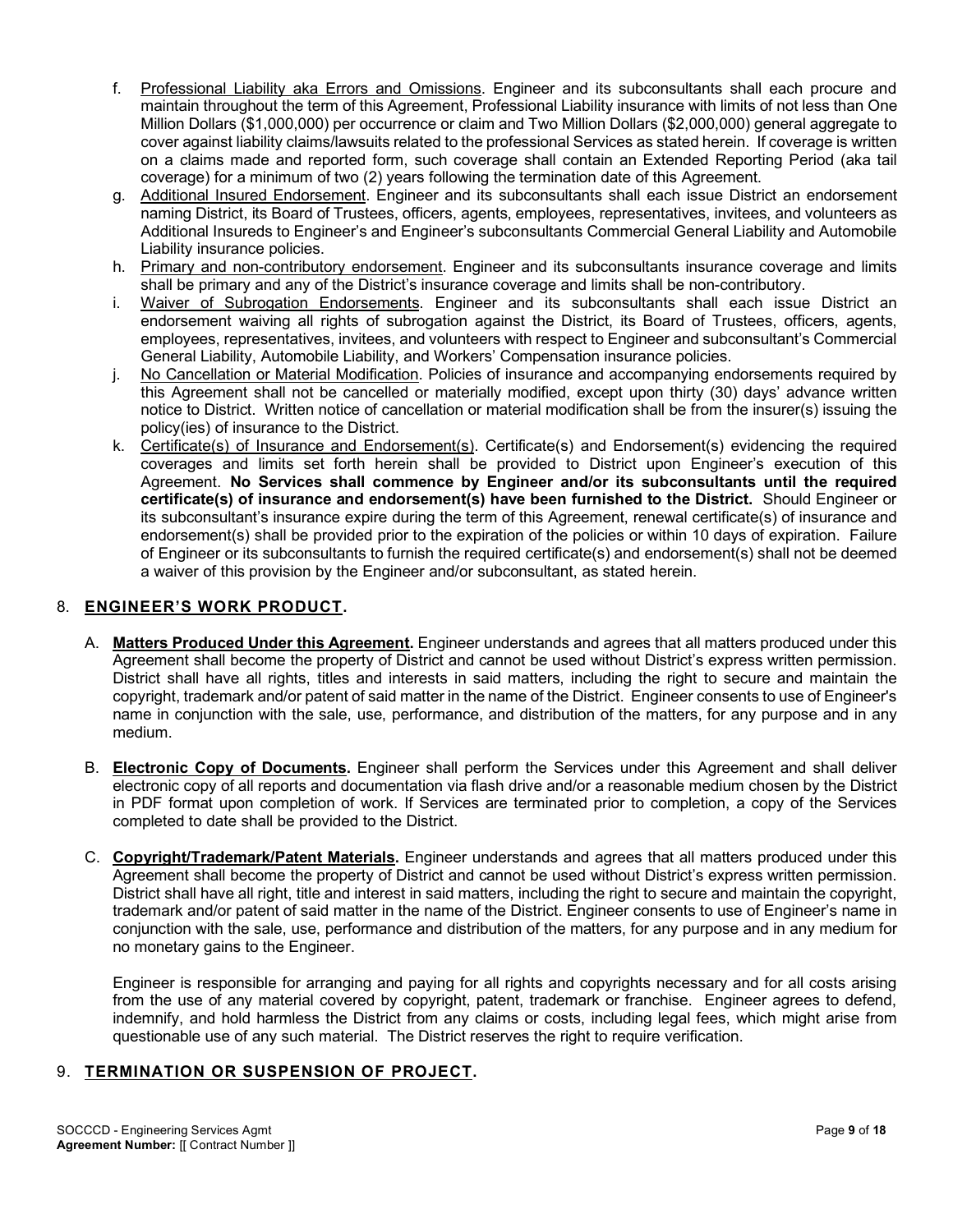- A. **Termination for Convenience.** The District may, at any time, with or without reason, terminate this Agreement and compensate Engineer only for Services satisfactorily rendered to the date of termination. Seven day written notice by District shall be sufficient to stop performance of Services by Engineer. Notice shall be considered applicable as of the date established on the termination notice and deemed given when received by the Engineer or no later than three days after the day of mailing, whichever is sooner.
- B. **Termination for Cause.** District may terminate this Agreement upon giving of written notice of intention to terminate for cause. Cause shall include: (a) material violation of this Agreement by the Engineer; or (b) any act by Engineer exposing the District to liability to others for personal injury or property damage; or (c) Engineer is adjudged a bankrupt, Engineer makes a general assignment for the benefit of creditors or a receiver is appointed on account of Engineer's insolvency. Written notice by District shall contain the reasons for such intention to terminate and unless within ten days after service of such notice the condition or violation shall cease, or satisfactory arrangements for the correction thereof be made, this Agreement shall upon the expiration of the ten days cease and terminate. In the event of such termination, the District may secure the required Services from another Engineer. The foregoing provisions are in addition to and not a limitation of any other rights or remedies available to District. Written notice by District shall be deemed given when received by the other party or no later than three days after the day of mailing, whichever is sooner.
- C. **Suspension of Project.** The District may suspend this Agreement at any time without penalty by written notice to Engineer of such suspension. The Suspension Notice shall set forth the reason for the suspension, the anticipated term of the suspension and shall be provided to the Engineer not less than 15 days prior to the suspension date. If the Project is suspended by the District for more than 90 consecutive days, the Engineer shall be compensated for Services satisfactorily performed prior to such suspension. When the Project is resumed, and upon District's review and approval, the Engineer's compensation shall be equitably adjusted to provide for expenses incurred in the interruption and resumption of the Engineer's Services.
- D. **Abandonment of Project.** If the District abandons the Project for more than ninety consecutive days, the Engineer shall be compensated for Services satisfactorily performed prior to the abandonment. Upon mutual consent by both Parties this Agreement may terminated.
- E. **Non-Payment.** Except for the Withholding Payment provision, the District's failure to make payments to the Engineer in accordance with this Agreement shall be considered substantial nonperformance and may cause for termination by the Engineer.
	- a. In the event the District fails to make timely payment, the Engineer may, upon seven (7) days written notice to the District, suspend performance of Services under this Agreement.
	- b. Unless payment in full is received by the Engineer within seven (7) days of the date of the notice, the suspension shall take effect without further notice.
- E. **Engineer Compensation.** The Engineer shall be compensated for Services satisfactorily performed prior to a termination, which is not the fault of the Engineer. The District shall pay the Engineer only the fee associated with the Services provided, since the last billing and up until the notice of termination.
- F. **Liability for District Damages.** In the event of termination due to the fault of the Engineer, Engineer shall receive compensation due for Services satisfactorily rendered prior to the date of termination. The Engineer is liable for all damages suffered by the District due to Engineer's failure to perform as provided in the Agreement.

#### 10. **DISPUTES, MEDIATION, AND ARBITRATION.**

- A. **Mediation Requirements.** All claims, disputes, controversies, or breaches arising out of or relating to the Project or to this Agreement, shall be first attempted to be resolved through mediation. The District and Engineer agree that, in the event that a dispute comes to litigation, the Engineer shall be responsible for the District's legal expenses.
- B. **Arbitration.** If mediation is unsuccessful, claims, disputes, controversies, or breaches arising out of or relating to this Agreement shall be decided by arbitration in accordance with the American Arbitration Association then prevailing unless the Parties mutually agree otherwise.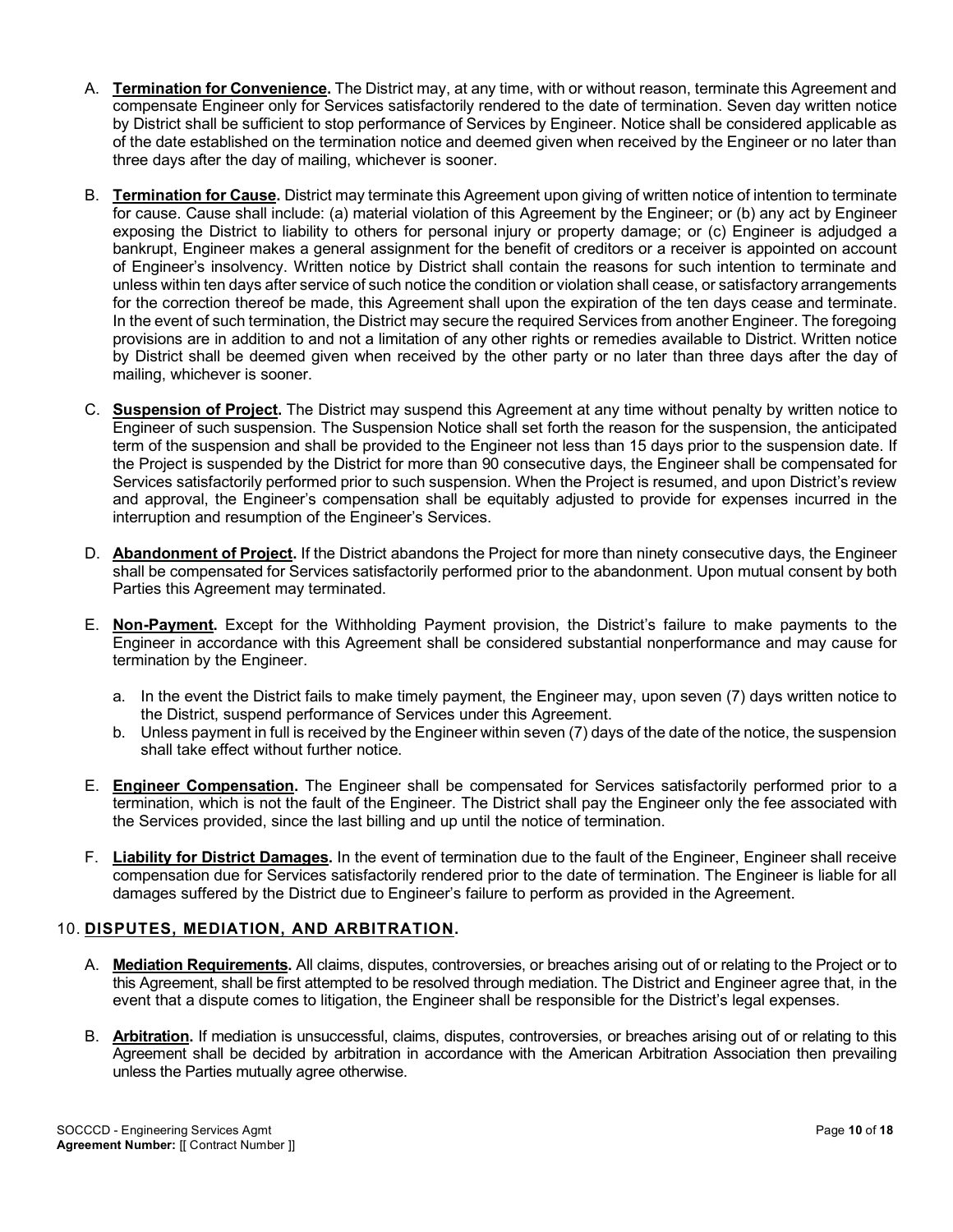- a. No arbitration arising out of or relating to this Agreement shall include, by consolidation, joinder or in any other manner, any additional person not a party to this Agreement except by written consent containing a specific reference to this Agreement and signed by the Engineer, District and any other person sought to be joined. Consent to arbitration involving an additional person or persons shall not constitute consent to arbitration of any dispute not described therein or with any person not named therein.
- b. This Agreement to arbitrate shall be specifically enforceable under applicable law in Orange County, California court having jurisdiction thereof.
- c. Notice of demand for arbitration shall be filed in writing with the other Party to this Agreement in accordance with the rules of the American Arbitration Association. The demand shall be made within a reasonable time after the claim, dispute or other matter in question has arisen. In no event shall the demand for arbitration be made after the date when institution of legal or equitable proceedings based upon such claim, dispute or other matter in questions would be barred by the applicable statutes of limitation.
- d. In any judicial proceeding to enforce this Agreement to arbitrate, the only issues to be determined shall be those set forth in 9 U.S.C. Section 4 Federal Arbitration Act and such issues shall be determined by the court without a jury. All other issues, such as, but not limited to, the ability to arbitrate, prerequisites to arbitration, compliance with contractual time limitations, applicability of indemnity clauses, clauses limiting damages and statutes of limitation shall be for the arbitrators whose decision thereon shall be final and binding. There shall be no interlocutory appeal of an order compelling arbitration.
- e. The award rendered by the arbitrators shall be final and judgment may be entered upon it in accordance with applicable law in any court having jurisdiction thereof.
- f. Unless otherwise provided, this Agreement shall be governed by the law of the state and county where the Project is located.
- C. **Services to Continue.** In the event of a dispute between the Parties as to performance of the Services, the interpretation of this Agreement, or payment or non-payment for Services performed or not performed, the Parties shall attempt to resolve the dispute. Pending resolution of the dispute, Engineer agrees to continue to diligently perform and provide Services hereunder until completion of the Services. If the dispute is not resolved, Engineer agrees it will neither rescind this Agreement nor stop the progress of the Services.

#### 11. **DISTRICT'S RESPONSIBILITIES.**

- A. **District Provided Information.** The District shall provide to the Engineer full information regarding requirements for the Project, including information regarding the District's objectives, schedule, constraints and criteria. At the written request of the Engineer, District shall provide Engineer copies of applicable documents related to the Project.
- B. **District Representative.** The District shall appoint a representative authorized to act on the District's behalf with respect to the Project. The District or its authorized representative shall render decisions in a timely manner. Engineer shall follow and accept directives from the District's designated representatives and not from other District employees or Engineers. The District shall notify Engineer in writing if, at its sole option, it makes a change in the District representatives. Unless modified by written notice by the District to the Engineer, the primary District Representative is:

#### **Project Manager** [[ District Project Manager ]] [[ District Project Manager Email ]]

- C. **District Notification.** The District shall give prompt written notice to the Engineer if the District becomes aware of any fault or defect in the Project or nonconformance with the construction Agreement. However, the District's failure or omission to do so shall not relieve the Engineer of their responsibilities hereunder and the District shall have no duty to observe, inspect or investigate the Project.
- D. **District Engineers.** Other Engineers required or desired by the District in connection with the Project shall be retained and paid for by the District. Such other Engineers include, but may not be limited to, legal counsel, insurance/surety Engineers and audio-visual equipment/installation Engineers.

#### 12. **MISCELLANEOUS.**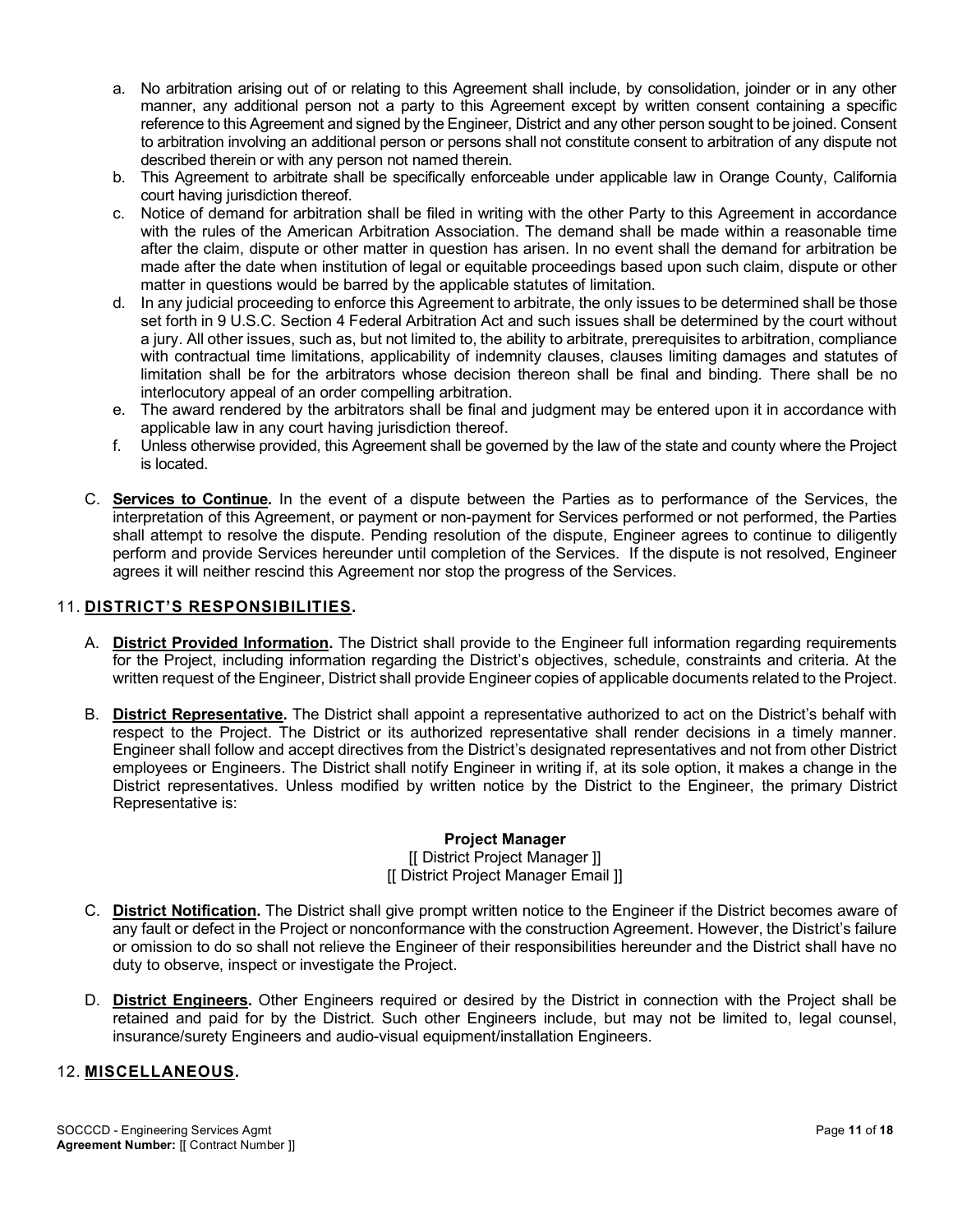A. **Representations and Warranties.** Engineer and its subconsultants on its own behalf and on behalf of all of its employees, makes the following certifications, representations, and warranties for the benefit of the District. In addition, Engineer and its subconsultants acknowledge and agree that the District, in deciding to engage Engineer pursuant to this Agreement, is relying upon the truth and validity of the following certifications, representations and warranties and their effectiveness throughout the term of this Agreement and the course of Engineer's engagement hereunder:

Engineer and its employees are qualified in all respects to provide to the District all of the Services contemplated by this Agreement and, to the extent required by any applicable laws, Engineer and its employees have all licenses, permits, qualifications, and/or governmental approvals that are legally required to perform the Services as described herein. Such licenses, permits, qualifications, and/or governmental approvals shall be maintained throughout the term of this Agreement.

Engineer, in providing the Services and in otherwise carrying out its obligations to the District under this Agreement, shall, at all times, comply with all applicable federal, state, and local laws, rules, regulations, and ordinances, including workers' compensation and equal protection and non-discrimination laws. Engineer shall be liable for all violations of such laws and regulations in connection with the Services as described herein.

B. **Equal Opportunity/Non-Discrimination.** Engineer shall not discriminate against any individual with respect to their compensation, terms, conditions, or privileges of employment; or discriminate in any way which would deprive or tend to deprive any individual of employment opportunities or otherwise adversely affect their status as a Engineer because of such individual's race, color, religion, sex, national origin, age, disability, medical condition, marital status, veteran status, or any other category protected by law.

Engineer shall ensure that all Services and benefits rendered to the District, its Board of Trustees, officers, agents, employees, representatives, students, Engineers/contractors and volunteers are provided free of any form of harassment and without regard to race, color, religion, sex, age, disability, medical condition, marital status, national origin, veteran status, or any other category protected by law. Engineer shall comply with Americans with Disabilities Act and the Rehabilitation Act of 1973, as amended.

- C. **Certification Regarding the California Penal Code Section 290.** By executing this Agreement, Engineer agrees to comply with the rules and regulations of the Sex Offender Registration Act, California Penal Code Section 290.95. Engineer certifies and understands that every person required to register under Section 290 shall disclose their status as a registrant, upon application or acceptance of a position, to that person, group, or organization. Furthermore, no person who is required to register under Section 290 because of a conviction for a crime where the victim was a minor under sixteen (16) years of age shall be an employer, employee, or independent Engineer, or act as a volunteer with any person, group, or organization in a capacity in which the registrant would be working directly and in an unaccompanied setting with minor children on more than an incidental and occasional basis or have supervision or disciplinary power over minor children. A violation of this section is a misdemeanor punishable by a fine not exceeding One Thousand Dollars (\$1,000), by imprisonment in a county jail not to exceed a period of six (6) months, or by both that fine and imprisonment.
- D. **Background Check.** Engineer hereby certifies that Engineer has never been charged with a felony, including any "violent felony" as defined in California Civil Code section 667.5(c) or serious felony defined by California Civil Code section 1192.7 prior to, or on the date of, this Agreement. Engineer shall notify District in writing immediately if Engineer is charged with any felony during the term of this Agreement in which case District may terminate this Agreement immediately. Engineer further hereby authorizes the District or other organizations to conduct a comprehensive review of his/her background upon District's request. Engineer hereby consents to the background check to the fullest extent permitted by law. Engineer agrees to indemnify, defend and hold harmless the District from any claims, damages, harms, and costs, including legal and processing fees arising from the requirements of this Section, including any such issue arising from any felony Engineer has been charged with, or is charged with, during this Agreement. Failure to complete any required step to provide the background check and information required herein upon District request within thirty (30) days shall be grounds for termination of this Agreement.
- E. **Audit and Inspection of Records.** At any time during the normal business hours and as often as District may deem necessary, Engineer shall make available to District for examination at District's place of business as specified herein, all data, records, investigation reports and all other materials respecting matters covered by this Agreement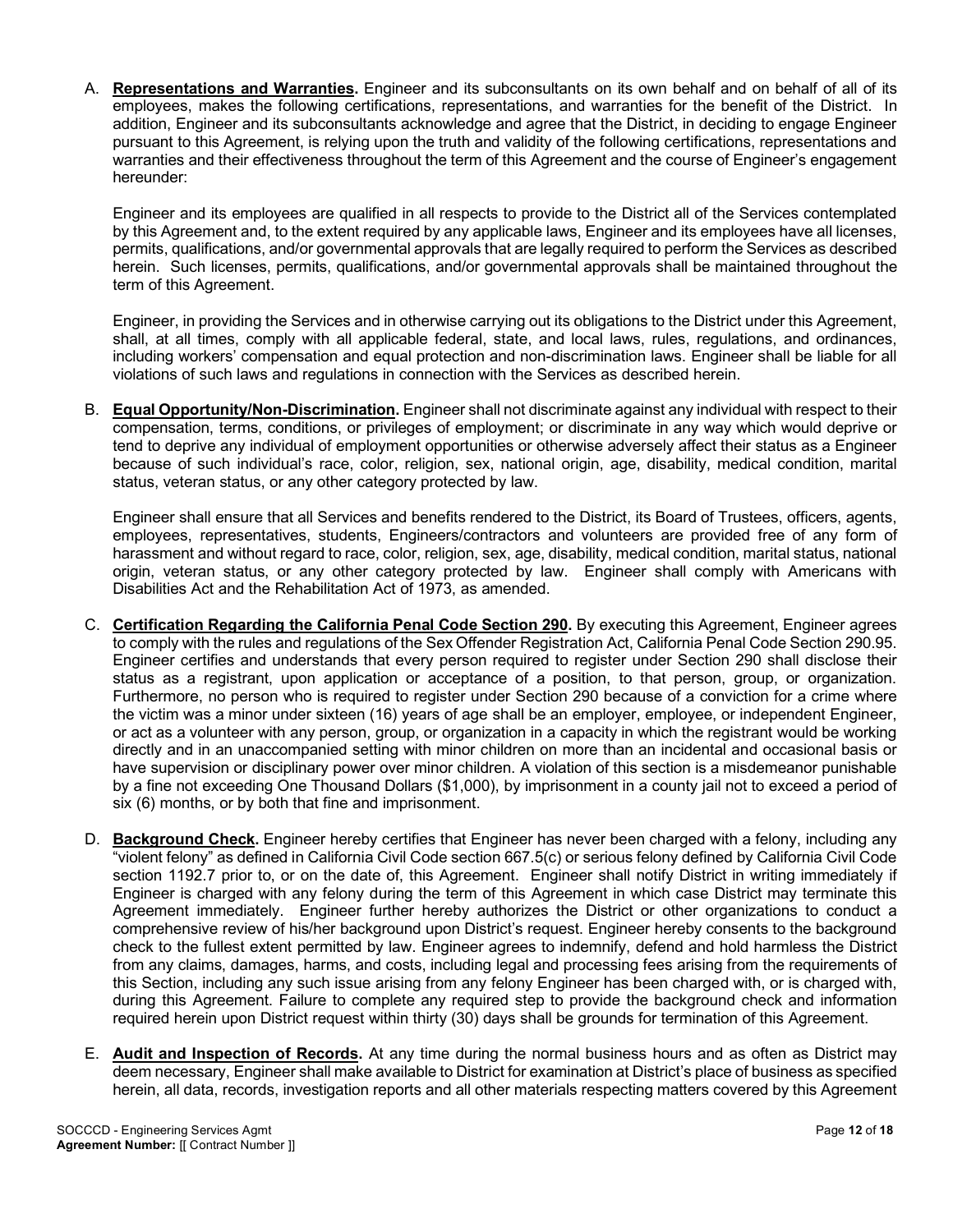and Engineer will permit the District to audit, and to make audits of all invoices, materials, payroll, records of personnel and other data related to all matters covered by this Agreement.

- F. **Review, Approval or Acceptance.** Review, approval or acceptance of Engineer's Services whether by District or others, shall not relieve Engineer from responsibility for accuracy in Engineer's Services.
- G. **Cumulative Rights, Waiver, and Modification.** Duties and obligations imposed by this Agreement, and rights and obligations hereunder are in addition to and not in lieu of any imposed by or available at law or inequity. The failure of District or Engineer to seek redress for violation of, or to insist upon, the strict performance of any term or condition of this Agreement shall not be deemed a waiver by that party of such term or condition, or prevent a subsequent similar act from again constituting a violation of such term or condition.
- H. **Employment with Public Agency.** If Engineer is an employee of another public agency, Engineer agrees that they will not receive salary or remuneration, other than vacation pay, for the actual time in which Services are actually being performed pursuant to this Agreement.
- I. **Governing Law.** The terms and conditions of this Agreement shall be governed by the laws of the State of California with jurisdiction/venue in Orange, California.
- J. **Force Majeure.** The Engineer and District are excused from performance during the time and to the extent that they are prevented from obtaining, performing any act or rendering any Services required under this Agreement by a Force Majeure Event. If a Force Majeure Event caused the failure or delay beyond the Parties' control and which by the Parties' exercise of due diligence could not reasonably have been avoided, an extension of contract times in an amount equal to the time loss due to such delay shall be the Engineer's sole and exclusive remedy for such delay. A "Force Majeure Event" shall mean events or circumstances occurring by acts of God, such as tornadoes, lightning, earthquakes, hurricanes, floods, or other natural disasters; epidemics; pandemics; quarantine restrictions; fire; strikes; lock-out; commandeering of materials, products, plants or facilities by the government; terrorist attacks; wars; riots; civil disturbances; or governmental acts, including sanction, embargo, and import or export regulation, or order; when satisfactory evidence thereof is presented to the other party, provided that it is satisfactorily established that the non-performance is not due to the fault or neglect of the party not performing.
- K. **Assignment.** The obligations of the Engineer pursuant to this Agreement shall not be assigned by the Engineer without the express written approval of the District.
- L. **Notices.** All notices or demands to be given under this Agreement by either Party to the other Party shall be in writing and given either by: (a) personal service or (b) by U.S. Mail, mailed either by certified or registered mail, return receipt requested, with postage prepaid. Service shall be considered given when received, if personally served, or, if mailed, on the third day after deposit in any U.S. Post Office. The address to which notices or demands may be given by either Party may be changed by written notice given in accordance with the notice provisions of this Article. At the date of this Agreement:

| District:                       | South Orange County Community College District                               |  |  |
|---------------------------------|------------------------------------------------------------------------------|--|--|
|                                 | Priya Jerome, Exec. Dir.-Procurement, Central Srvs. & RM                     |  |  |
|                                 | 28000 Marguerite Parkway                                                     |  |  |
|                                 | Mission Viejo, CA 92692                                                      |  |  |
|                                 | (949) 582-4850 / purchasing-dept@socccd.edu                                  |  |  |
| Engineer:                       |                                                                              |  |  |
|                                 | [[ Name (Primary Second Party) ]]                                            |  |  |
|                                 | [[ Contact Name (Primary Second Party Contact) ]], [[ Contact Title (Primary |  |  |
| <b>Second Party Contact) ]]</b> |                                                                              |  |  |
|                                 | [[ Street Line 1 (Primary Second Party) ]]                                   |  |  |
|                                 |                                                                              |  |  |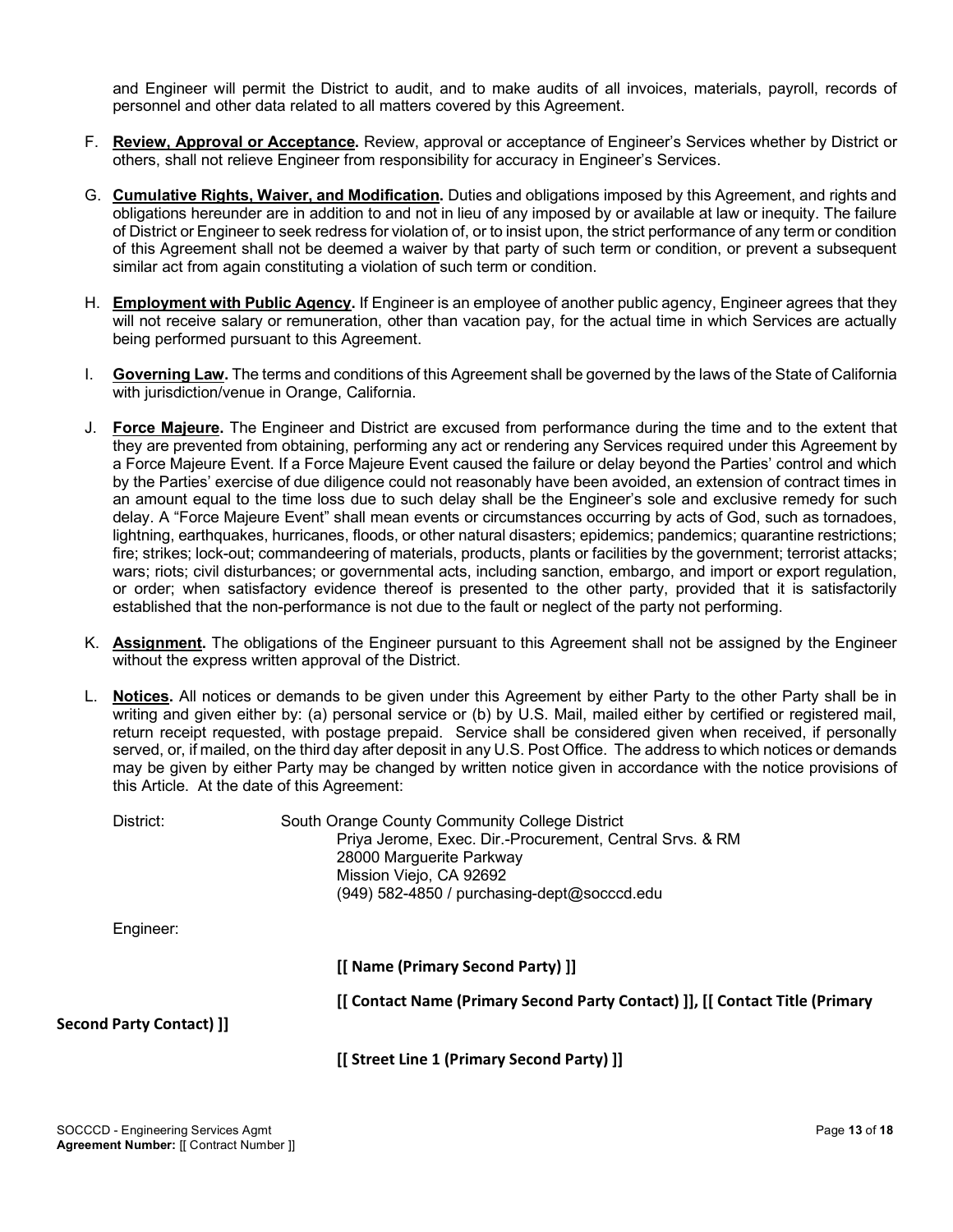**[[ City/Town (Primary Second Party) ]]**, **[[ State/Province (Primary Second Party) ]] [[ Postal Code (Primary Second Party) ]]**

|                                   | [[ Contact Phone Number (Primary Second Party Contact) ]] / [[ Contact E-mail |
|-----------------------------------|-------------------------------------------------------------------------------|
| (Primary Second Party Contact) ]] |                                                                               |

**The table below contains details about the potential clauses which could appear in a contract. It is not displayed on the contract.**

**Selected CCF: Is legal notice contact information different from Second Party Contact Name (Contractor Name)?**

| <b>Response Type</b>            | <b>Default Clause</b>                   | <b>Fallback 1</b> | <b>Fallback 2</b> | <b>Fallback 3</b> |
|---------------------------------|-----------------------------------------|-------------------|-------------------|-------------------|
| Default or No Response Selected | Second Party Notices 2 (inserted above) |                   |                   |                   |
| No.                             | <b>Second Party Notices 2</b>           | N/A               | N/A               | N/A               |
| Yes                             | <b>Legal Notices 2</b>                  | N/A               | N/A               | N/A               |

A Party may change their designated representative and/or address for the purposes of receiving notices and communications under this Agreement by notifying the other Party of the change in writing and in the manner described in this Article.

M. **Communications.** Communication between the Parties shall be sent to the following addresses:

| <b>District</b>                                   | <b>Engineer</b>                            |  |
|---------------------------------------------------|--------------------------------------------|--|
| [[ District Project Manager ]]                    | [[ Name (Primary Second Party) ]]          |  |
| South Orange County Community<br>College District | [[ Name of Engineer ]]                     |  |
| 28000 Marguerite Parkway                          | [[ Street Line 1 (Primary Second Party) ]] |  |
| Mission Viejo, CA 92692                           | [[ City/Town (Primary Second Party) ]]     |  |
| [[ District Project Manager Email ]]              | [[ Engineer Email ]]                       |  |
|                                                   |                                            |  |

#### N. **Definitions.**

- a. Contract. An agreement for Construction Services awarded by the District to a Design Build Entity/ Contractor/Engineer for the construction of a portion of the Project.
- b. Engineer. A Engineer to the District under an agreement awarded by the District in relationship to construction Services of the Project.
- c. Design Documents. The drawings, specifications, calculations and other work product and instruments of service prepared by or on behalf of the Engineer for the Project. Design Documents include surveys, soil reports and other documents prepared for the Project by a licensed Architect or registered Engineer, under contract with the District.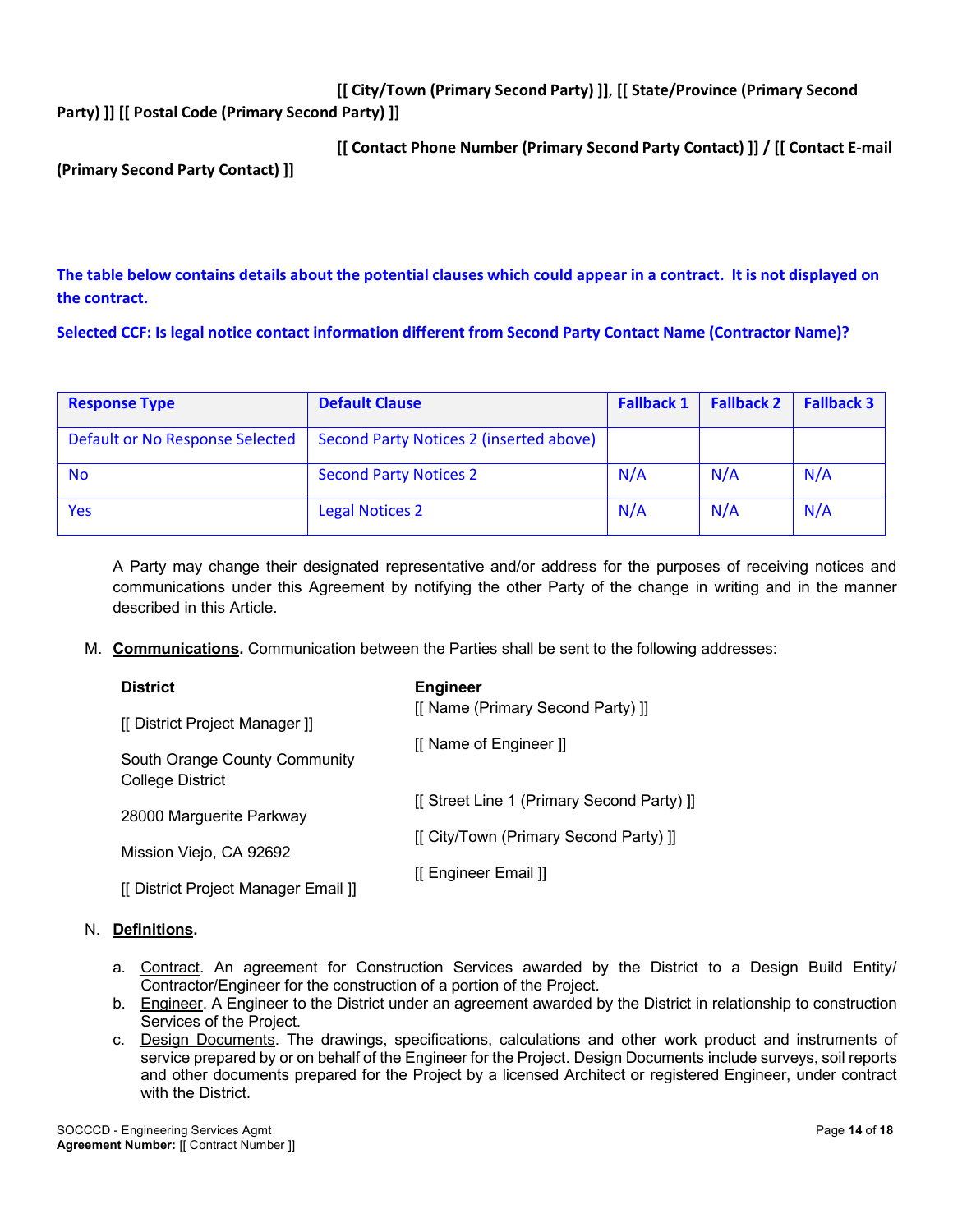- d. Architect. The Architect is [[ Architectural Firm ]].References to the Architect include [[ Name of Architect ]] and their managers retained to prepare or provide any portion of the Design Documents.
- e. Submittals. Shop Drawings, Product Data or Samples prepared or provided by a Design Build Entity or a Subcontractor to the Design Build Entity or suppliers illustrating some portion of Services of the Project.
- f. Site. The physical area for construction and activities relating to construction of the Project.
- g. Construction Agreement Documents. The Agreement Documents issued by or on behalf of the District under an Agreement for construction of the Project. Construction Agreement Documents include all modifications issued by or on behalf of the District. Unless otherwise expressly stated, references to the Construction Agreement Documents are referenced to all of the Agreement Documents issued for the Contract awarded for Project construction.
- h. Substantial Completion. Substantial Completion is when the Services identified in the Agreement has been completed, including completion of all installation Services. Substantial completion shall deemed to have been achieved when the Project can be used for its intended purposes, subject only to minor corrections, repairs or modifications.
- i. Final Completion. Final Completion is when all of the Services in the Agreement have been completed and installed (including items noted for correction, repair or modification upon Substantial Completion) and the Engineer has completed all other obligations to be performed on its part under the Agreement.
- P. **Severability.** If any term, condition or provision of this Agreement is held by a court of competent jurisdiction to be invalid, void or unenforceable, the remaining provisions will nevertheless continue in full force and effect, and shall not be affected, impaired or invalidated in any way.
- Q. **Interpretation.** In interpreting this Agreement, it shall be deemed to have been prepared by the Parties jointly, and no ambiguity shall be resolved against District on the premise that it or its attorneys were responsible for drafting this Agreement or any provision hereof. The captions or heading set forth in this Agreement are for convenience only and in no way define, limit, or describe the scope or intent of any Articles or other provisions of this Agreement. Any reference in this Agreement to an Article, unless specified otherwise, shall be a reference to an Article of this Agreement.
- R. **Conflict of Interest.** Engineer hereby represents, warrants and covenants that (i) at the time of execution of this Agreement, Engineer has no interest and shall not acquire any interest in the future, whether direct or indirect, which would conflict in any manner or degree with the performance of Services under this Agreement; (ii) Engineer has no business or financial interests which are in conflict with Engineer's obligations to District under this Agreement; and (iii) Engineer shall not employ in the performance of Services under this Agreement any person or entity having any such interests.
- S. **Accessibility of Information and Communication Technology.** The Engineer hereby warrants that the goods or services to be provided to the District when applicable shall comply with the accessibility requirements of Section 508 of the Rehabilitation Act of 1973, as amended (29 US.C. S794d), and its implementing regulations set forth at Title 36, Code of Federal Regulations, Part 194. The Engineer agrees to promptly respond to and resolve any complaint regarding accessibility of its products or services. Engineer further agrees to indemnify and hold harmless the District from any claim arising out of its failure to comply with the aforesaid requirements. Failure to comply with these requirements shall constitute a breach and be grounds for termination of this order or Agreement.

Engineer is responsible for following all Federal and California accessibility laws set forth under Sec 508 of the Rehabilitation Act of 1973, passed in 2000 and updated in 2017 and California Government Code Section 7405. All materials and Information and Communication Technology (ICT) produced or provided by the Engineer, as part of this contract must meet the standards set forth under these laws. These requirements include, but are not limited to, closed captioning of all videos or portions of videos; all presentations; training materials; curriculum; computers; and all other ICT as defined under the law, must be created and delivered in a manner where they meet accessible requirements. All websites developed and maintained must be accessible, built to the most current and highest Web Content Accessibility Guidelines (WCAG), and be delivered with documentation allowing the District to certify it as accessible and in compliance with California Government Code Sections 7405 and 11135. Engineer is responsible for all claims and expenses borne by the District, which arise out of the work under this contract, found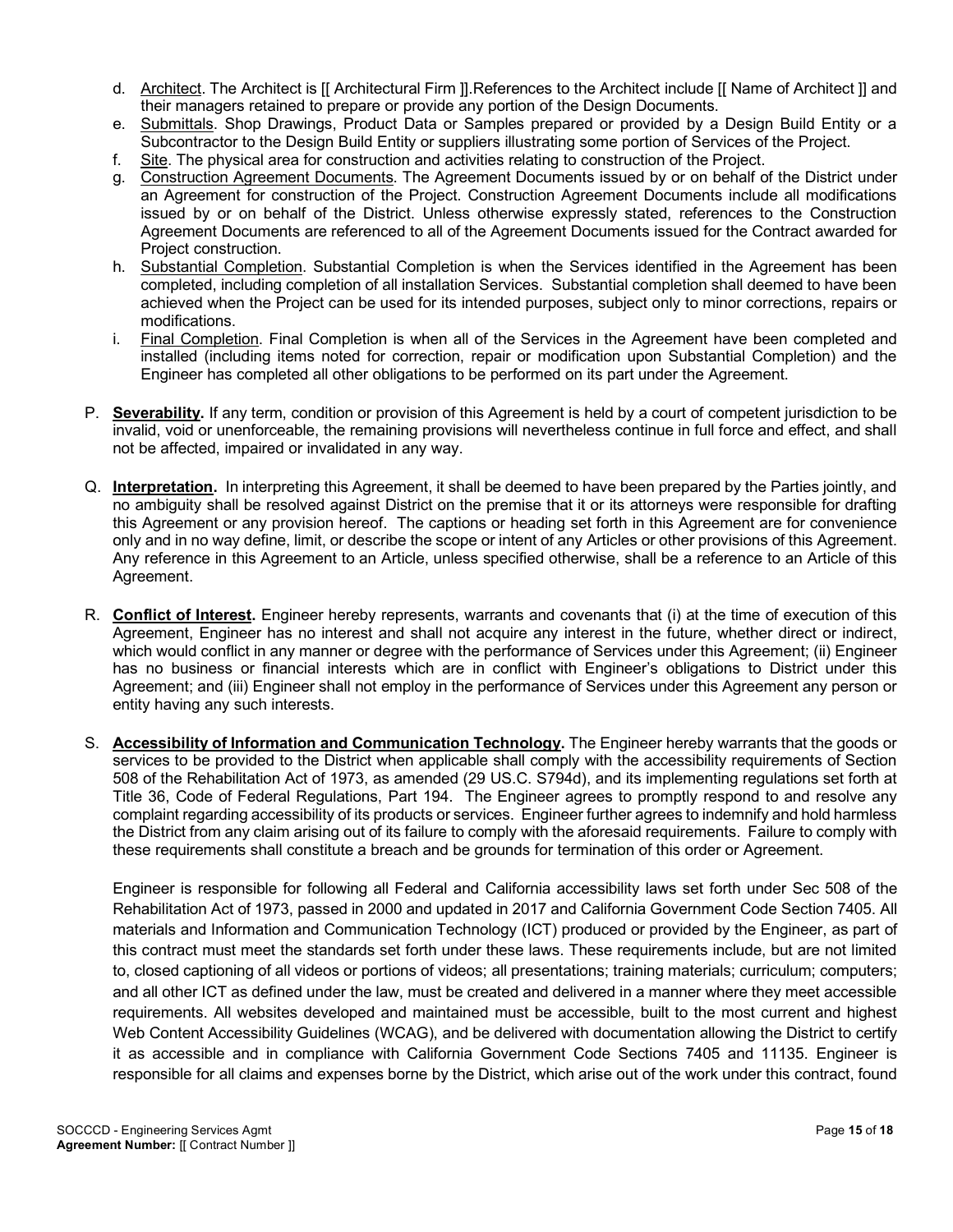to be non-compliant with Federal and California Laws. These costs include but are not limited to legal costs, court costs, and costs for remediation of work produced.

- T. **Certification Regarding Debarment, Suspension or Other Ineligibility.** (Applicable to all agreements funded in part or whole with federal funds).
	- a. By executing this contractual instrument, Engineer agrees to comply with applicable federal suspension and debarment regulations, including, but not limited to, regulations implementing Executive Order 12549 (29 C.F.R. Part 98) (see Appendix 15).
	- b. By executing this contractual instrument, Engineer certifies to the best of its knowledge and belief that it and its principals:
		- i. Are not presently debarred, suspended, proposed for debarment, declared ineligible, or voluntarily excluded from covered transactions by any federal department or agency;
		- ii. Have not, within a three-year period preceding the execution of this contractual instrument, been convicted of, or had a civil judgment rendered against them, for: (a) Commission of fraud or a criminal offense in connection with obtaining, attempting to obtain, or performing a public (Federal, State or Local) or private transaction or contract; (b) Violation of Federal or State antitrust statutes; (c) Commission of embezzlement, theft, forgery, bribery, falsification or destruction of records, making false statements, tax evasion, receiving stolen property, making false claims, or obstruction of justice; or (d) Commission of any other offense indicating a lack of business integrity or business honesty that seriously and directly affects Engineer's present responsibility;
		- iii. Are not presently indicted for, or otherwise criminally or civilly charged by any government entity (Federal, State or Local), with commission of any of the offenses enumerated in b.2) above, of this certification; and
		- iv. Have not, within a three-year period preceding the execution of this contractual instrument, had one or more public transaction (Federal, State or Local) terminated for cause or default;
		- v. Shall not, except as otherwise provided under applicable federal regulations, knowingly enter into any lower tier covered transaction with a person who is proposed for debarment, debarred, suspended, declared ineligible, or voluntarily excluded by any federal department or agency from participation in such transaction; and
		- vi. Include in all lower tier covered transactions, and all solicitations for covered transactions, provisions substantially similar to those set forth herein.
- U. **Entire Agreement/Amendment.** The Agreement documents consist of this Agreement, any exhibits attached to or referenced herein, and all amendments and/or modifications issued in writing, duly approved or ratified by the District's Board of Trustees, and executed by the Parties shall be interpreted to the benefit of the District. Conflicting provisions hereof, if any, shall prevail in the following descending order of precedence: (a) provisions set forth in this Agreement, (b) provisions set forth in any referenced attachments or exhibits to this Agreement attached or incorporated herein by reference. However, the Parties understand and agree that the service specified in the Agreement and any provisions set forth in any referenced attachments or exhibits to this Agreement is intended to cooperate and be complementary; provided further, however, that in the event of a conflict between the Agreement and the provisions set forth in any referenced attachments or exhibits, the Agreement shall control, unless the provisions set forth in any referenced attachments or exhibits to this Agreement provides the District with greater benefits or more expansive Services in which case the provisions set forth in any referenced attachments or exhibits to this Agreement shall complement the terms of this Agreement.
- V. **Supersedes.** This Agreement constitutes the entire Agreement between the parties to this Agreement and supersedes all prior and contemporaneous negotiations and understandings between the Parties whether oral or written expressed or implied in relation to the Services contemplated in this Agreement for this specific Project. No other Agreement or understanding concerning the same has been entered into or will be recognized.
- W. **Authority to Execute.** The individual(s) executing this Agreement on behalf of the Engineer is/are duly and fully authorized to execute this Agreement on behalf of Engineer and to bind the Engineer to each and every term, condition, and covenant of this Agreement.
- SOCCCD Engineering Services Agmt Page **16** of **18 Agreement Number:** [[ Contract Number ]] X. **Approval by District's Board of Trustees.** Pursuant to Education Code Section 81655, this Agreement is not valid and does not constitute an enforceable obligation against the District unless and until District's Board of Trustees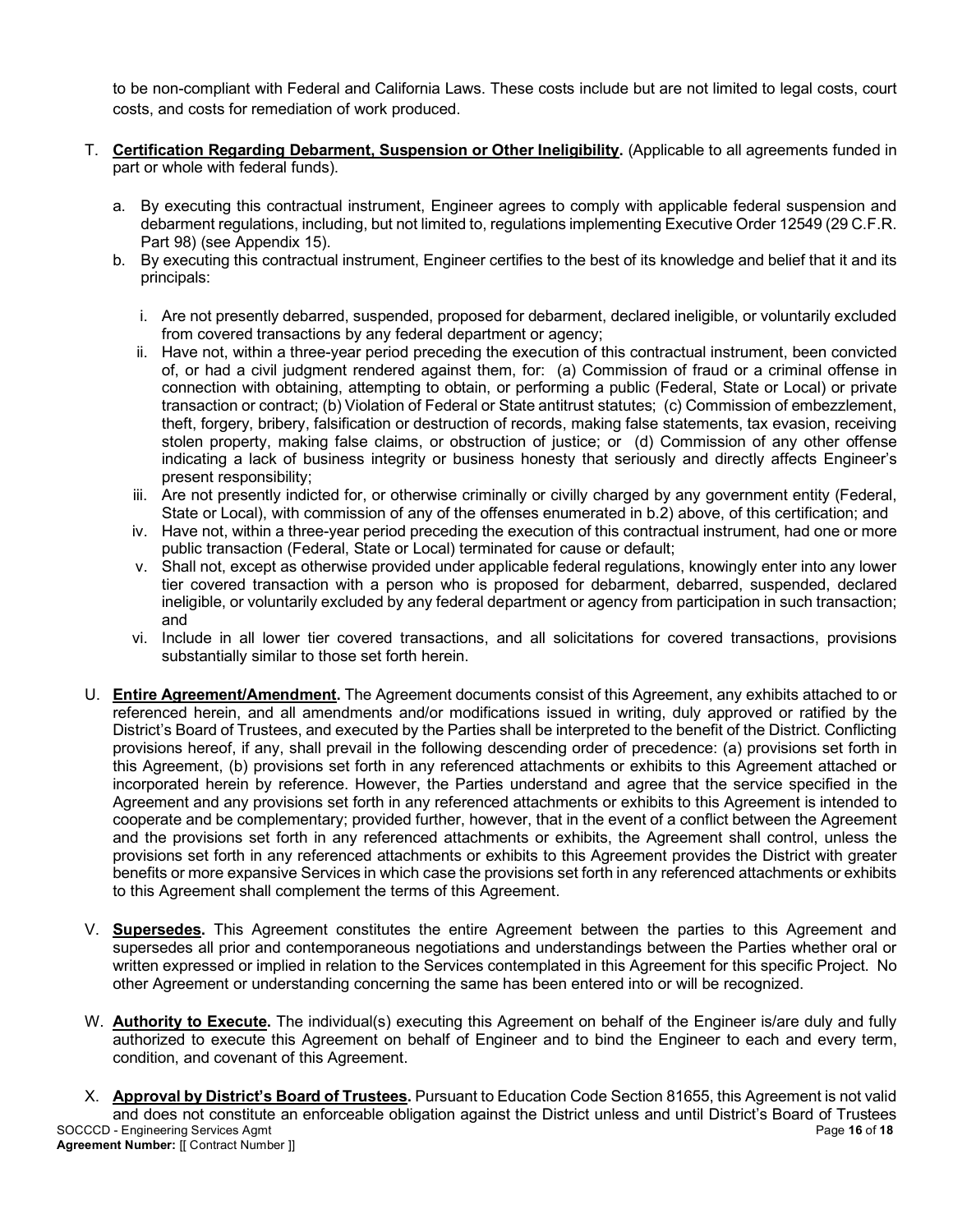has approved or ratified this Agreement as evidenced by a motion duly passed and adopted by the Board of Trustees.

## **[SIGNATURE PAGE TO FOLLOW]**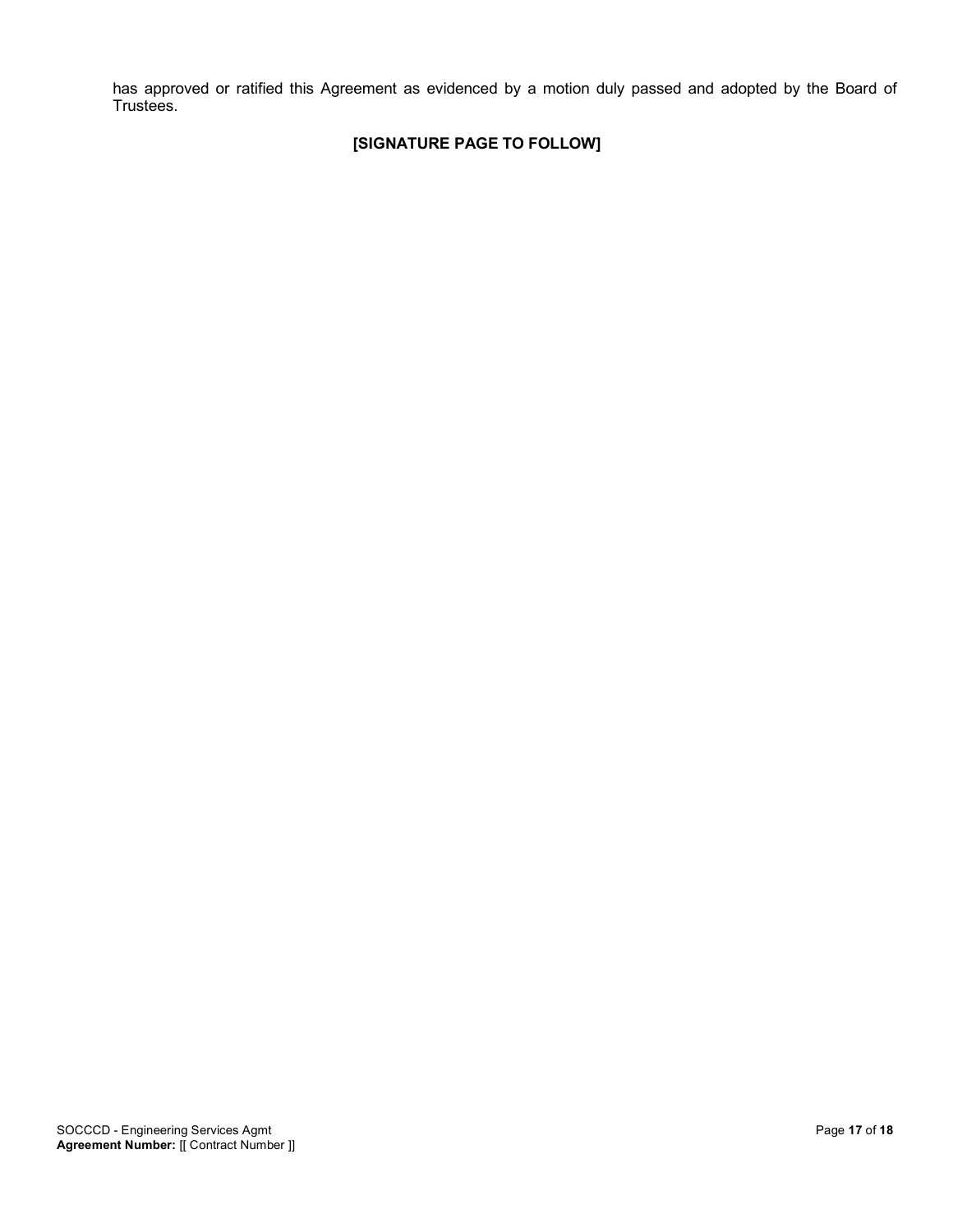This Agreement entered into as of the day and year first written above.

| [[ NAME (PRIMARY SECOND PARTY) ]] | SOUTH ORANGE COUNTY COMMUNITY COLLEGE DISTRICT |
|-----------------------------------|------------------------------------------------|
| Signature:                        | Signature:                                     |
| Print Name:                       | Print Name:                                    |
| Title:                            | Title:                                         |
| Date:                             | Date:                                          |